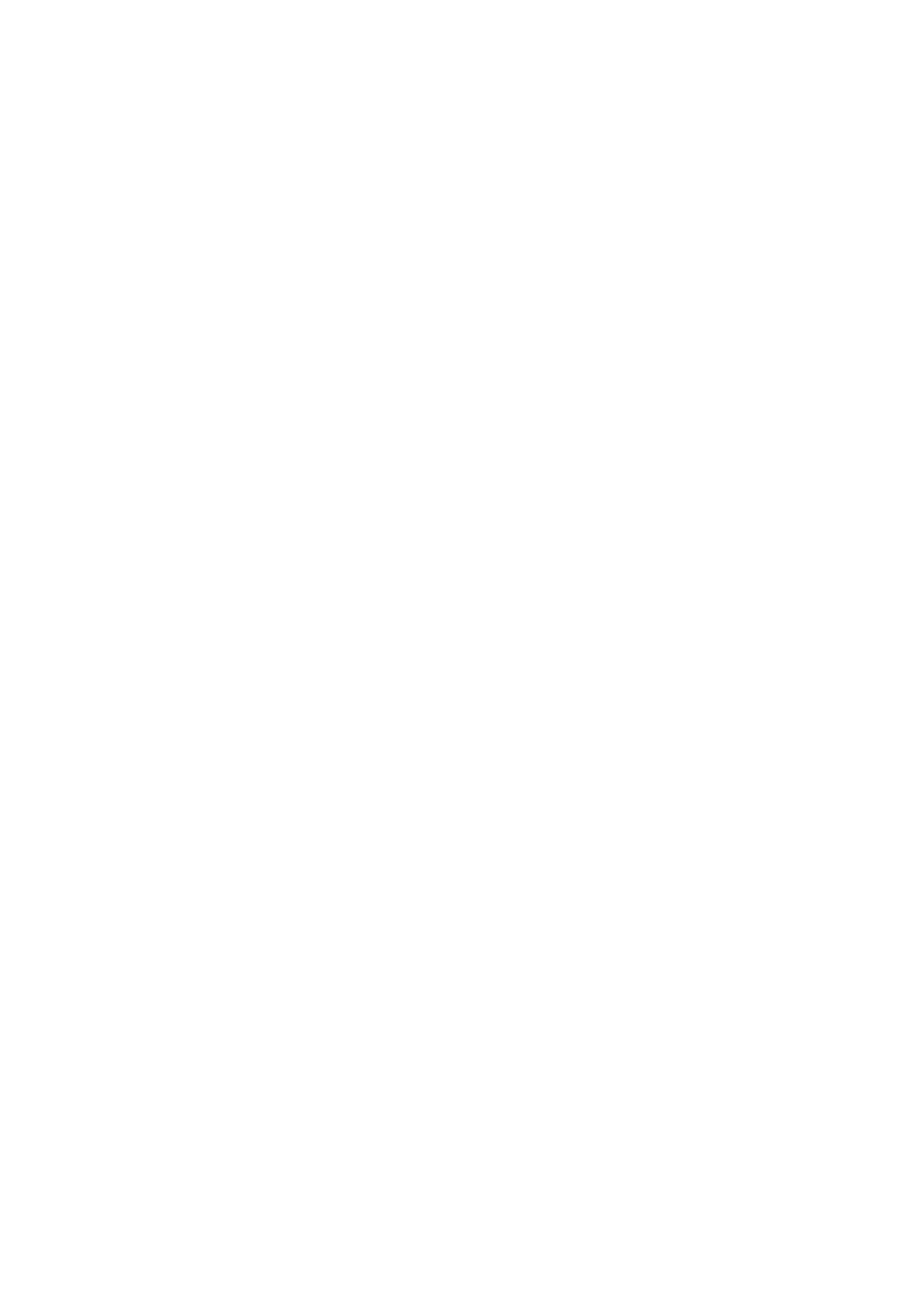# **MAPPING OF FOREST MANAGEMENT HISTORY REPORT**

# UNE, LNE AND SOUTHERN REGIONS

State Forests of NSW

A project undertaken for the Joint Commonwealth NSW Regional Forest Agreement Steering Committee as part of the NSW Comprehensive Regional Assessments project number NA21/EH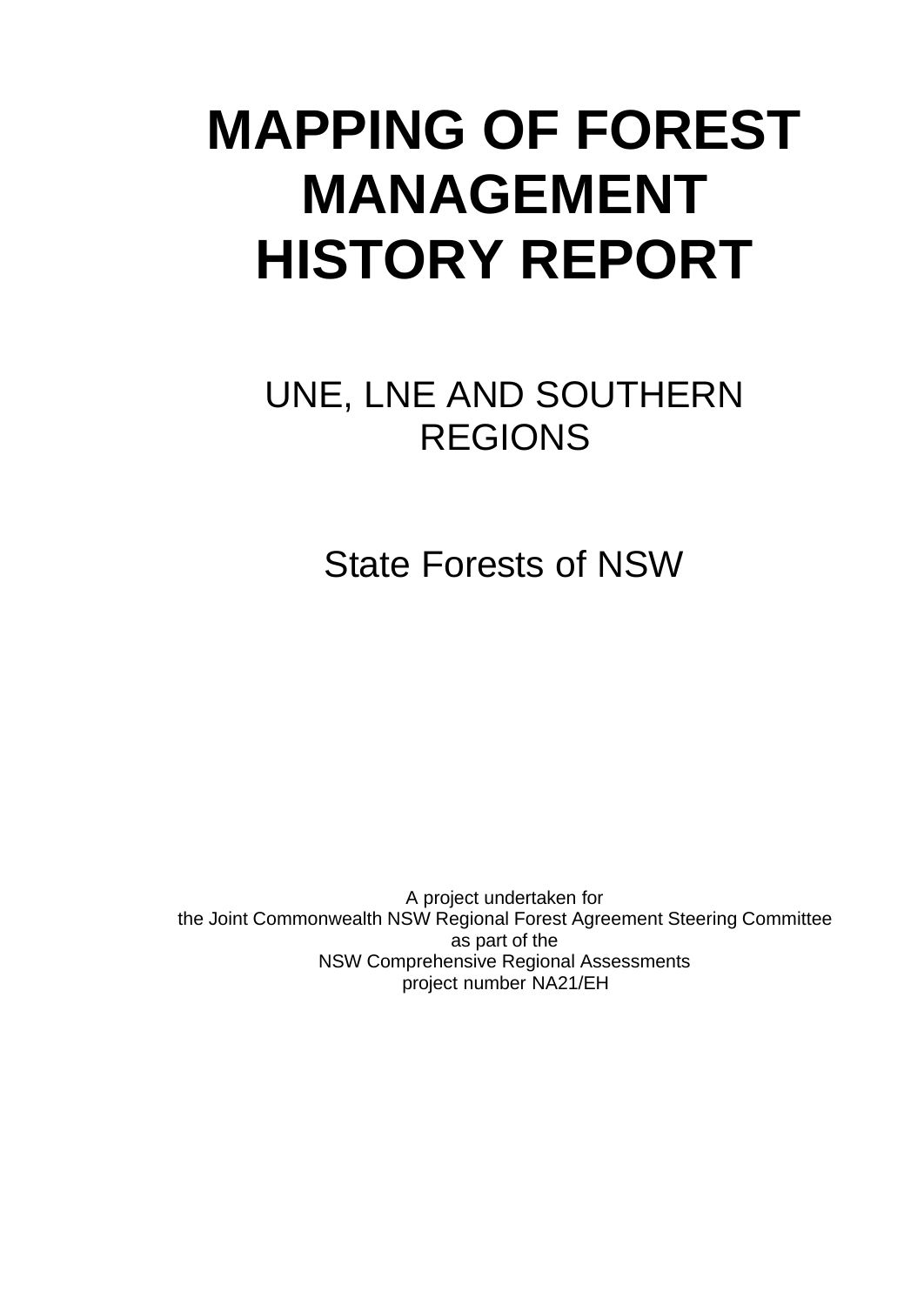### **For more information and for information on access to data contact the:**

**Resource and Conservation Division, Department of Urban Affairs and Planning**

GPO Box 3927 SYDNEY NSW 2001

Phone: (02) 9228 3166 Fax: (02) 9228 4967

#### **Forests Taskforce, Department of the Prime Minister and Cabinet**

3-5 National Circuit BARTON ACT 2600

Phone**:** 1800 650 983 Fax: (02) 6271 5511

© Crown copyright August 1999 New South Wales Government Commonwealth Government

ISBN 1 74029 029 1

This project has been jointly funded by the New South Wales and Commonwealth Governments and managed through the Resource and Conservation Division, Department of Urban Affairs and Planning, and the Forests Taskforce, Department of the Prime Minister and Cabinet

The project has been overseen and the methodology has been developed through the Environment and Heritage Technical Committee which includes representatives from the New South Wales and Commonwealth Governments and stakeholder groups.

#### **Disclaimer**

While every reasonable effort has been made to ensure that this document is correct at the time of printing, the State of New South Wales, its agents and employees, and the Commonwealth of Australia, its agents and employees, do not assume any responsibility and shall have no liability, consequential or otherwise, of any kind, arising from the use of or reliance on any of the information contained in this document.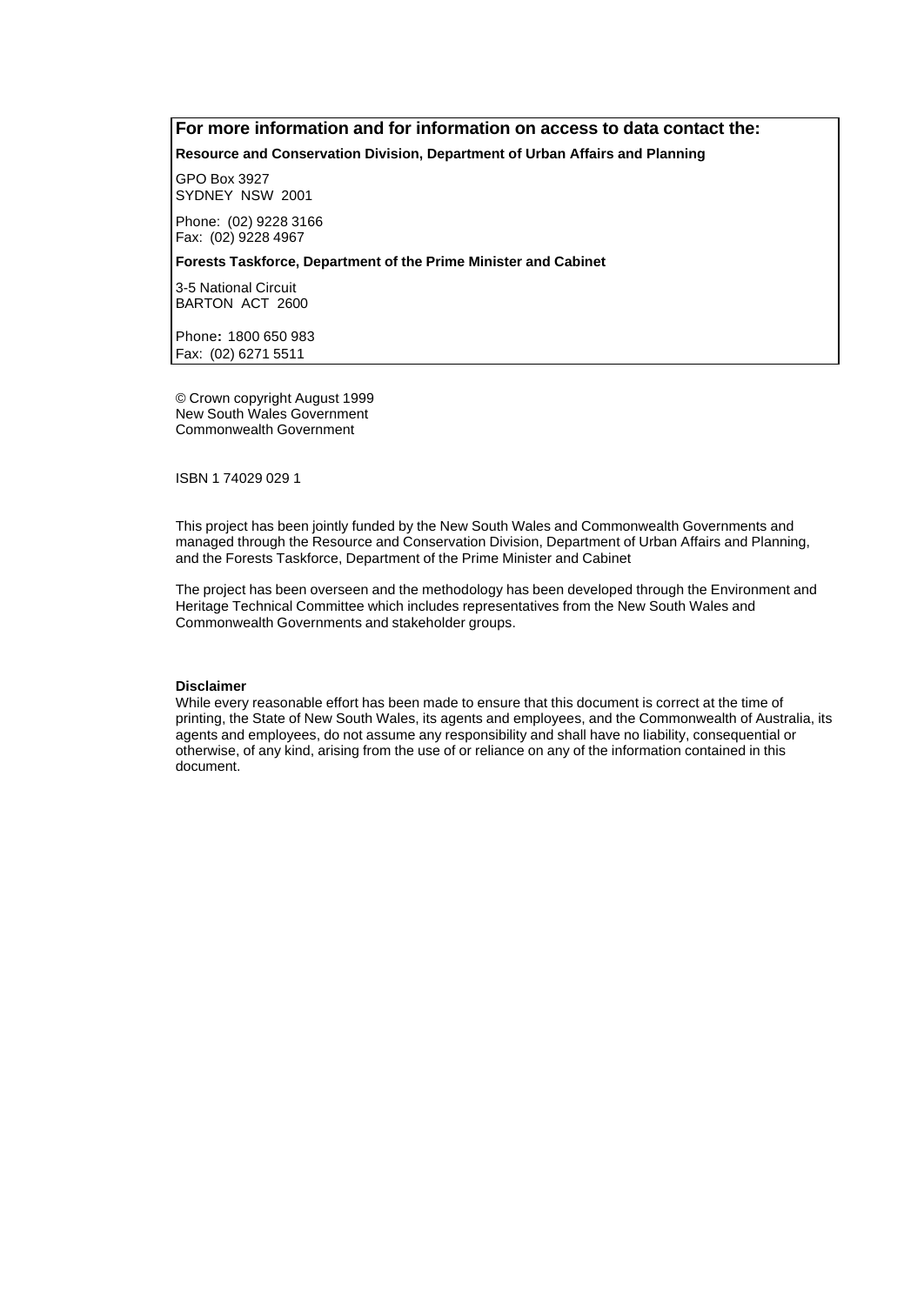# **CONTENTS**

Project Summary

| 1.             | Introduction                   | $\mathbf{1}$  |  |
|----------------|--------------------------------|---------------|--|
| 1.1            | Background                     |               |  |
|                |                                |               |  |
| $\overline{2}$ | Methods                        | 5             |  |
| 2.1            | Introduction                   |               |  |
| 2.2            | Data Audit                     | $\frac{5}{5}$ |  |
| 2.3            | <b>Trial Project</b>           | 6             |  |
| 2.4            | Project Methods                | 6             |  |
| 2.5            | Data Validation                | 17            |  |
| 2.6            | Stakeholder Workshops          |               |  |
| 2.7            | Work Schedule & Prioritisation | 19            |  |
| 3              | Analysis                       | 21            |  |
| $\overline{4}$ | Results                        | 23            |  |
| 4.1            | Introduction                   | 23            |  |
| 4.2            | <b>GIS</b> layers              | 23            |  |
| 4.3            | Database                       | 23            |  |
| 4.4            | Validation                     | 24            |  |
| 4.5            | Reporting                      | 25            |  |
|                |                                |               |  |

Maps

| 1.2997 |                                                       |
|--------|-------------------------------------------------------|
|        | Map 1 Upper North East CRA Region                     |
|        | Management History Data, Mapped and Un-Mapped Logging |
|        | Map 2 Lower North East CRA Region                     |
|        | Management History Data, Mapped and Un-Mapped Logging |
|        | Map 3 Southern CRA Region                             |
|        | Management History Data, Mapped and Un-Mapped Logging |
|        |                                                       |

- Appendix 1 Logging History Data Sources
- Appendix 2 Grazing History Data Sources
- Appendix 3 Wild Fire Data

Appendix 4 – EIS Prescribed Burning Data

Appendix 5 – Attributes of Logging History Database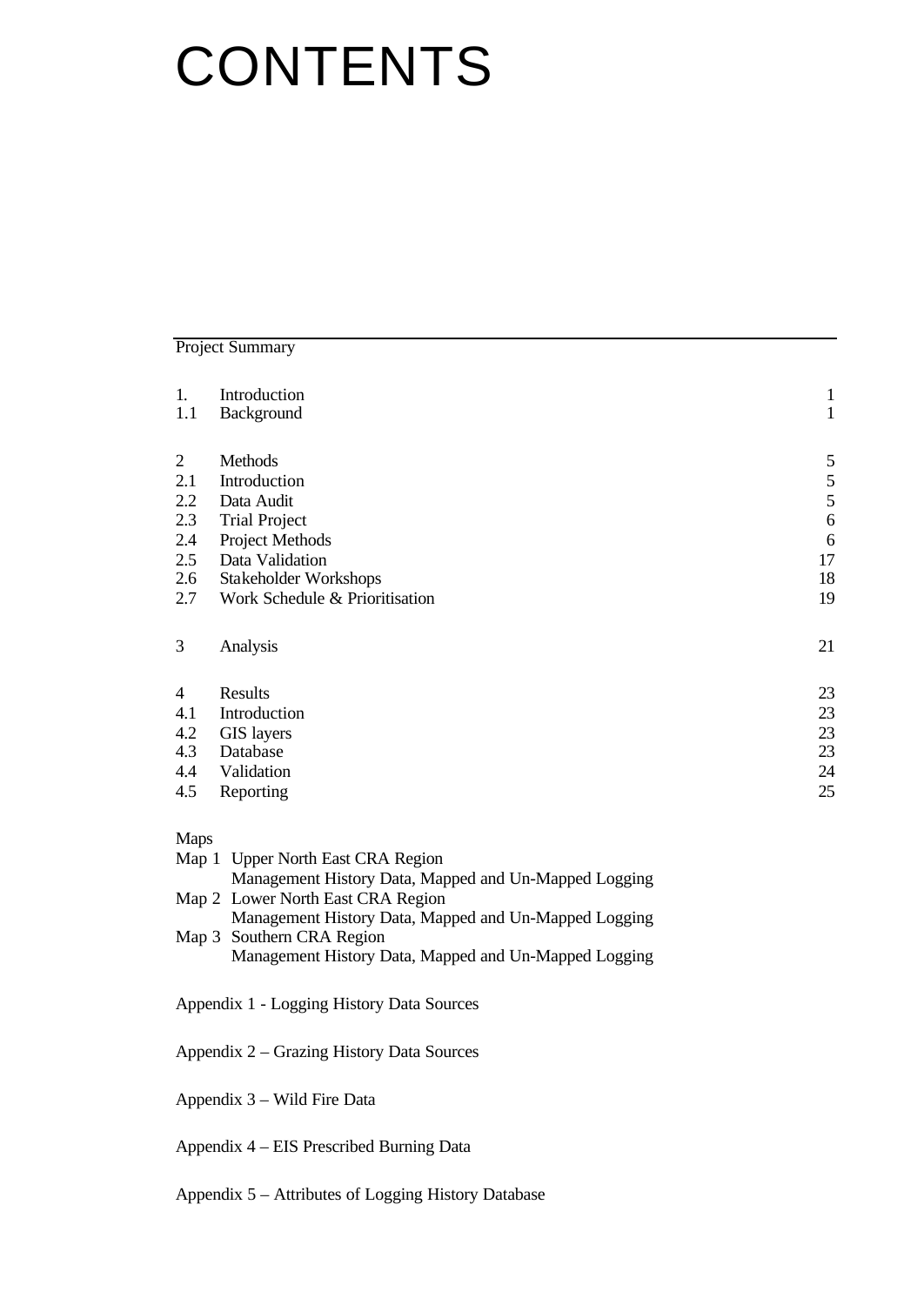Appendix 6 – Attributes of Fire History Database

Appendix 7 – Database Code Descriptions

- Appendix 8 List of Covers Used in Data Capture Process
- Appendix 9 Grazing Model Decision Rules
- Appendix 10 Reliability Indices
- Appendix 11 Field Validation Criteria and Descriptions

References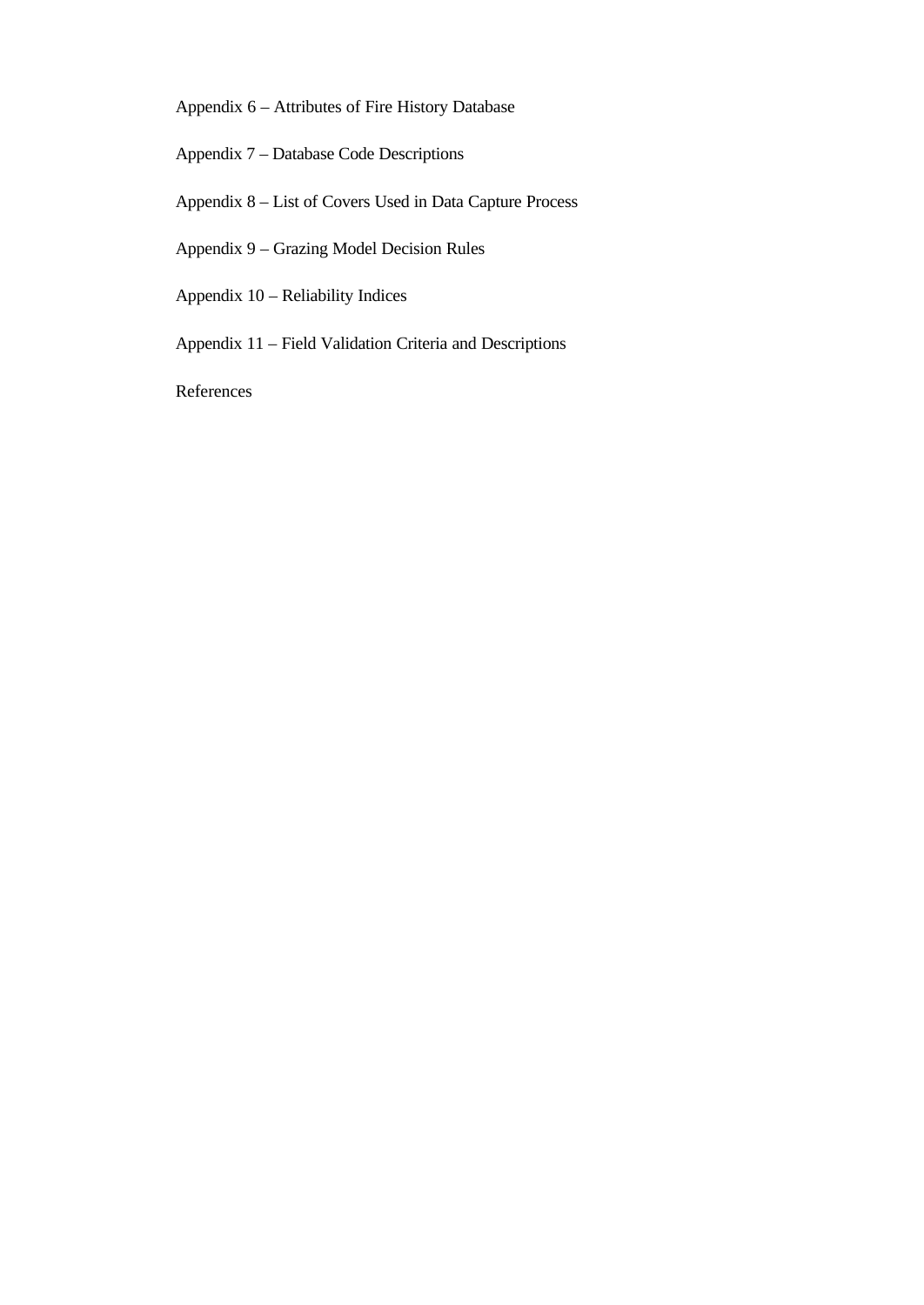# PROJECT SUMMARY

This report describes a project undertaken as part of the comprehensive regional assessments of forests in New South Wales. The comprehensive regional assessments (CRAs) provide the scientific basis on which the State and Commonwealth Governments will sign regional forest agreements (RFAs) for major forest areas of New South Wales. These agreements will determine the future of these forests, providing a balance between conservation and ecologically sustainable use of forest resources.

#### **Project objective/s**

The Mapping of Forest Management History (MANHIC) Project was established to document and map the management history of public forested land in the Upper North East (UNE), Lower North East (LNE) and Southern CRA Regions of New South Wales. This report relates to all three regions.

#### **Methods**

The project was established primarily as a mapping exercise to collect data for use by other CRA projects. Data were collated and digitised with regard to the following agents:

- Logging and silvicultural treatment;
- **n** Prescribed burning and wildfire;
- **n** Grazing; and
- Roads and other infrastructure.

Specific stages of the project were identified as: data audit and gap analysis; establishment of data collection and validation methods; data collation and capture; validation; analysis; and reporting. Stakeholder workshops were conducted for all of the major stages in the project.

#### **Key results and products**

The primary outputs of the project were attributed and validated Geographic Information Systems (GIS) layers representing particular management types. This project did not undertake analysis on the data collected.

These layers were provided to the following projects:

- Old Growth Forest Assessments;
- Response to Disturbance;
- Wilderness Assessments;
- Forest Resource and Management System (FRAMES); and
- Change Detection using Multi-Temporal LANDSAT.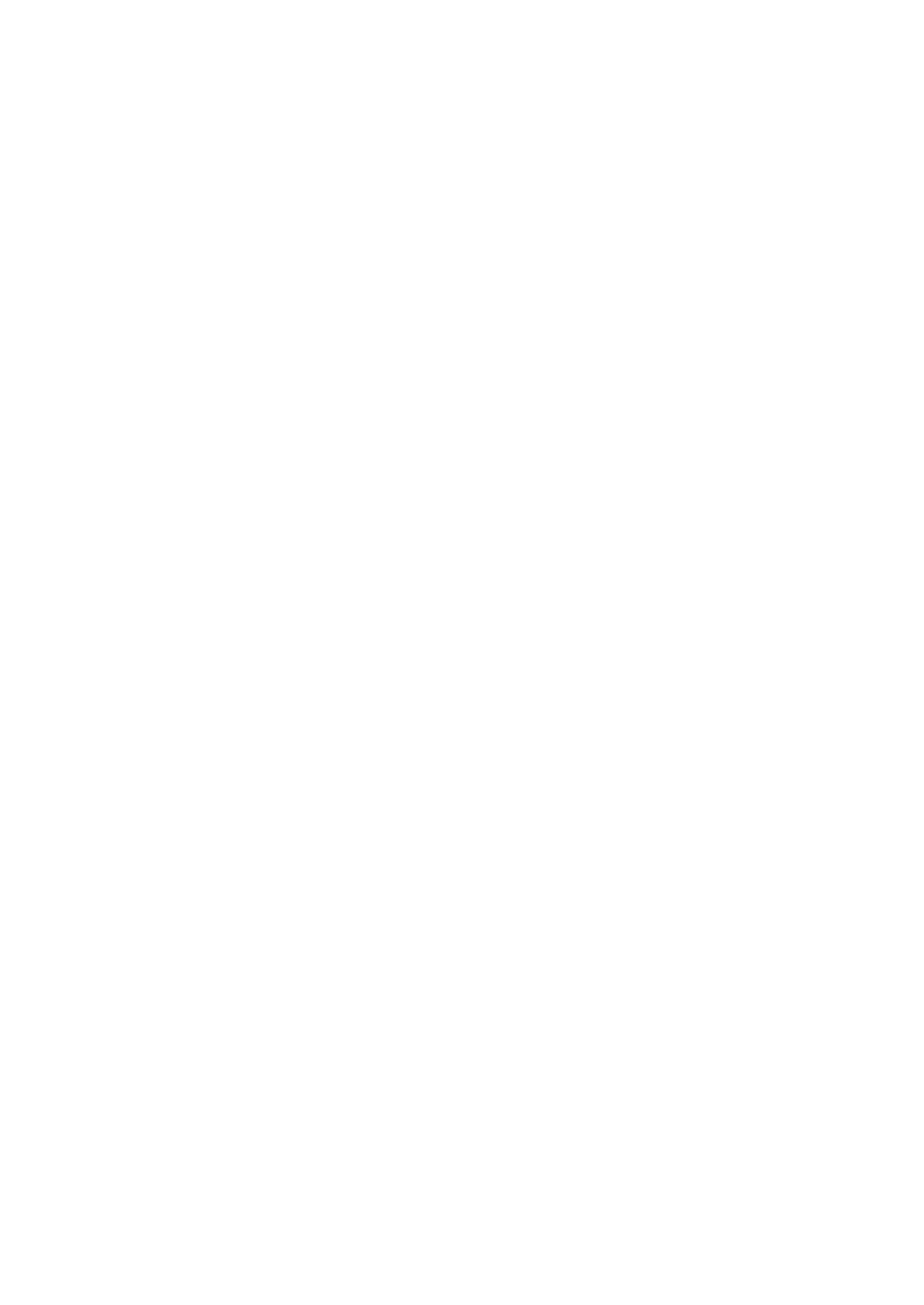# 1.INTRODUCTION

# **1.1 BACKGROUND**

The Mapping of Forest Management History (MANHIC) Project was established to map the history of the management of forested land of public tenure (State forests, Vacant Crown Land, Crown Leases and National Parks which were formerly State forests), in the Upper North East (UNE), Lower North East (LNE), and Southern CRA regions. This report relates to all three regions.

The specific objectives of this project were to:

- n fulfil the requirements of the assessment criteria enunciated in both the Joint ANZECC/MCFFA National Forest Policy Statement Implementation Sub-committee (JANIS) Report and the Scoping Agreement for New South Wales Regional Forest Agreements (RFAs);
- n audit, summarise and evaluate data collected to date on forest management history in NSW;
- improve, augment and refine existing data on forest management;
- n identify and describe the agents of forest management;
- n access, collect and analyse data relating to the various forest management agents;
- $\blacksquare$  develop criteria to assess the consistency, adequacy and reliability of this data;
- n map information that will assist in describing the magnitude, extent and temporal characteristics of the various forest management events;
- develop a series of digitised Geographic Information Systems (GIS) layers attributed with relevant management history information; and
- n produce a well-documented methodology which fully describes the processes used to evaluate and map the forest management agents, thereby enabling validation and verification.

The necessity to undertake comprehensive forest disturbance (management) history mapping, and to update, refine and improve existing forest management data, during the NSW CRA was identified in the following:

- National Forest Policy Statement (1992) (NFPS);
- Commonwealth/NSW RFA Scoping Agreement (1996);
- $\blacksquare$  JANIS criteria (1997);
- Joint Old Growth Mapping Project (1995);
- Broad Old Growth Mapping Project (1996) (BOGMP);
- National Wilderness Inventory (1995); and
- Interim Assessment Wilderness Project (1996).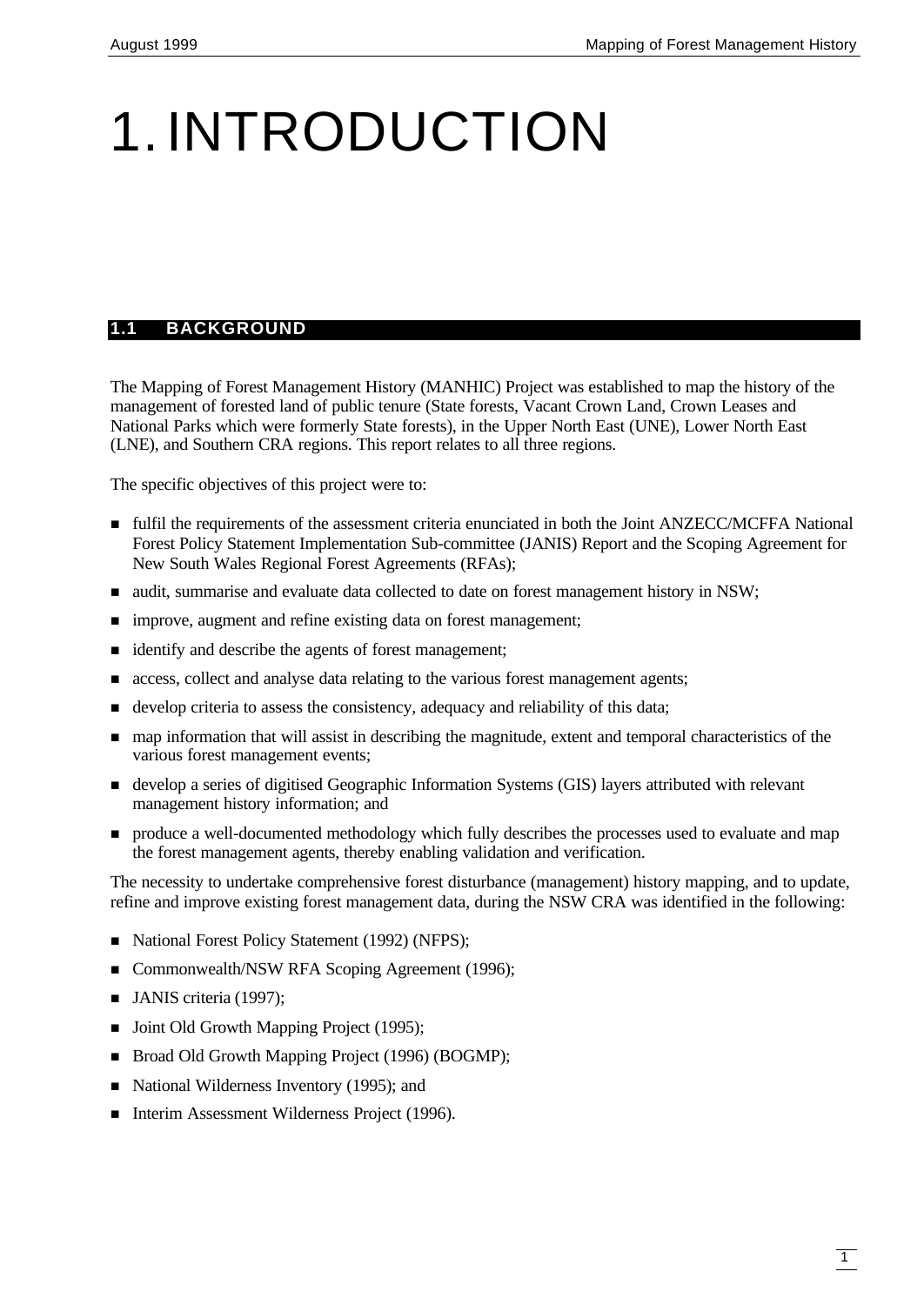The *Mapping of Forest Disturbance History Environment and Heritage Background Paper* summarises those aspects of the above policies and reports which relate to the conduct of a NSW CRA forest management history mapping project.

# **1.1.1 Other Disturbance Mapping Projects**

#### **The North East Forests Biodiversity Study**

The MANHIC project built upon, improved and refined existing information and data relating to forest management in NSW. In 1994, the NSW National Parks and Wildlife Service (NPWS) produced an internal report for the North East Forests Biodiversity Study (NEFBS) entitled *Collation of Disturbance History Data for North-East NSW Forests*. The geographic scope of this report was limited to the study area of the NEFBS, namely from the Hunter Region to the Queensland border and east of the New England Highway. The project digitised and analysed data relating to the following forest disturbance agents: logging; grazing; and fire. There were several limitations of this project in both the methodology and outcomes. These were:

- n private property was disregarded;
- data on mining, as a disturbance agent, was not collected;
- data on roading and other cultural features were not collected;
- n logging histories were recorded by way of the most significant recent logging event;
- n grazing information was consistently recorded only for 'active' leases and permits though some areas of known 'unpermitted' grazing activity and previous grazing permits were also mapped on an ad hoc basis;
- $\blacksquare$  information on stocking rates was not utilised;
- n in some districts, summary maps, rather than individual compartment histories were consulted, precluding the extraction of more detailed information relating to logging, fire and silvicultural history;
- n information relating to wildfire, and hazard reduction and top disposal burns was not analysed separately where a wildfire had since occurred in the area, ie. "wildfire assumed precedence over the other categories in terms of representing the most recent significant fire event" (NPWS 1994:26); and
- n data necessary to assess, quantitatively and qualitatively, logging, grazing and fire intensity were not collected.

#### **The Broad Old Growth Mapping Project**

The Broad Old Growth Mapping Project (BOGMP) was conducted in 1996 by the NSW NPWS under the auspices of the Resource and Conservation Assessment Council (RACAC) as part of the Interim Forestry Assessment Process (IAP). This process utilised the data contained in the NEFBS 1994 disturbance history project, plus supplementary State Forests of NSW (SFNSW) data for the period post-1992.

The GIS layers produced by NPWS were used "to assist interpreters in the assessment of disturbance from aerial photographs" (BOGMP 1996:72). The BOGMP also utilised a number of disturbance attributes linked to the resource spatial unit layer of the IAP Wood Resources Study (BOGMP 1996:72). However, it should be noted that the disturbance history contained in the Wood Resources Study (WRS) was limited to the most recent significant logging event in relation to the present stand structure, the most recent significant silvicultural treatment, and year of last severe fire.

#### **Other Projects**

The collection and collation of forest disturbance history data was also an essential part of the South-East Queensland, Victorian and Tasmanian CRA Old-Growth, Wilderness and National Estate projects. Elements of the methods used in these projects were applied here.

### **1.1.2 Project Outputs**

The primary outputs of this project were a set of digital data layers produced using a GIS. These layers have both spatial and textual information, a past shortcoming of disturbance data, resulting in opportunities for more complex analysis by other projects.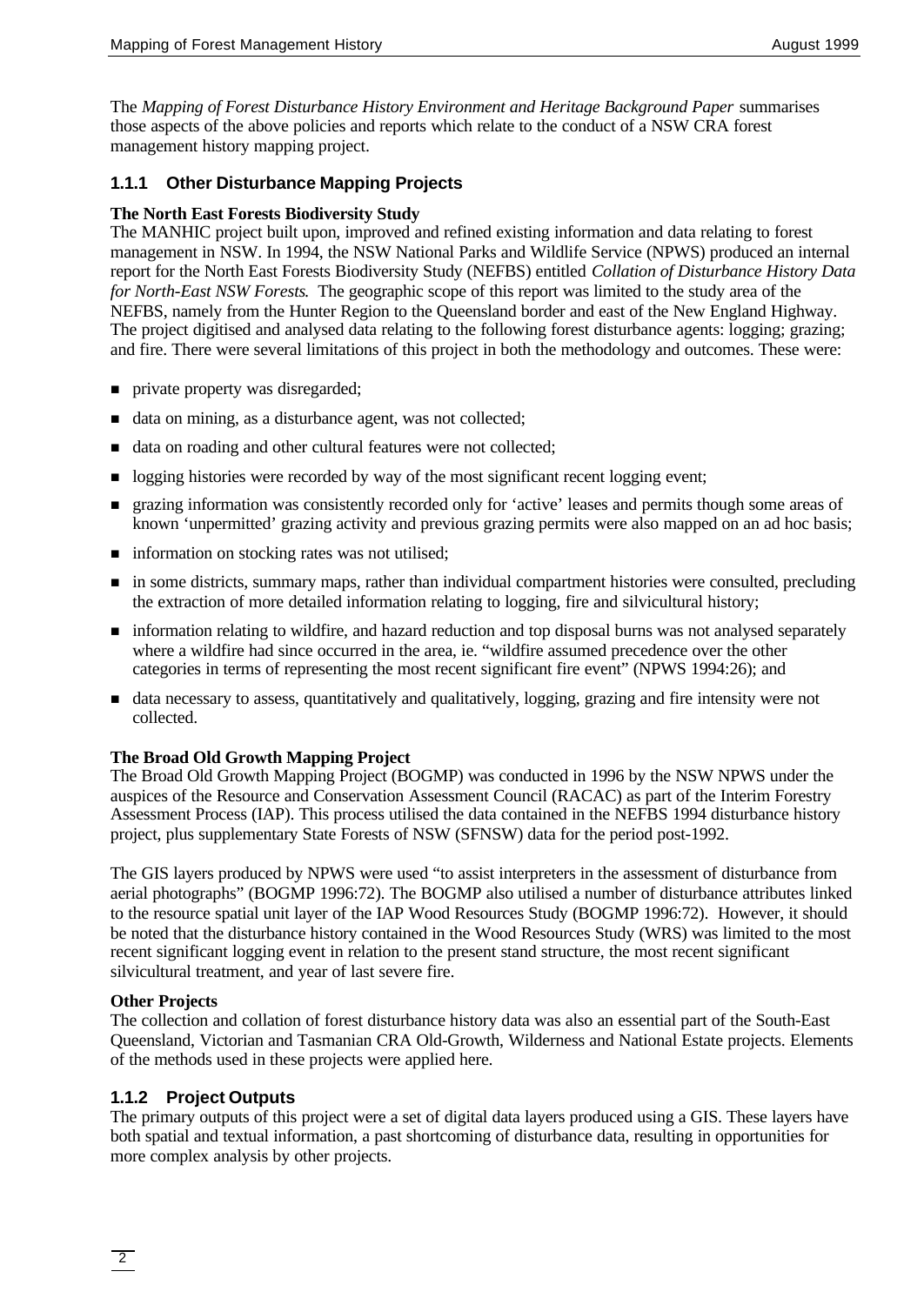# **1.1.3 Project Linkages**

The CRA projects which used the GIS layers produced include:

- Wilderness Assessments;
- $\blacksquare$  Old Growth Forest Assessment;
- Response to Disturbance;
- **FRAMES**; and
- Change Detection Using Landsat.

### **1.1.4 Project Limitations**

While it is emphasised that this project was designed as a mapping exercise, it was also stated explicitly (CRA Steering Committee 6/5/97) that intensity of forest management was an appropriate layer and should be included in this project. However, it was agreed by stakeholders during the first project workshop that, while data that could assist in the development of indices of intensity and frequency should be compiled, a detailed analysis of data collected would not be undertaken by this project and indices of intensity would not be derived.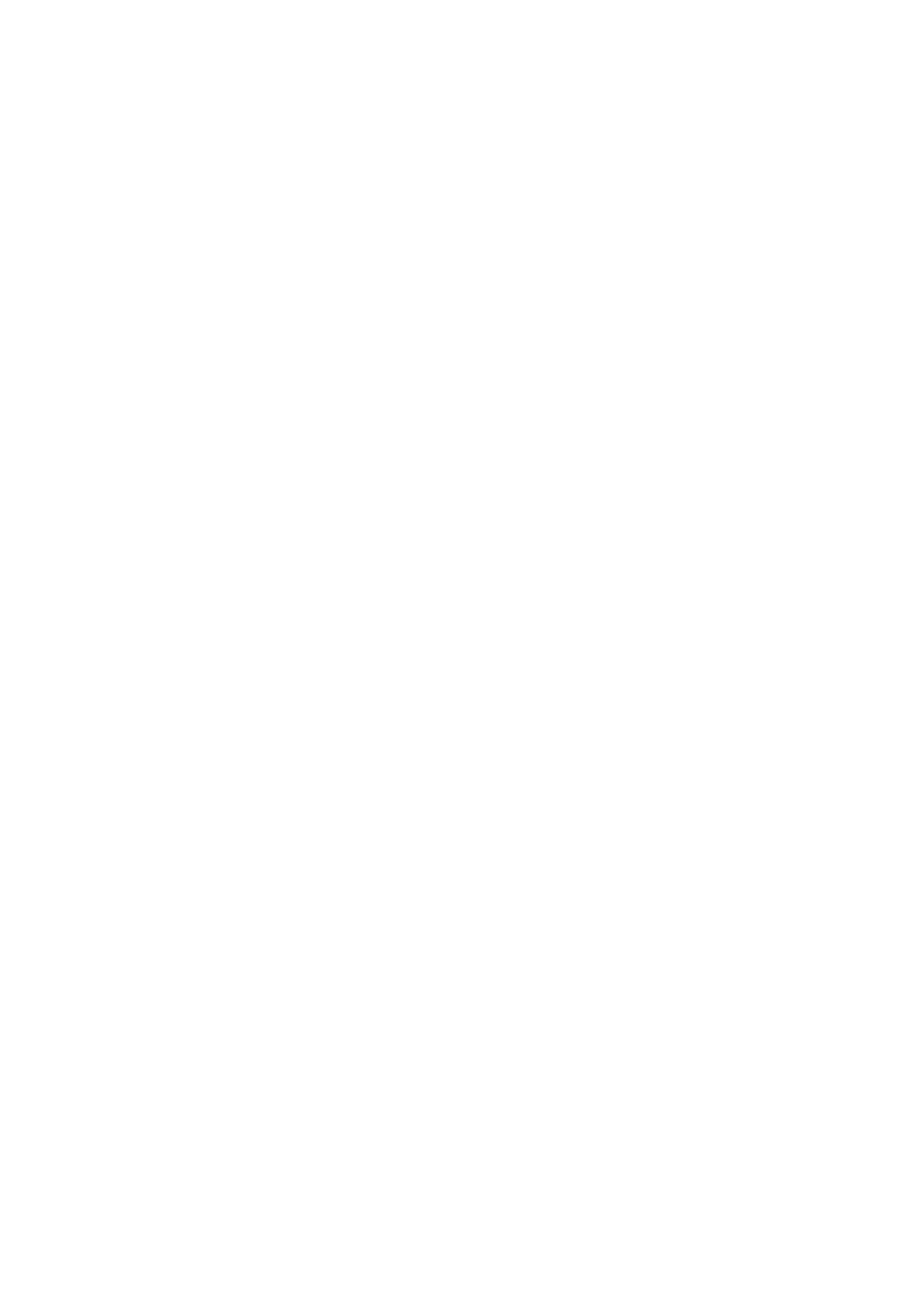# 2. METHODS

# **2.1 INTRODUCTION**

This project was undertaken as a data collation and mapping exercise. A primary objective was, therefore, the development of a method for the collection and capture of information relating to forest management history. This method had several key stages:

- n data audit and trial project for the development of data collection and capture methods;
- n implementation of methods for data collation and capture;
- n review of and agreement on data validation methods; and
- stakeholder workshops.

An audit of existing data and a trial project to develop project methods were undertaken and reported on for the first stakeholder workshop for the project. The report entitled *'A Report on the Data Audit and Trial Project with Recommendations for Project Methodology'* (SFNSW 1997) was submitted to the Environment and Heritage Technical Committee (EHTC) for review and comment prior to the workshop. Workshop participants provided comment on and participated in discussion about proposed methods which were to be used by the project. For a detailed description of and discussion about the data audit and trial project this report should be consulted. Copies of the report are held by the Resource and Conservation Division (RACD).

These processes are summarised below. The agreed method that resulted from the workshop is presented in section 2.4 below.

# **2.2 DATA AUDIT**

Data relating to all management types were investigated and examined for possible utility to the project. Data were examined on a management area and management type basis.

Those management activities for which sources of data were investigated during the data audit were:

- logging;
- $\blacksquare$  silviculture:
- fire: wild fire and prescribed burns;
- **n** grazing;
- n mining, quarrying and sawmills; and
- n roads and other infrastructure.

The data audit included a review of all digital and non-digital data that relate to these management types. Set criteria were used for the assessment of data. These were: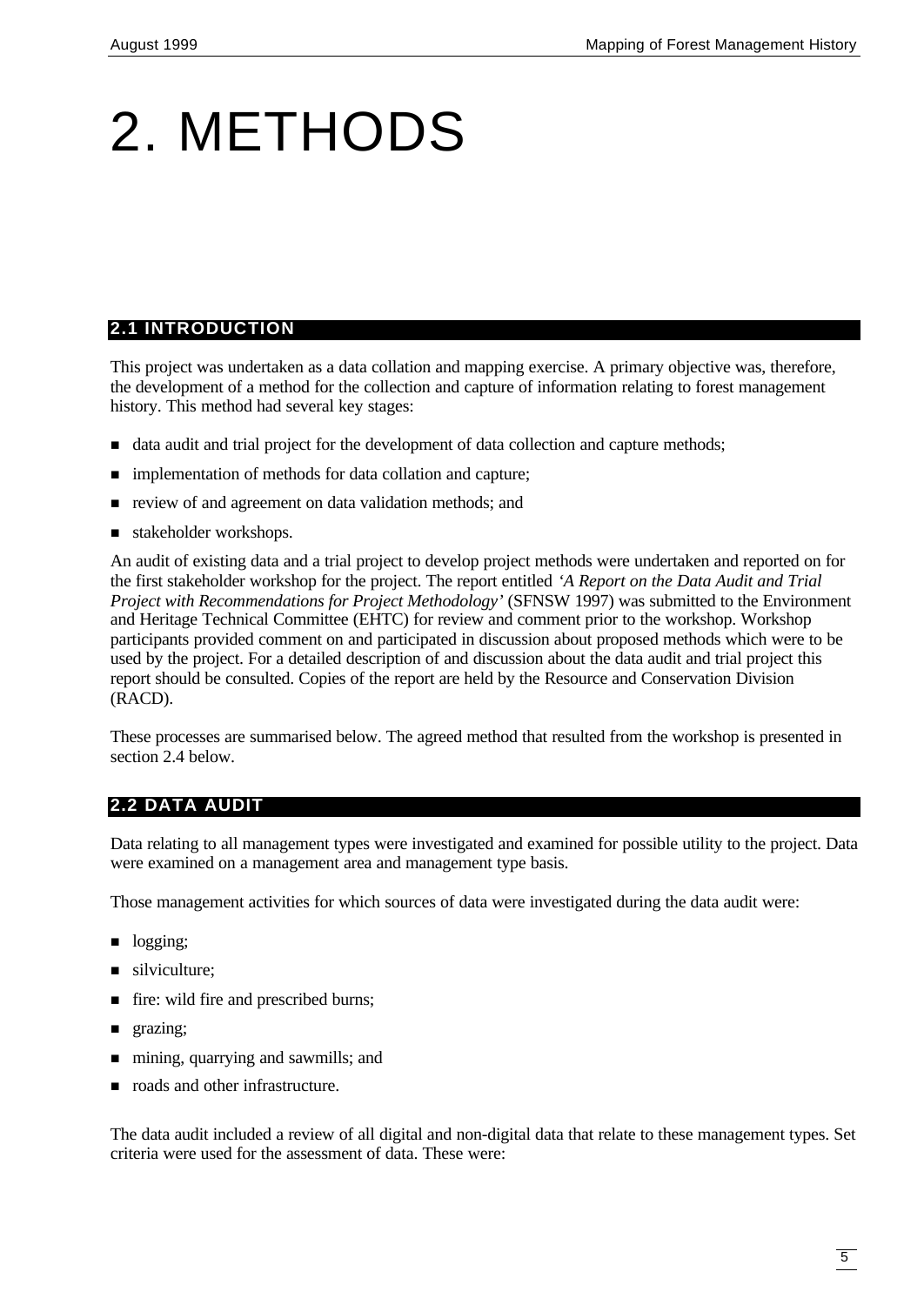### **2.2.1 Digital Datasets**

- **n** GIS format compatibility;
- **n** data form;
- ullability;
- accuracy;
- scale of capture;
- **n** spatial data unit;
- n attached attributes/textual information;
- **n** metadata; and
- urrency.

# **2.2.3 Non-digital Datasets**

- n consistency across regions/districts;
- $\blacksquare$  accuracy/reliability;
- ullable attributes;
- spatial component present/unit;
- scale of source data;
- cost of capture (time/money/resources); and
- $\blacksquare$  linkages to existing datasets.

Data investigated were summarised by management type and appear in Appendices 1, 2, 3 and 4.

# **2.3 TRIAL PROJECT**

The trial project was implemented to determine the most time and resource efficient methods of collating and capturing the available data and to develop options and recommendations for the methods which were to be used for all CRA regions.

The trial was undertaken in Orara East State Forest in the Coffs Harbour and Urunga Management Area and was reported on at the first stakeholder workshop.

# **2.4 PROJECT METHODS**

The methods adopted by the project were developed on the basis of the outcomes of data audit, literature review, trial project and consequent stakeholder workshop. The following methods were applied to all three regions.

Where there were variations in the methods used between the three regions these are explicitly stated.

# **2.4.1 Data Collation**

Data collation was undertaken on a SFNSW management area basis. Within each area a general assessment of the data available was made to identify the most efficient method of collation and capture. As requested at the first stakeholder workshop, sub-compartment detail of events was sought as a matter of priority.

A database (Microsoft MS ACCESS 97) was developed for the collation of textual information about logging, silvicultural and fire events. Database fields and descriptions are presented in Appendices 5 and 6.

Where available hard copy maps of data contained in SFNSW Environmental Impact Statement (EIS) reports or the NEFBS were provided to data capture officers at the commencement of each area. Where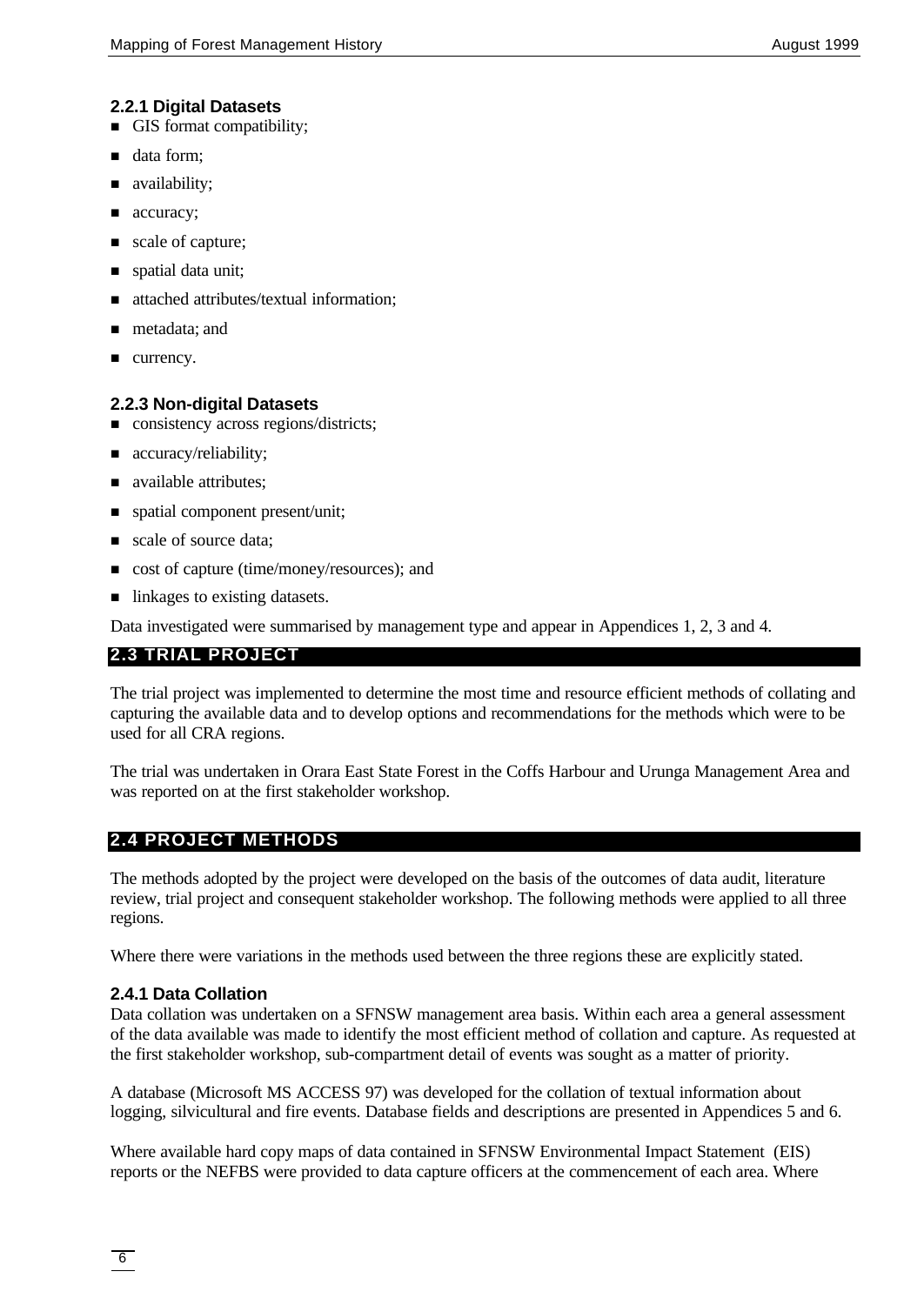events represented on these maps were found to accurately represent events recorded in other sources, the base map from the EIS or NEFBS data was utilised.

Where it was necessary to utilise the maps within original sources, a set format was utilised for the representation of events and associated information. This format was utilised by each data capture officer during the project.

Where original mapped sources were utilised the process of data capture required that the maps were photocopied for each individual event and the relevant attributes be entered into the MS ACCESS database with the unique identifier (joining item) attached. The hard copies were then transferred to SFNSW-GIS for digitisation.

Primary sources of hard copy data used in all management areas included:

- **n** SFNSW compartment history records;
- logging and silviculture summary maps;
- fire summary maps;
- fire incidence reports; and
- vield and revenue folders.

Existing databases used were:

- Forest Sales (Forsale) (all Management Areas);
- n Forested Area Management Information System (FAMIS) (Urbenville, Coffs Harbour and Urunga); and
- Wood Resources Study (WRS) (Southern CRA Region only).

Maps produced from GIS data were from the following sources:

- NEFBS logging and fire history;
- **n** SFNSW EIS logging history data (where available);
- **n** SFNSW compartmental and State forest boundaries;
- n roads and drainage; and
- **n** forest types.

Data were collected on a compartment by compartment basis. Management types were prioritised for collection in the following way:

- 1. logging;
- 2. silviculture;
- 3. wildfire;
- 4. prescribed burning;
- 5. grazing; and
- 6. other.

Each management event was identified, copied and attributed with a unique identifier. The identifier (based on management area number) was then entered in the MS ACCESS database with the relevant attributes. Hard copy maps were then transferred to GIS for digitisation.

Copies of each event recorded have been retained and archived by the project.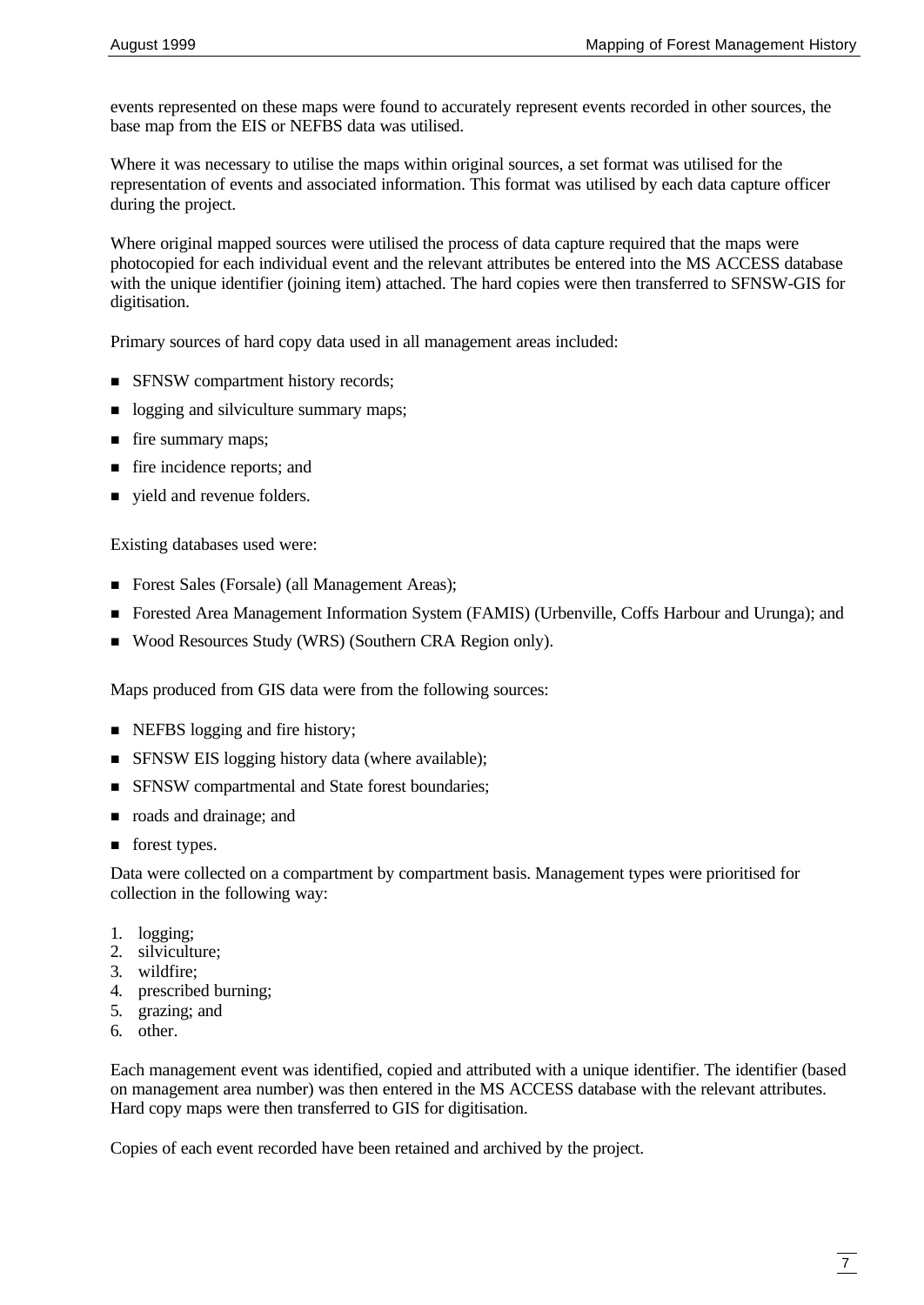A high degree of variation between management areas was found with regard to the level of information available. This variation is reflected in the reliability indices attached to the data.

A short description of the management history of each area and the ways which this is reflected in the records which were used for this project, is given below. Primary sources utilised for each are also listed.

#### **2.4.2 Upper North East Data**

For the UNE region data were collected for the following management areas:

#### **Casino**

Timber harvesting in the Casino Management Area historically targeted the more accessible forests and was only selective in nature. Improved access and supervision of operations increased the harvested area in the 1960s but in some forests harvesting did not commence until the 1970s.

Silvicultural treatment commenced in the 1920s following extensive logging operations. In some forests, such as Bunawalbin, Carwong and Ellangowan, a combination of heavy culling and grazing during the 1920s resulted in poor regeneration. During the 1950s and 60s Timber Stand Improvement (TSI) was introduced.

Compartment history records have been kept for the Casino Management Area since 1965 but for some areas these were poorly maintained. These, along with summary maps to supplement spatial detail, were the main sources of data used.

#### **Coffs Harbour and Urunga**

The Coffs Harbour and Urunga Management Areas have had an intensive history of timber harvesting and silviculture dating from the 1890s and this has been well documented. Timber harvesting records were available from 1921, with the exceptions being some of the smaller forests such as Boambee and Brooklana. These records provided net volume of hardwoods, brushwoods and other products.

Detailed histories of existing compartments were available from the 1960's for most forests with annual yields and details of silvicultural events being recorded. Yield and revenue folders were available for many areas.

Fire records for events attended by the Forestry Commission were available for the last 30 years, with some records dating back to the 1920s.

Much of the logging and silvicultural history has been incorporated into the FAMIS database, and maps for many of the events therein were also collated. These were the main sources of information utilised by the project. Summary maps were utilised to supplement these where required.

#### **Grafton and Dorrigo**

All of the Grafton Management Area has been selectively logged over the last 80 years. Timber and other forest product records from 1962 were available for the Bom Bom forest group, while production records, by compartment area, were compiled on a uniform basis since 1977. Earlier accounts of events were only available from an analysis of sales accounts and annual summaries, with no associated maps.

Fire occurrence data were available for fires attended by the Forestry Commission.

Compartment histories provided the main source of data for the Grafton and Dorrigo Management Areas. For Grafton, the compartment histories also held good records of recent wildfire and hazard reduction burns. For Dorrigo, this information was collated from summary maps and individual fire incidence reports.

#### **Glen Innes and Tenterfield**

The first major demands for timber from Tenterfield and Glen Innes Management Areas was in the 1860s. Some timber yield records were available on a whole-of-State Forest basis from 1922 and from leasehold since 1958, however, detailed management records and timber yields were only held on a compartmental basis since 1967.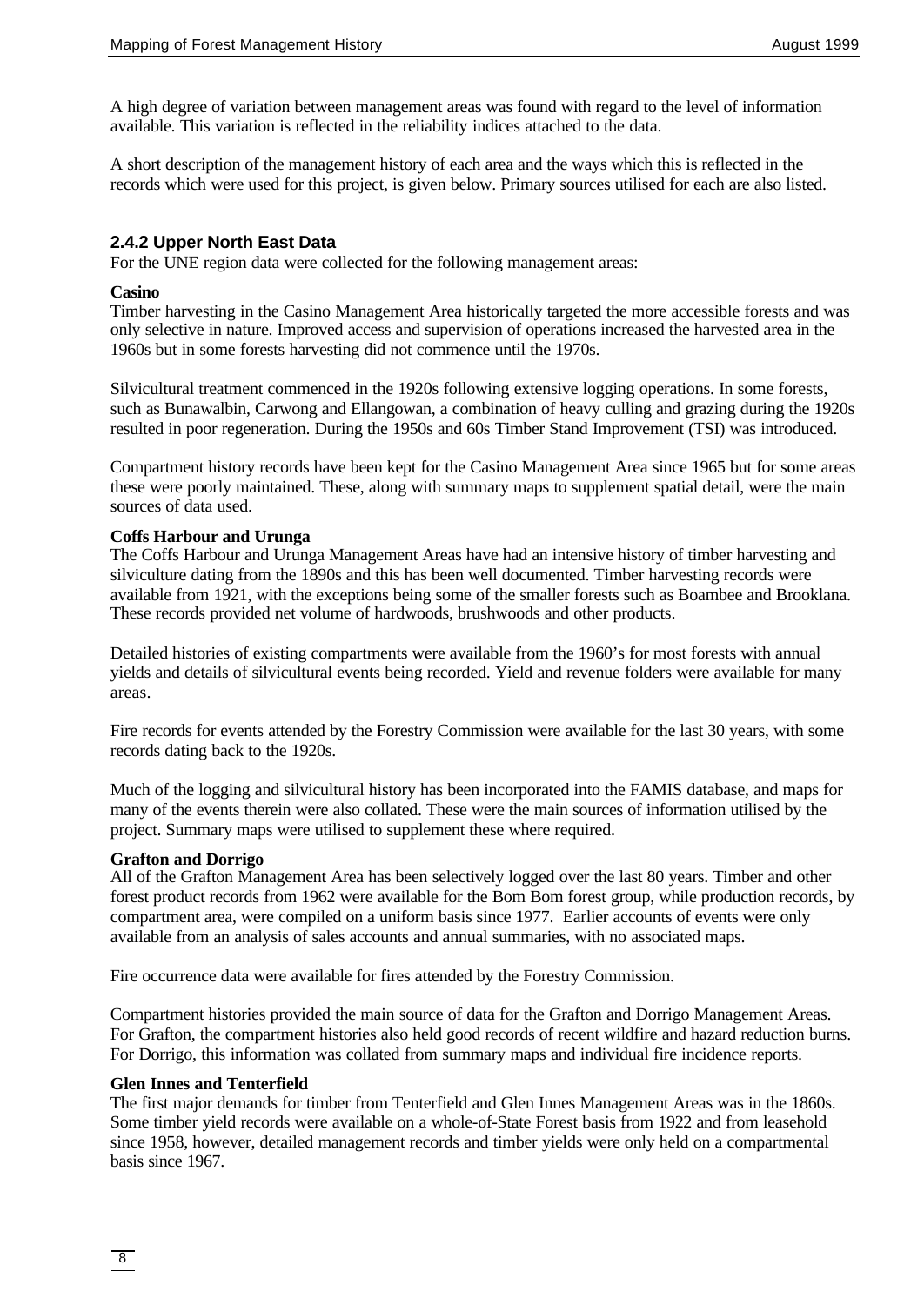Records of silvicultural treatments by compartment were maintained for some forests since 1962, while records of fire incidence extend back to 1946.

The records utilised for Glen Innes and Tenterfield were variable in detail with little or no silvicultural data found for Tenterfield reflecting the limited investment in silvicultural activities in this area.

#### **Urbenville and Murwillumbah**

Compartment history records of yields and treatment since 1967 were available for the Murwillumbah Management Area and since 1964 in the Urbenville Management Area. In Urbenville timber production records were available for most State forests since 1920.

Silvicultural history in Urbenville Management Area extends back to the 1930s, however, detailed records were not found. In the Murwillumbah Management Area the most intensive period of silvicultural treatment was between 1960 and 1990 in the wet sclerophyll forests.

Some logging and silvicultural data for Urbenville Management Area has been summarised into a FAMIS database and this was used as the basis of collated yield information. While spatial details of silvicultural events were scarce in some areas, detail had been summarised in the EIS prepared for this management area in 1995.

### **2.4.3 Lower North East Data**

Due to time constraints, digital data capture was not completed in some management areas within the Lower North East CRA Region. For this reason some of these descriptions may not match the digital information provided for the LNE CRA Region.

#### **Bulahdelah**

Data available for the Bulahdelah Management Area was found to be relatively comprehensive. Forest products, mainly sawlogs, have been harvested in this area for a period in excess of 100 years, with reasonable records existing from 1921 onwards. The peak supply period for most products in this area was 1940-1955, however, large quantities of sleepers were cut in the early 1900s.

Stand treatments have been implemented in the area since the 1920s but were relatively small scale in nature.

Various sources of data were located for harvesting in the Bulahdelah Management Area. Compartment histories were found to hold considerable detail about events that have taken place.

Likewise, the history of fires in Bulahdelah has been relatively well documented and summary maps were available for several decades.

#### **Wallaroo**

Due to the flat nature of the country and Deep Water river access from Newcastle, much of the timber in the Wallaroo Management Area had been cut over by the 1920s. The first silvicultural treatment, which commenced in the early 1920s, was ringbarking operations to remove useless overstorey species.

Early records dealing with development and treatment of forests in this area were incomplete and as such data collected was considered to be unreliable.

Use of the data in these records should be undertaken with caution as major errors and discrepancies were identified, eg overlapping years, non-recording of some years, recording of logging in years when no logging took place. This has been corrected where possible however inconsistencies still exist.

Within this management area all yields recorded in compartment histories under the 'brushwood' heading were disregarded as being obtained from this type as brushwood does not exist in the Wallaroo Management Area and it was assumed during data collation that this form was used to record standard yields.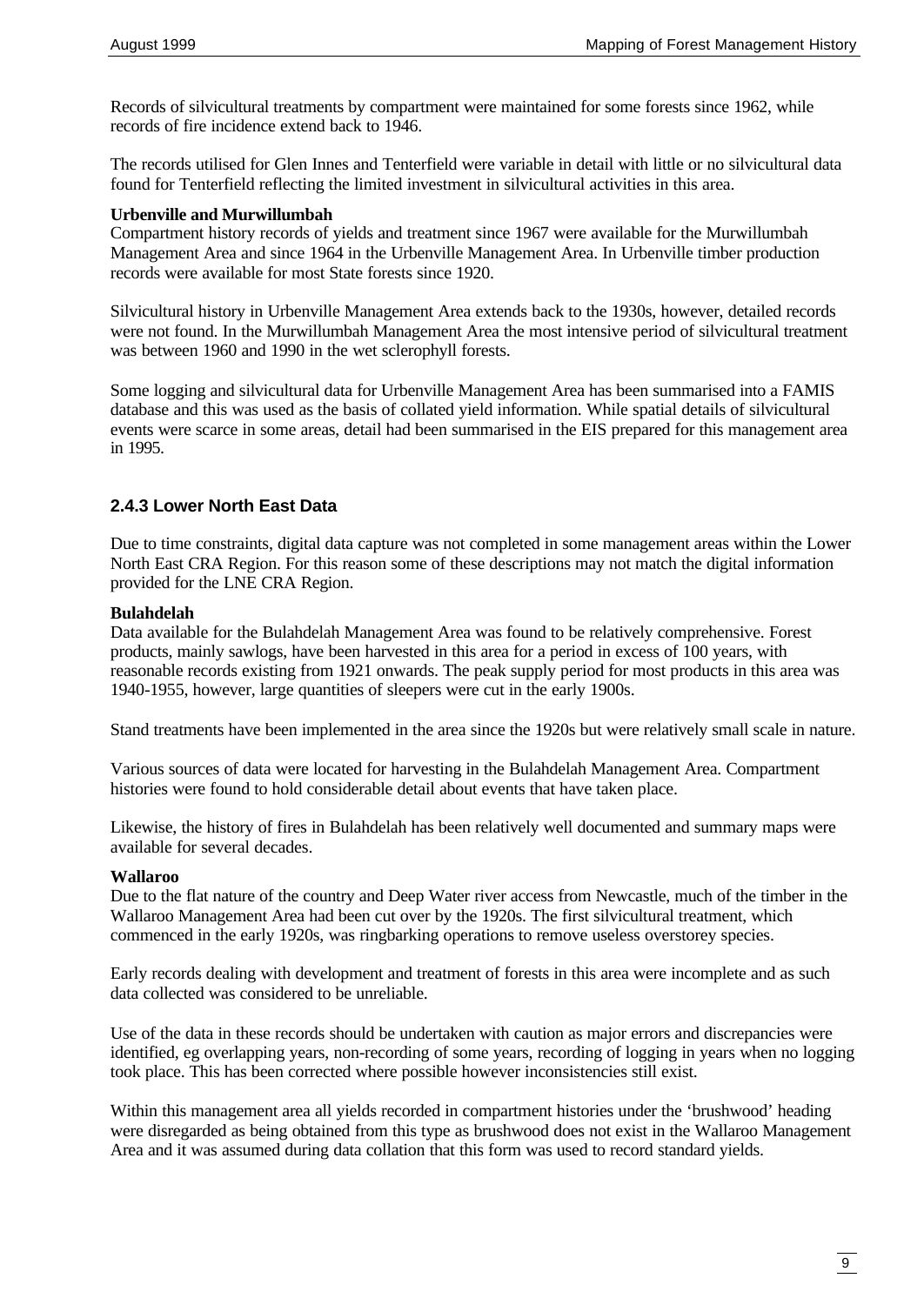Some volume information has been given in compartment histories without records of the products taken. In most situations the quantity of yield indicated either mining timber or low quality logs for production of masonite.

#### **Gloucester**

Compartment histories were formally commenced in the Gloucester Management Area in 1968. Previous logging records were sketchy as much of the logging operations were carried out on the leasehold tenures.

Records kept for the Barrington Tops, Coneac, Bowman and Stewarts Brook State Forests were generally good, however records for Stewarts Brook prior to 1966 were incomplete.

Copeland Tops State Forest had very poor records as it lacked compartmentalisation until 1982. However, much of the forest was logged in the 1940s when it was vacant crown land.

Other records available for this management area included: logging history maps; and silvicultural treatment records for Craven State Forest.

#### **Wyong**

Compartment histories were available for all State forests in the Wyong Management Area. Records of timber yields were available in the Forestry Commission's annual reports from 1923.

Detailed records of silvicultural treatment since 1920 have been kept, although substantial gaps were found in these up to 1973.

Wildfire history has been well documented since the 1950s.

#### **Walcha/Nundle/Styx River**

The management history of Walcha/Nundle Management Area centred on the development of plantations in this area. Hardwood logging is known to have commenced in 1949, however records were not actively kept until 1978.

In the Styx River area, detailed yield records of hardwood and brushwood logging have been maintained since 1956, and records of silvicultural treatment were also available.

#### **Wauchope**

Timber harvesting in the coastal areas of the Wauchope Management Area commenced in the late 1800s for sawlogs, poles and sleepers. In the Bellangry forest, selective logging did not commence until 1914, with more intensive operations beginning in the 1940s. In the coastal forests, intensive harvesting began with the introduction of the group selection system in the 1920s.

Management records for the whole area were mostly maintained since the 1950s, except for the Doyles River forest where records were sketchy prior to 1977.

#### **Kempsey**

Hardwood logging commenced in the Kempsey Management Area in the 1900s. Early operations were often restricted to *Eucalyptus piluaris* (blackbutt) stands, but associated dry hardwood species were also taken.

In some of the coastal forests, sawlog harvesting was restricted by access and was only selectively logged in the 1960s.

Silvicultural treatment in the area was directed towards enhancing natural regeneration following harvesting.

Records of timber production in the Kempsey Management Area were available from 1935. Earlier records (from 1920) were available for some forests. Yield records on a compartment basis have been compiled since the 1960s and management maps detailing logging and silvicultural history have been maintained since 1945.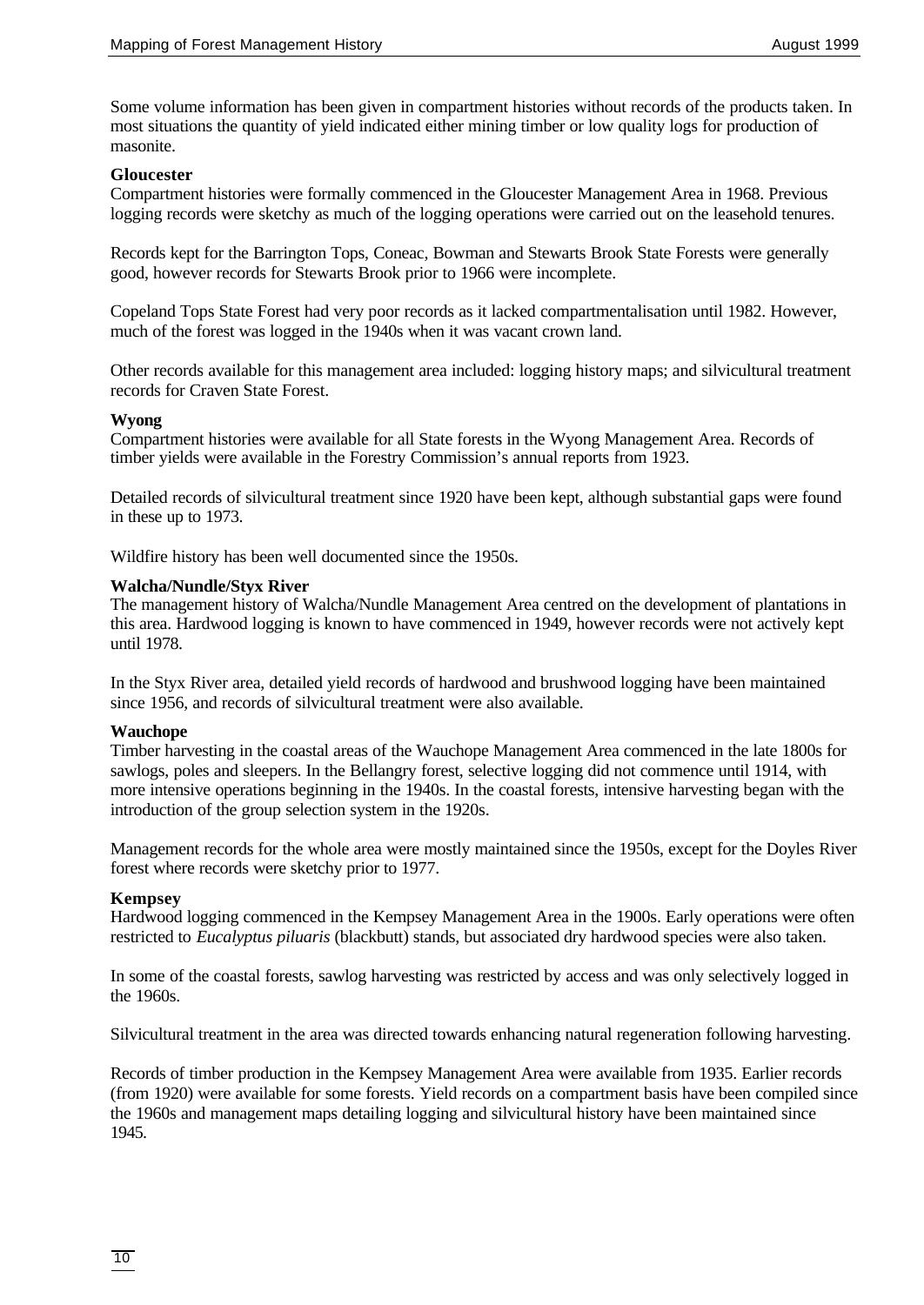### **Kendall**

Early harvesting in the Kendall Management Area, which began in the 1880s, relied on rivers for water transportation of timber. Many of the eastern forests were heavily logged by the end of the 1930s. Further west, operations were much more selective and often confined to the accessible ridges.

Silvicultural treatments evolved in conjunction with the heavier logging operations and became more intense in the 1950s.

Compartment history folders were maintained in Kendall since 1951 and records of yield, areas logged and areas treated were included in these. In some instances records date back to the 1920s. Major wildfires were recorded for the same period.

#### **Taree**

Taree has had a long management history. The forests were described in the 1918 working plan for Kiwarrak State Forest as heavily cut over. Prior to the 1960s, most of the forests in the area had been grossly over cut so that no areas of accessible unlogged forests remained. In recent years the majority of sawlog harvesting has taken place in regrowth forest.

Individual compartment histories were maintained since 1959 for all management activities.

#### **Mount Royal**

There were no records of harvesting in Mount Royal prior to 1931. Some harvesting in the Carrow Brook Catchment may have preceded regeneration treatments known to have occurred in the early 1920s.

Management records were available from 1939, and records of silvicultural treatment from 1964. Detailed compartment histories were kept since 1964.

Fire occurrence data were available for those fires attended by the Forestry Commission.

#### **Wingham**

Harvesting of general purpose timbers of both hardwood and rainforest commenced in Wingham in about 1920. With some notable exceptions, operations were selective, generally only taking straight and mature stems. Harvesting intensity varied with the nature of the stand. The earliest attempt at silvicultural history in this area was during 1928 to 1931, in the form of ringbarking. Various methods have been employed at irregular intervals since.

Timber production records for this area were available from 1922. Compartment histories of harvesting, silvicultural treatment and significant fires have been maintained since 1955 and were updated to a consistent standard in 1988.

#### **Coopernook**

Coopernook has had a long and intensive history of forest management with the first extensive logging occurring between 1915 and 1918.

Compartment histories for this area were started in 1931, but they have been most actively maintained since 1954. Records of yields, areas logged, silvicultural treatments and wildfire history have been well maintained.

### **2.4.4 Southern data**

#### **Narooma Management Area**

The Narooma Management Area has had a long history of logging. Compartment history records dated back to 1949 and were the main source of forest management history information for Narooma. Other sources of historical information included summarised compartment history datasets, post harvest maps and Forsale data.

Silviculture in the Narooma Management Area dated back to the 1920s and 1930s. Activities at this time included ringbarking and felling of unmerchantable stems after selective logging. Silvicultural records, in the form of TSI Summary Maps, dated back to the 1940s. Prior to the 1970s the majority of TSI was carried out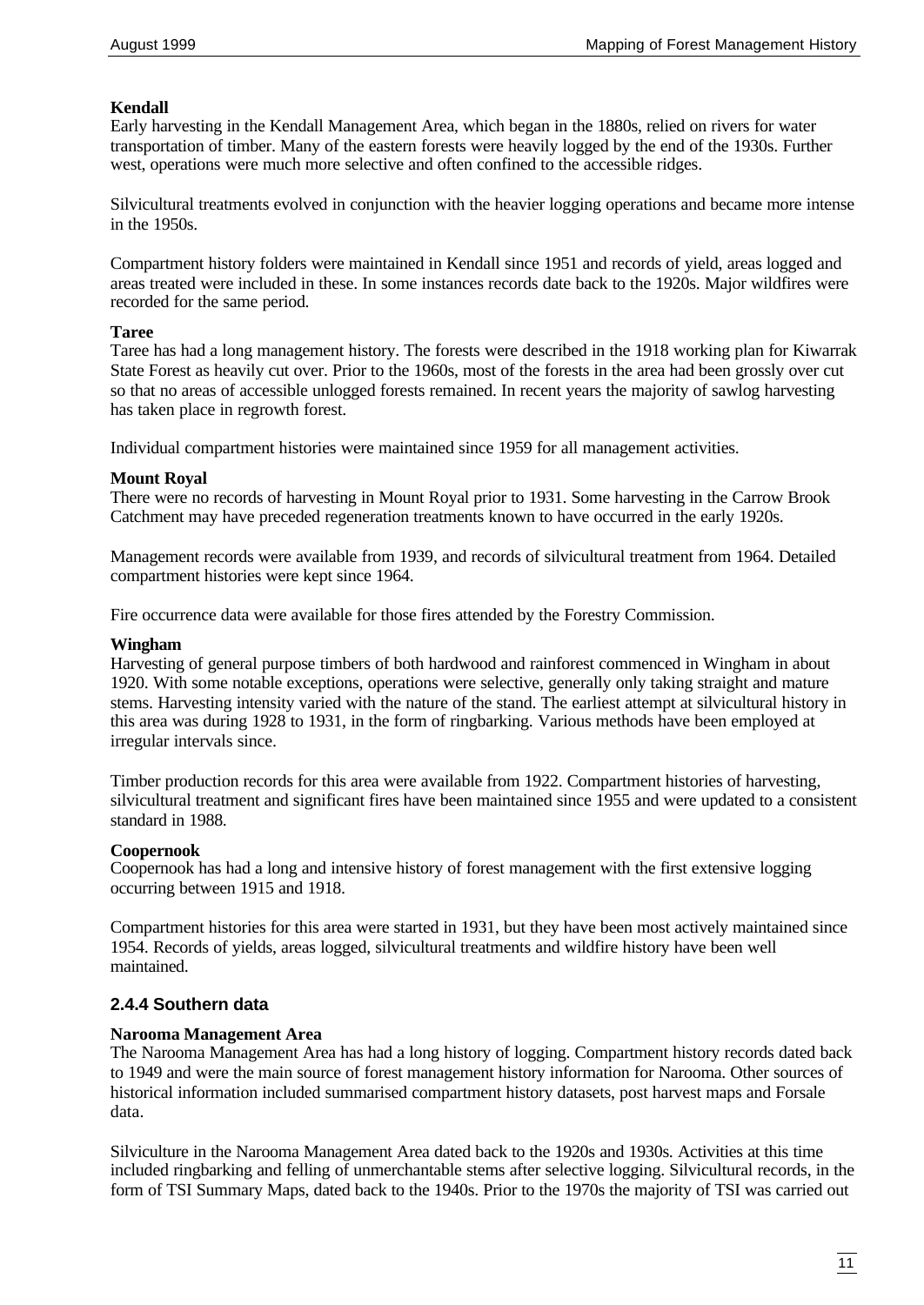on spotted gum stands. In the 1970s TSI treatments progressed into mixed species stands. Some compartment histories also contained silvicultural information.

The importance of hazard reduction burning (as a fire management tool) was recognised in the mid-1950s and has been used in the area since this time. The 'Fire Records Atlas' held records for wildfire and hazard reduction fire events from 1902 to 1993. A number of compartment histories were used to record fire events in the Narooma Management Area. The compartment histories used dated from the early 1980s, reporting post-logging, hazard reduction and wildfire events. In the late 1980s, records were maintained in the form of fire histories (for wildfire events only) and in 1996 'burn plan folders' were introduced recording hazard reduction and post-logging fire events.

#### **Batemans Bay Management Area**

Historically, this area has been logged since the 1870s with logging controls in place since the 1930s. Area allocations were replaced in the 1950s by annual quotas. The earliest written record of logging in the area is a yield summary map from 1910. The most reliable form of logging information were compartment histories, which have been maintained for the area since 1951. Other forms of logging records used included treatment history maps, yield summary maps and Forsale data.

The first signs of silviculture (ringbarking of cull trees) occurred around 1911. Silvicultural techniques used in various degrees since this time included single tree selection, group selection and clearfelling (with and without seed tree retention). Over the years, silvicultural events have been recorded in the form of compartment histories (1955 – 1987), treatment summary maps (1918 – 1979) and treatment history maps  $(1955 - 1984)$ .

The close proximity of forest to coastal towns in the area saw the introduction of hazard reduction burning in the 1950s as a fire protection and prevention tool. The 'Fire Records Atlas' held records for wildfire and hazard reduction fire events from 1902 to 1993. Available compartment history records of hazard reduction, post logging and wildfire events dated from 1988 to 1997 whilst fire summary maps containing hazard reduction and wildfire events covered from 1994 to 1997. There were also post burn maps available for post logging and hazard reduction burns from 1996 to 1998.

#### **Nowra Management Area**

The Nowra Management Area, in particular the coastal lowlands spotted gum and blackbutt forests, have had a long history of logging (dating back to the 1820s). Timber was cut in these early days for use in the colonising of Sydney. Compartment history folders containing logging and silviculture history information have been kept for the area since 1975. This was the most reliable form of recording for this particular management area.

Very little silviculture was carried out in the Nowra Management Area until the 1940s. Silvicultural activities during the 1940s and up until 1975 included ringbarking of blackbutt stands and some of the higher quality spotted gum stands. Since 1975, silviculture after harvesting focused on ringbarking or culling of the poor form stems.

Fire has had a major influence on the forests of the Nowra Management Area. Records of severe wildfires dated back to 1928 although Forestry Commission records only dated back to 1984. The 'Fire Records Atlas' held records for wildfire and hazard reduction fire events from 1902 to 1993. Other than the 'Fire Records Atlas', fire history information was collected from fire summary maps and compartment histories.

#### **Badja Management Area**

Badja has had a long history of logging although compartment histories were only maintained since 1974. Prior to 1974, highly selective logging took place in the northern part of Badja State Forest.

There was little to no record of any silvicultural activity in this management area.

Fires records were available for Badja Management Area (1987 only) in the form of compartment histories.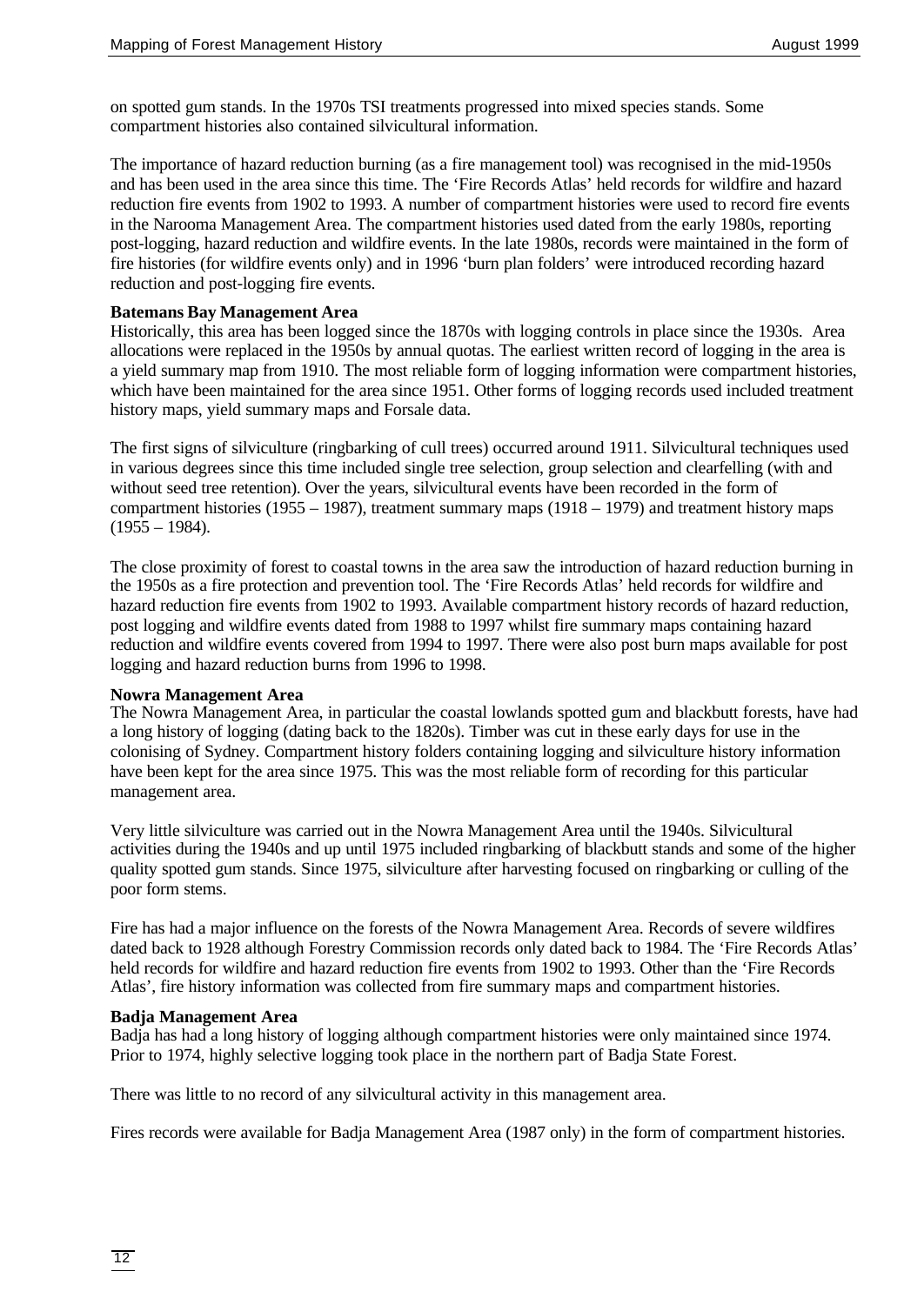#### **Moss Vale Management Area**

Native logging occurred in the Moss Vale Management Area from the early 1800s although logging intensity slowly declined from the 1950s onwards. Harvest plans were the main source of logging information. The first available record of logging dated back to 1950. No other records were available until 1991 in the form of harvest plans, accounts, logging summaries, compartment histories and Forsale data.

A small amount of silviculture has taken place in the Moss Vale area. Some ringbarking occurred around the 1930s and 1940s for which little benefits were observed. For this reason the practice was not extensively used.

Wildfire and prescribed burning have been important activities in the management area. Wildfire regularly affects the area and has been a major risk to a substantial plantation resource. Prescribed burning was adopted as an important form of protection. The 'Fire Records Atlas' held records for wildfire and hazard reduction fire events from 1968 to 1990.

#### **Queanbeyan Management Area**

Logging began in Queanbeyan Management Area in the late 1800s. Logging progressively increased from the 1930s to the 1970s at which time a plan was developed which reduced the level of harvesting. Records were available from 1956. For the period to 1974 the most reliable source of information was the Queanbeyan EIS history logging (HISLOG) database. Compartment histories, yield summaries and Forsale data were also used.

Silvicultural events in the area included selective logging, reject tree felling and top disposal burning, however there were no records available for silvicultural events.

Significant wildfire events were recorded in the Tallaganda State Forest for the years 1939, 1955 and 1961. Hazard reduction burning was used in this management area as a fuel reduction tool to protect high priority areas such as plantations. The 'Fire Records Atlas' held records for wildfire and hazard reduction fire events from 1951 to 1993. Other records used included compartment histories and post burn maps.

#### **Tumut Management Area**

History of logging in the Tumut Management Area dated back to the early 1800s. A large proportion of State forest in the area occurs as plantation. Logging information from 1955 until 1985 was available in the form of the FAMIS/Wood Resources Study (WRS) database. Since 1985 compartment histories have been the most reliable source of logging information.

The FAMIS database and compartment histories was the source of silvicultural information for the area although data is only available from 1985 to 1992 – events were enrichment plantings only. Written reports state that silviculture has been minimal with selective logging and low intensity hazard reduction burning also used.

The protection of assets such as catchments and property saw the introduction of a Bushfire Prevention Scheme to the Tumut Management Area in 1951. The scheme involves a number of organisations, to detect and suppress fires, conduct hazard reduction burns and maintain an effective fire trail system. The only fire records available for this management area were in the FAMIS/WRS database.

#### **Bago-Maragle Management Area**

Compartment history folders have been maintained with logging information in the Bago-Maragle Management Area since 1925. In addition to compartment histories, logging information was sourced from the FAMIS/WRS database as well as old summary maps.

Early silvicultural techniques included heavy logging followed by ringbarking of low quality trees. As part of the implementation stage of the 1954 management plan, regeneration fellings and intermediate thinnings were introduced. Silvicultural events have been recorded in compartment histories since 1917. There was also information held in the FAMIS/WRS database.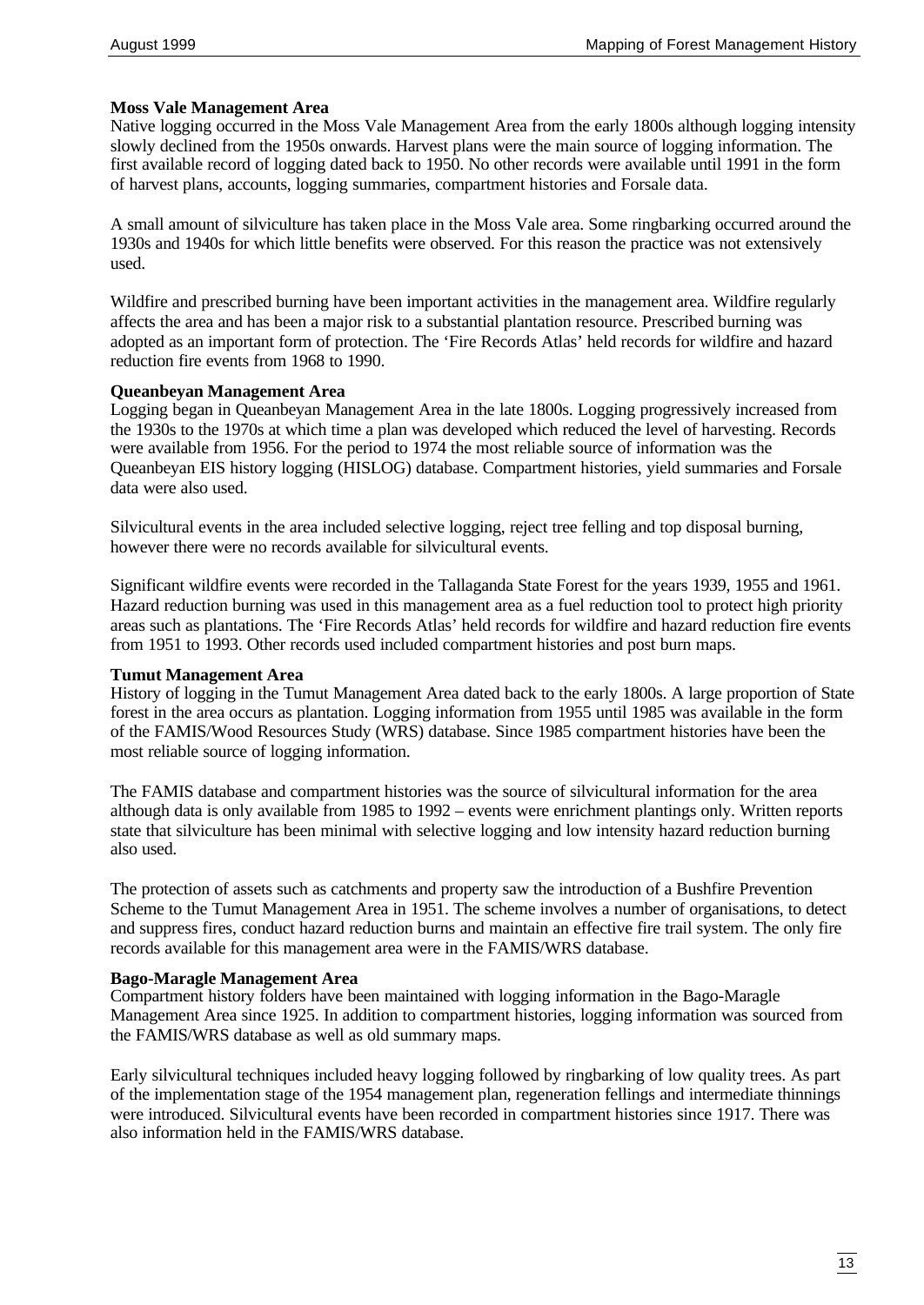Fire management was an important issue here as the ash type species, which occur in this management area, are very sensitive to fire. Historic fire information was held in the FAMIS/WRS GIS database. Information was only available from 1933 to 1942.

### **2.4.3 Data Capture**

The objective of the project, to provide spatial information with relevant linked attributes at a subcompartment level, required that data be captured and stored in a format that was compatible with these outcomes. Thus, data capture was restricted by a number of factors (which apply to the capture of information for all management types):

- the nature of the source data;
- $\blacksquare$  the attributes to be attached;
- available data capture packages and their limitations;
- storage restrictions;
- query and analysis requirements;
- the nature of digital data produced by other projects (eg EIS, NEFBS); and
- $\blacksquare$  the final CRA planning unit.

The complexity of the hard copy spatial data captured proved a challenge with regard to digital capture and storage, as hard copy sources provided multiple year, multiple attribute sub-compartment and compartment level information.

Formats and programs for capture and storage were trialed with the requirements for analysis and integration in mind. The GIS package ARC/INFO 7.1.1 was chosen for data capture and storage because it is most commonly used by SFNSW and most other organisations undertaking CRA projects. The GIS outputs from this project needed to be immediately compatible with other related CRA projects and useable in ARC-VIEW and C-PLAN.

Past projects, such as the capture of data for EIS reports have utilised ARC/INFO facilitating integration of this information.

The capture of multiple attribute data at a sub-compartment level, over a period of several decades, required that either a large number of databases be established for each management type or that data be summarised to a smaller number of layers. The resultant problems of the first option included the requirement for large amounts of "drive space" for data storage, joining and interrogating a large number of GIS layers and attributing that large number of layers with textual data. The most apparent problem with the second option was the loss of detailed information which would have otherwise been available.

The GIS outputs from the project were required to represent and contain multiple-layer multiple attribute data. In the data collected in this project, multiple feature polygons (eg fire events) were found to occur in a single area. The problem with managing data such as this was that in the past data layers in polygon format could only contain discrete, non-overlapping area features. As a consequence of this, the options for data capture were to either use a separate coverage for each feature type (the thematic layer approach) or to consider each feature type combination as a unique polygon (the polygon approach).

The problems with either of these approaches are:

- multiple copies of objects stored in different layers increases database size;
- many layers share common physical boundaries (eg tenure);
- $\blacksquare$  the basic data cannot handle complex objects without extensions;
- n the number overlapping polygons may be large and difficult to manage (imagine a combination of logging, grazing and fire);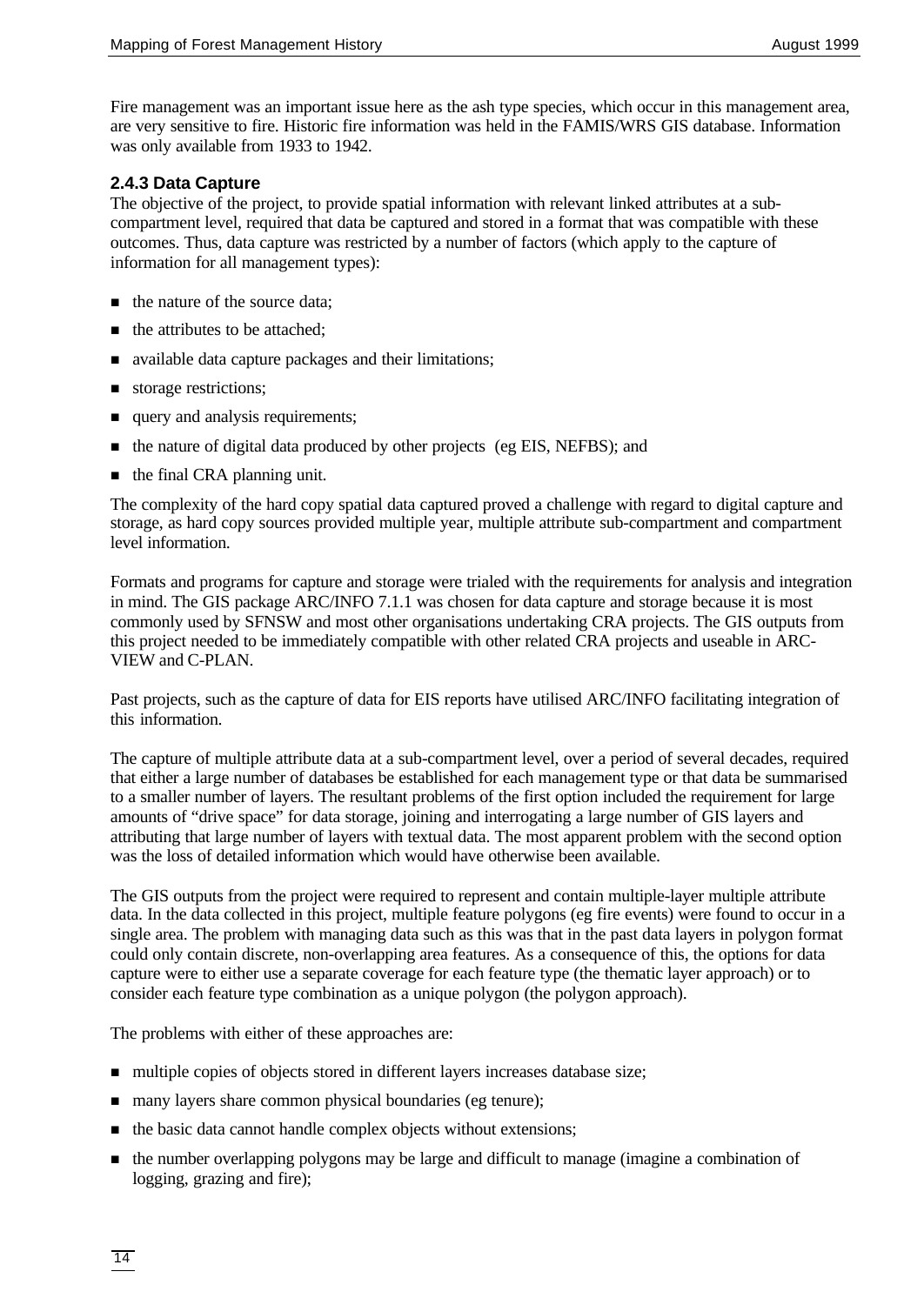- n all polygons must have the same attribute schema resulting in multiplication and redundancy of attributes and a dramatic increase in database size; and
- management of different coverages becomes difficult.

To overcome these problems this project utilised the 'region' feature of ARC/INFO to capture the multiple event, multiple attribute data collected by this project.

ARC/INFO regions can be used like polygons but they more efficiently represent complex area features that overlap, composite area features composed of many polygons, and multiple classes of features that share common boundaries. Features may overlap, for example logging and fire histories, or they may occur as nonplanar features with spatio-temporal variation, for example fire in one area over several years. ARC/INFO regions can be exported as ARC-VIEW shape files and interrogated in this format as long as attribute tables are also available.

Regions handles overlapping data and attribute schemas and removes the problem of integrity between multiple coverages by representing data in a single coverage where different themes are region sub-classes. Regions can represent areas that overlap such as:

- $\blacksquare$  two (or more) wildfire events in one season;
- non-contiguous areas, such as 3 logged areas which are part of one logging operation; or
- nested features, such as grazing permits which lie within State forest (but use only one set of arcs to represent their borders).
- n The most important difference between polygons and regions is that when using polygons and combining thematic layers new polygons must be created and all polygons must have the same attribute schema, ie. values must be stored for every attribute of every polygon for all polygons even if that attribute relates to only one polygon. This redundancy dramatically increases database size.
- n When using regions, themes can have the same or different attribute schemas, can be mutually exclusive or overlapping and do not require the duplication of redundant attributes. Thus all management history data (eg fire, grazing and logging) could be represented and interrogated as one layer of regions.

# **2.4.4 Logging, Silviculture and Fire**

The capture of spatial information relating to each logging, silviculture and fire event relied on a combination of existing digital sources and manual digitisation of additional linework.

Where hard copy data was mapped using the EIS and NEFBS GIS covers, the digital linework was utilised during capture. Examples of areas in which these covers were utilised were:

- Urunga Management Area (EIS Logging data);
- Walcha/Nundle Management Area (EIS for Styx River logging data);
- Morisset (EIS logging and fire data); and
- n Urbenville (NEFBS for logging on National Parks which were State forests)

For logging and silvicultural events, boundaries commonly followed forest type boundaries and the linework contained within the SFNSW forest type cover was utilised.

Compartment history maps show compartment boundaries, which originally followed the drainage shown on Forestry Commission forest type maps. These were found not to match the current Land Information Centre (LIC) drainage. Similarly, as a result of changes in compartment boundaries it was found that in some cases past events intersected two current compartments.

To overcome these problems the following general rules were used as a guide: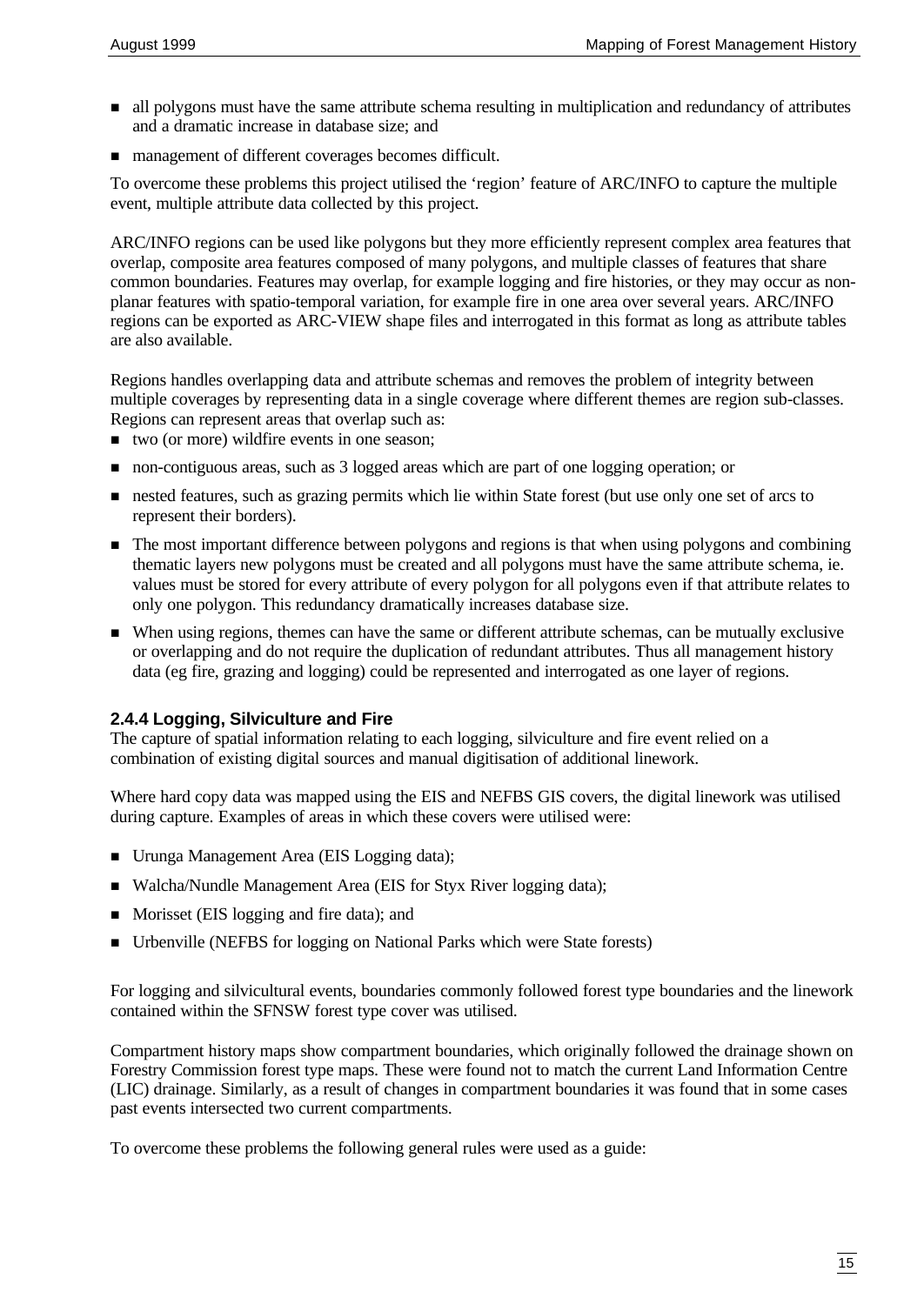- n Existing digital spatial data were utilised as backcovers where possible to limit duplication of existing features. A list of covers used is included in Appendix 8.
- Where required, additional linework was manually digitised and incorporated using Arc/Edit.
- n Events were mapped to current compartment boundaries and where events crossed two current compartments these were mapped separately at the data collation stage.
- n The current LIC drainage cover was utilised but where event boundaries followed the drainage on Forestry Commission type maps this linework was entered manually.
- **n** SFNSW Preferred Management Priority (PMP) classification coverage was used to delimit areas which were less likely to have been disturbed by logging only for those events which have occurred since 1980 and had PMP already represented on individual maps.
- n Exclusion zones were 'buffered out' of the coverage where appropriate using a set of 'across-the-board' rules. For example, streams were buffered to ten metres unless otherwise stated on the relevant map.
- n Where arcs were derived from existing covers, these were attributed with the appropriate feature and metadata number from that cover.

With respect to fire events it was found that common features of these event boundaries were also available from existing covers such as drainage, roads and sometimes forest type. Tenure boundaries, such as State forest and compartment did not apply. However, two issues did arise:

- n Fire events were often incompletely mapped where the event continued into private property or other crown tenures.
- n Fire maps, particularly of historical events, were often of poor quality with linework difficult to read (eg a very thick pen was used to map it or where original copies has diminished in quality).

As a consequence, the maps relating to historical fire events were considered to be of lower reliability than current events. Where event boundaries were difficult to interpret but appeared to follow existing features, such as roads or rivers, these features were used to build the polygons.

Captured linework was built into polygons from which regions were constructed. Each region-based cover included subclasses for the following management types:

- 'logging' (logging information mapped to the sub-compartment level or known extent);
- n 'un-mapped' logging (logging mapped to the compartment level where other detail was not available);
- 'silviculture' (silviculture mapped to sub-compartment and compartment level); and
- n 'fire' (fire extent for wild fire and prescribed burning).

Each event captured was attributed with a unique code, State forest number, compartment number and year of event. However, during the course of the data capture process, these attributes were minimised to avoid unnecessary duplication with data included in the associated database. As a result the unique code attributed to each event remained the only consistent attribute.

Due to constraints in the timelines, LNE fire and silviculture were not supplied to aid in negotiations. Capture continued after negotiations and the silviculture layer is now available. LNE fire is still awaiting capture. All layers were supplied for UNE although the validation and checking process had not been completed. It is intended to supply all Southern layers prior to the Southern negotiations.

### **2.4.5 Grazing**

Grazing information was digitally captured where available, however this drew heavily on existing covers, particularly the SFNSW EIS datasets and the NEFBS data. Existing SFNSW data of occupation permits and lease boundaries were also utilised.

A model based on expert decision rules was used to augment this information. Final decision rules for expected grazing levels are included in Appendix 9. Layers have been prepared for both the grazing potential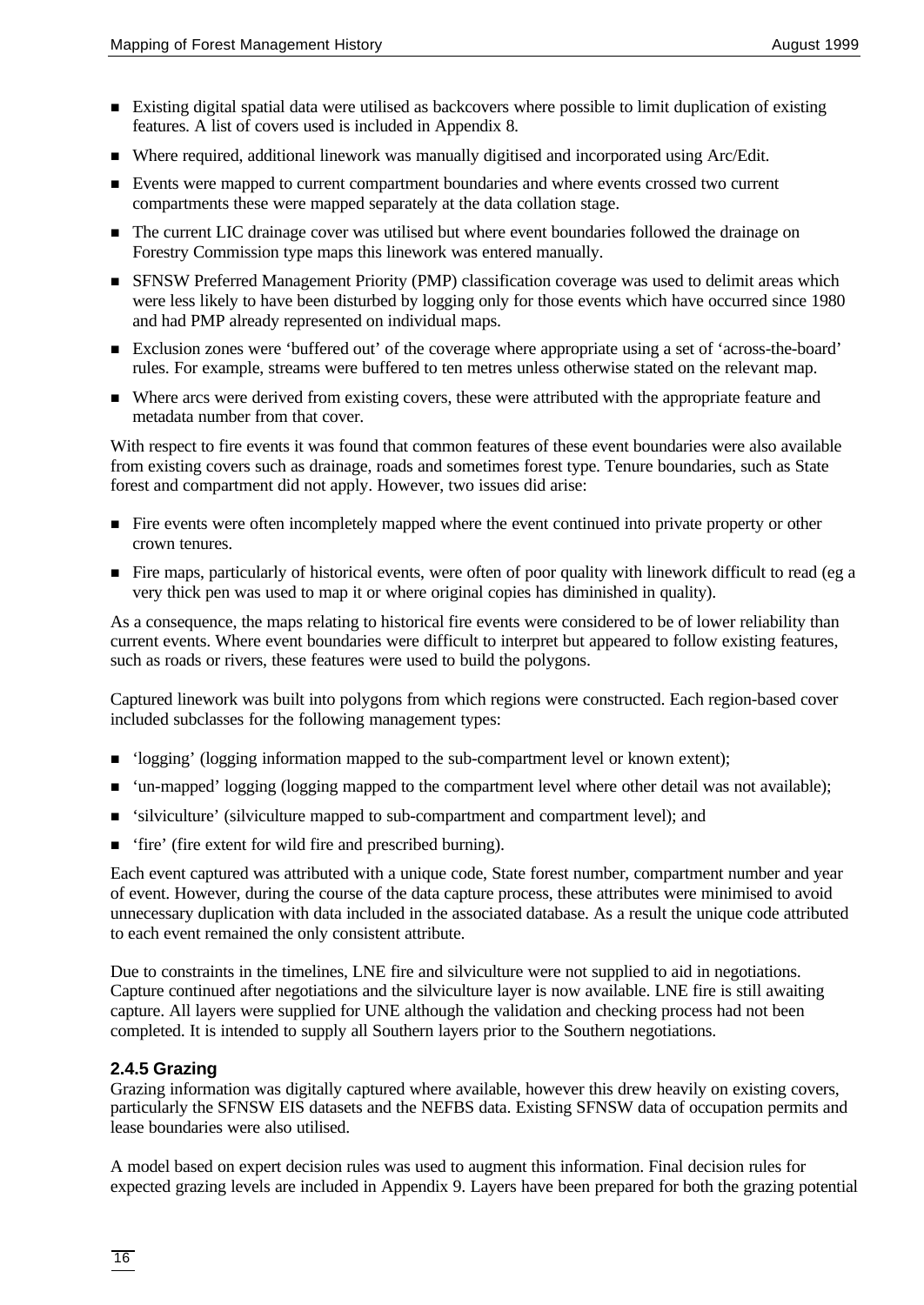and grazing leases (occupational permits) for the UNE and region and grazing leases (occupational permits) for the LNE region. These layers were not prepared, as part of this project, for the Southern CRA region. Grazing leases (occupational permits) may be developed (where applicable) in the Southern CRA Region as part of the Planning Unit Layer project.

### **2.4.6 Linear Datasets**

Linear datasets relating to roads, railways, rivers, and transmission lines were derived from other existing databases.

- Roads: SFNSW Roads Cover
- Roads, railways and transmission lines: LIC Cover

# **2.4.7 Point Datasets.**

Coverages of point information including mines and apiary sites were constructed from existing databases and can be accessed through Resource and Conservation Division (RACD), Department of Urban Affairs and Planning (DUAP).

# **2.5 DATA VALIDATION**

The validation of all data collected was identified as an important component of this project because spatial accuracy of the data collected was considered to be of significance to the related projects.

It was agreed that components of the validation process would be by way of an assessment process performed jointly by NPWS and SFNSW. A review of field validation procedures was undertaken and a discussion paper was circulated to Environment and Heritage Technical Committee members for review prior to the second stakeholder workshop. The resultant report, entitled 'Data Validation and Assessment Methods', was circulated for comment by the workshop participants. The agreed methods are summarised below.

A four tiered approach to data validation was devised for this project. This approach incorporated source data reliability indices, cross validation, field-based assessment and participant/stakeholder evaluation. This multiple stage approach helped to ensure that:

- n the data which was collated was properly sourced and that its nature was reflected in the associated reliability index;
- n the spatial nature of this information was accurately captured in a digital format and related to the relevant attributes;
- n the detail contained within the digital coverage reflects what is apparent from other mapped sources;
- n the detail contained within the digital coverage was also reflected in field based observations; and
- n people with the most experience/knowledge in forest management agreed that the mapped data accurately reflected, on a gross level, the management history of that forest.

It should be noted that the aims of the validation and assessment process were not to assign indices of intensity or frequency to each management/disturbance type or to determine what constitutes significant or negligible disturbance.

The data for the Southern CRA Region was re-checked and edited to improve reliability. This process was not carried out for the UNE and LNE data due to time constraints.

### **2.5.1 Reliability Indices**

The accuracy of datasets collected as part of this project was highlighted as an important issue and as such criteria for the assessment of the reliability of each dataset were developed and implemented. The derived reliability index was applied to the logging and fire datasets. The officer responsible for the collection of the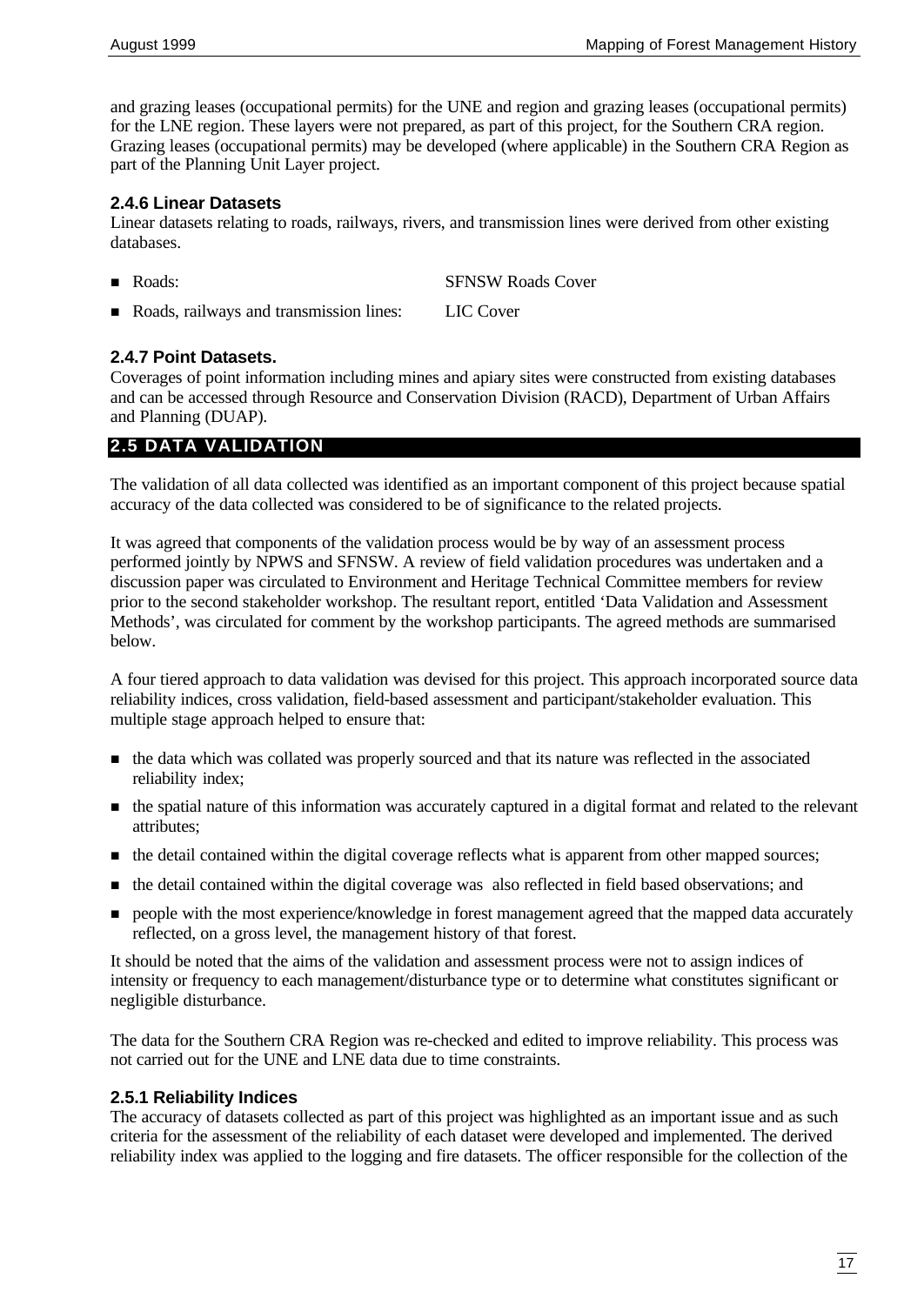data entered the index into the database. Other database fields provided supporting documentation of data characteristics.

These indices provide the most basic level of assessment. A focus of these indices was on assessing the reliability of the source information; the 'remoteness' and 'time' events were mapped as well as the scale of capture and number of attributes available (Appendix 10).

### **2.5.2 Field Checking**

Validation of mapped information in the field was identified as a necessary component of this project; however, no allocation of funds to this process was made in the project budget. Given the intensive data collection and capture components of the project, limited time was available to establish a comprehensive field validation program. The result was that field based assessment was limited in time per region. A further consequence of these limitations was that field validation was limited to the assessment of polygon attributes rather than to whole events or boundaries between events, which had been identified by stakeholders as one of the key issues regarding data accuracy.

The assessment of mapped data through field validation was primarily conducted by SFNSW. A stratification and sampling protocol was developed based on a review of the options presented at the second stakeholder workshop. A review of field based assessment procedures used in other projects and research was undertaken, as described in SFNSW (1998).

#### **Stratification and Sampling Strategy**

The data layers collated during the project were stratified on the basis of logging history, although all disturbance types were assessed at each site. Field validation focused on events that occurred between 1960 and 1990, although some sites of more recent disturbance were also assessed.

A single plot sampling method using a small range of criteria (see Appendix 11) was used to validate the occurrence of disturbance events and assess the accuracy of the reliability index. Plots were randomly located within the derived stratum and located using a Global Positioning System (GPS). A photo reference was taken at each site sampled. The location of plots was maintained as a separate GIS layer.

Examination of these allowed some interpretation of the overall reliability of data collected. Other plot data held by SFNSW and NPWS was used to augment the plot data collected.

### **2.5.3 Data Cross Validation**

While not specifically identified as a validation procedure for this project, cross validation using remote data was identified as a potentially useful approach to assess the accuracy of larger areas of the mapped disturbance data. Sources of data include Aerial Photograph Interpretation (API), CRA Aerial Photography Interpretation (CRAFTI), BOGMP and satellite imagery such as Landsat Thematic Mapper (TM).

Data cross validation was identified as useful for broad assessment of the level of agreement between GIS layers. It was originally the intention of this project to utilise GIS output from the CRAFTI project for API cross validation. However, this data was not available for use by this project in either the UNE or LNE regions.

Environment Australia undertook a pilot project using sequential LANDSAT imagery to detect change in vegetation following disturbance. This project investigated the relationship between the mapped disturbance history information produced by this project and sequential LANDSAT imagery from 1987, 1994 and 1998. The outcomes of this project were agreed as appropriate validation of the management history data.

# **2.6 STAKEHOLDER WORKSHOPS**

Stakeholder workshops were seen as an essential component of this project and were conducted at three stages during the project:

n after the data audit and trial project and for the development of project methods for data collation and capture;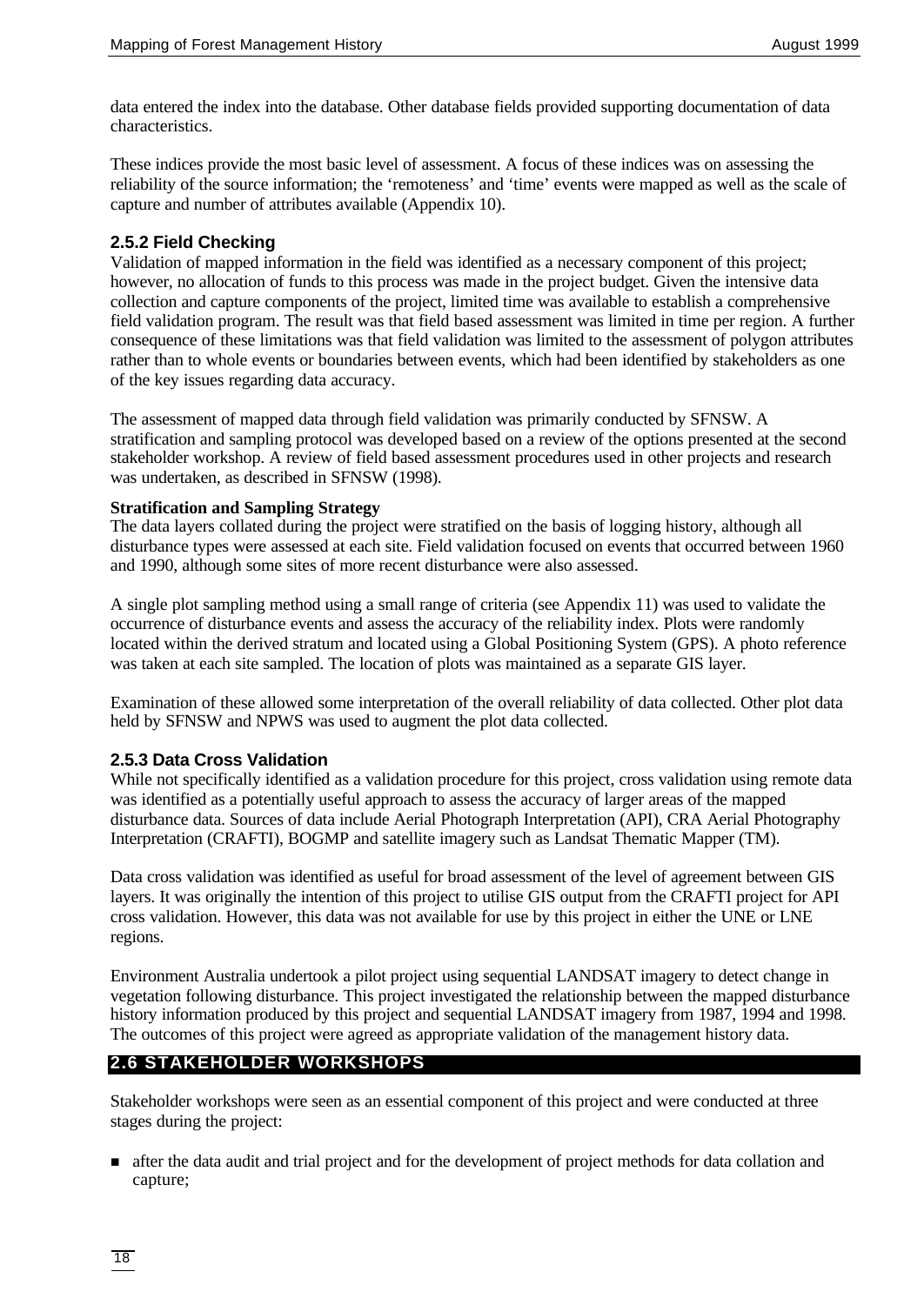- n for the development of agreed validation methods and criteria; and
- for the demonstration of the resultant GIS layers.

Workshops were attended by representatives from the EHTC and by stakeholders from associated CRA projects.

Discussion papers were prepared and circulated to all workshop participants prior to the first two workshops. These were commented on and subsequently revised.

Stakeholders contributed significantly to derivation of data collection methods and for the identification of attributes to be collected.

The detail to which management history information was collected and mapped was undertaken on the direction of stakeholders at these workshops.

# **2.7 WORK SCHEDULE & PRIORITISATION**

It should be noted that given the requirements and objectives of this project, it was severely restricted with regards to both the time and resources available. In order to meet the required deadlines, data collection was prioritised in accordance with a number of factors including:

- **n** CRA Region;
- management type;
- **n** tenure; and
- n the requirements of related CRA projects, most specifically old growth and wilderness assessments.

As such, logging and silviculture information were seen as the most important layers for use by other CRA projects and were collected and captured prior to data collation for any other management type to ensure their completion. All stakeholders saw capture of information to a sub-compartment level as a priority.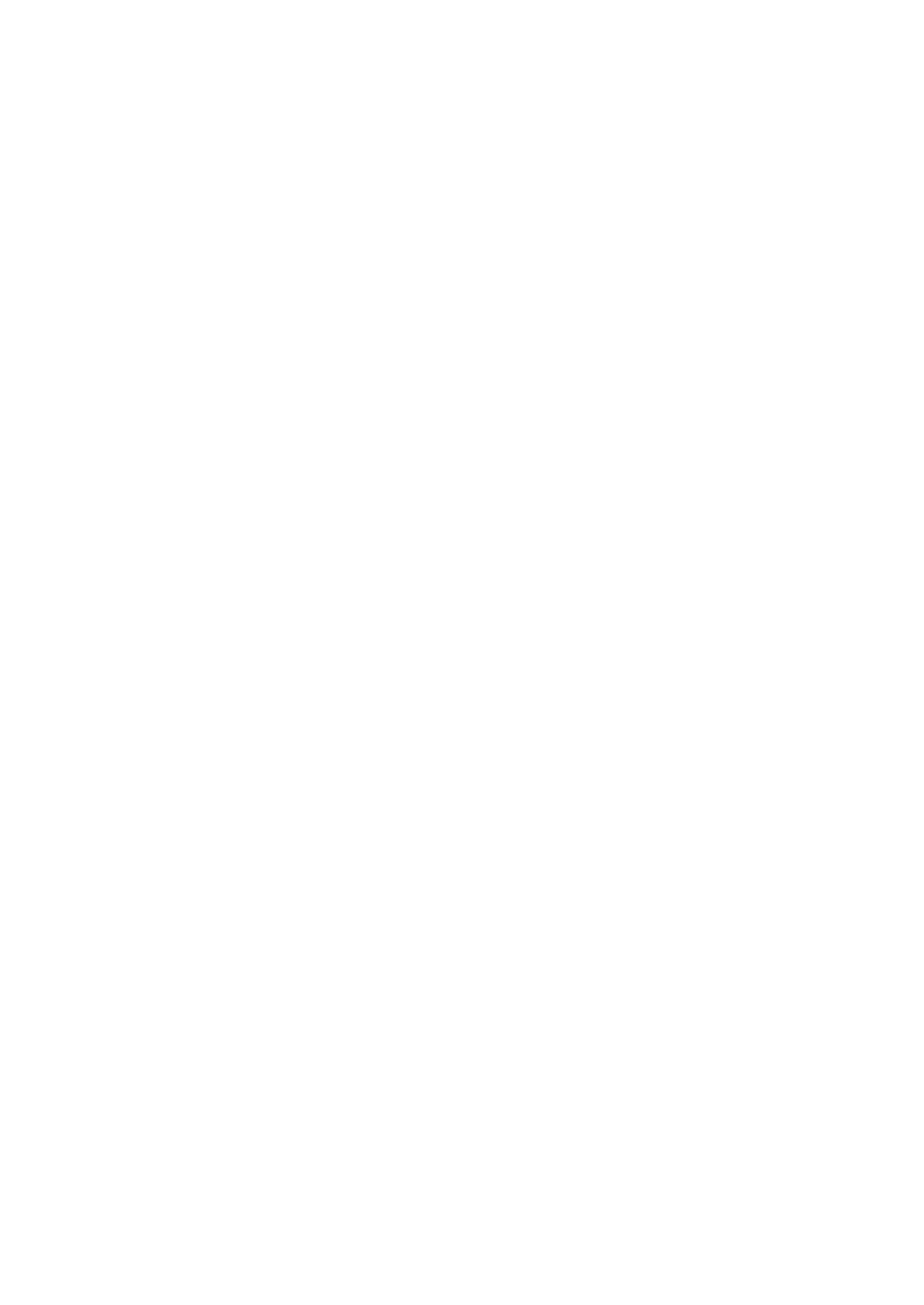# 3 ANALYSIS

It was determined during the first and second stakeholder workshops held for this project that analysis of data collected during the project would not be undertaken. Stakeholders were of the opinion that analysis of the information collected, for example to determine indices of intensity, was more properly the domain of related projects such as old growth and wilderness assessments and response to disturbance projects. Interpretation of the data was restricted to summaries of attribute fields.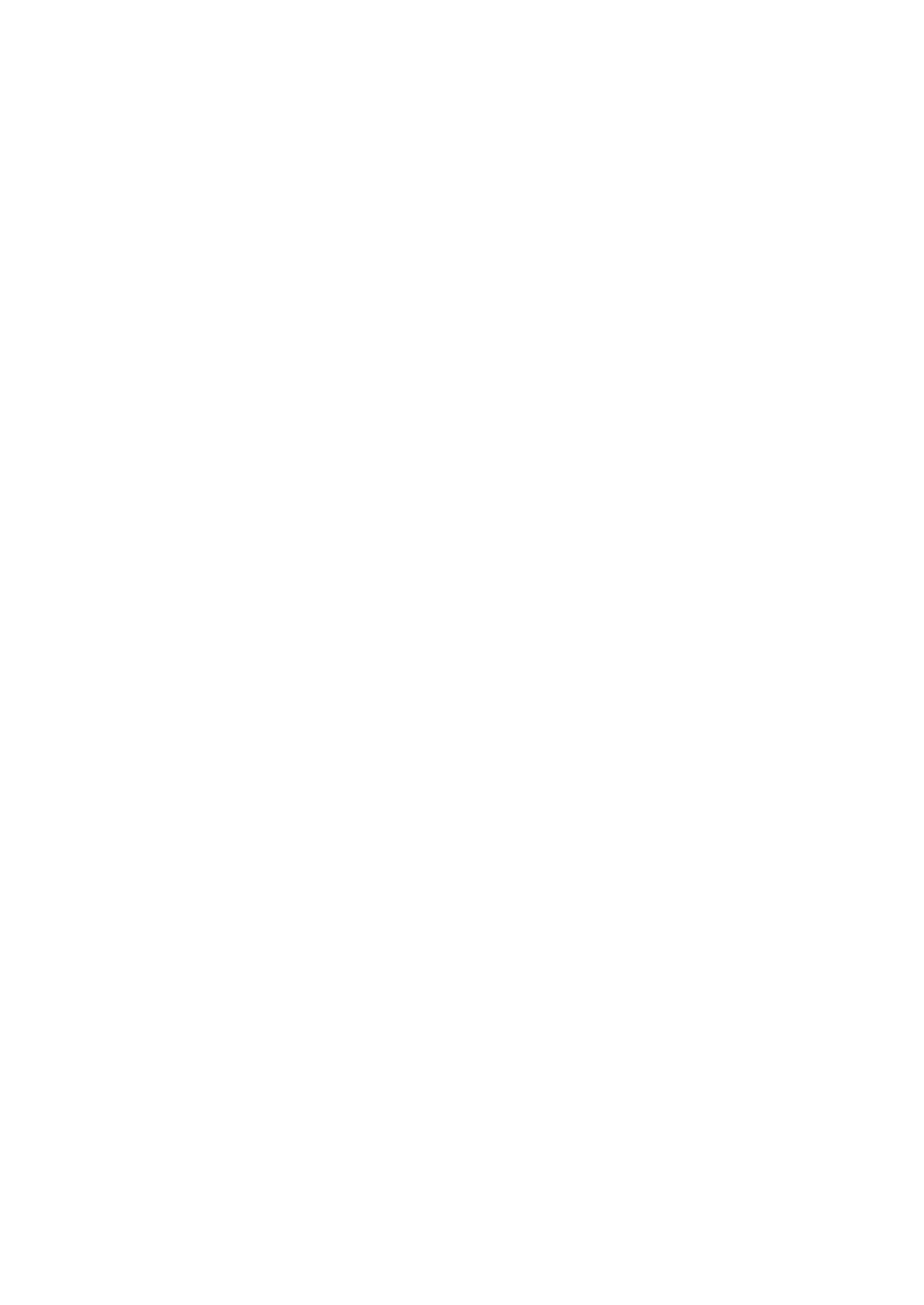# 4 RESULTS

# **4.1 INTRODUCTION**

The outcomes of this project were identified in the project specifications as 'forest management history data in both report and GIS mapped format'.

The restrictions placed on this project, by stakeholders, with regard to undertaking analysis of data collated for the derivation of intensity and frequency indices means that the results of this project are:

- the GIS layers produced;
- validation of these layers; and
- this report which documents the methods of data collation and capture.

# **4.2 GIS LAYERS**

As this project was primarily a mapping project, the results are provided in the form of GIS layers depicting each management type. ARC/INFO covers representing the following management types were developed for the UNE, LNE and Southern CRA regions:

- napped logging (delimiting mapped records of area logged);
- unmapped logging (depicting areas where the extent of logging events is unknown mapped to compartment level);
- TSI (mapped and unmapped silvicultural events);
- fire (wildfire and prescribed burning events for UNE and Southern only);
- n grazing (occupation permit and lease boundaries (UNE and LNE) with potential grazing based on forest type (UNE only); and
- n roads (LIC cultural heritage layer which contains roads as well as SFNSW roads layer).

The complexity of the data collated makes graphic representation difficult, however maps representing the extent of the data collected for each of the CRA regions have been included (refer Maps 1, 2 and 3).

Access to these layers should be obtained through the NSW Resource and Conservation Division (RACD) of the Department of Urban Affairs and Planning (DUAP) on (02) 9228 4960.

# **4.3 DATABASE**

The information collected to accompany the GIS layers, was entered and stored as MS ACCESS databases. The attribute fields are summarised in Appendices 5 and 6. Appendix 7 describes the coding used within these databases.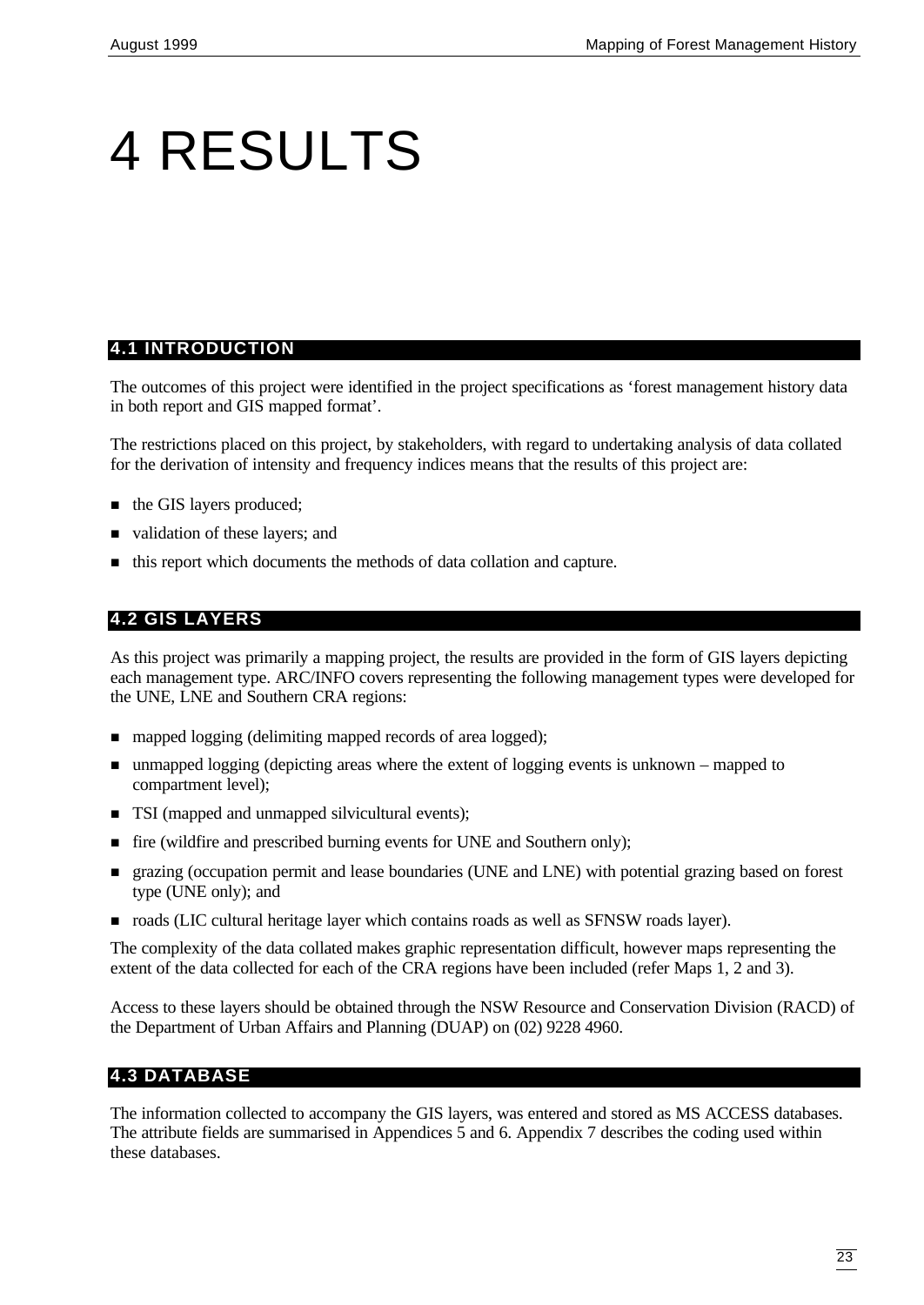Access to these databases should be obtained through the NSW Resource and Conservation Division (RACD) of the Department of Urban Affairs and Planning (DUAP) on (02) 9228 4960

# **4.4 VALIDATION**

#### **4.4.1 Desktop Validation**

Desktop validation of the textual and spatial data collated was undertaken in all regions. This process involved:

- n re-checking the collated data, in GIS format, against records held in offices
- n amendment of attributes, linework and reliability indices as required
- n the utilisation of local knowledge held by past and present employee of SFNSW.

This process was more intensive for the Southern CRA region than for other regions. Changes to the data base have been recorded in a separate spreadsheet.

#### **4.4.2 Field Validation**

Field officers from State Forests of NSW carried out the field validation for UNE and LNE regions after the majority of the data had been collated. It is intended to carry out field validation in Southern prior to negotiations. Unfortunately the timelines put in place did not allow for the validation to be carried out concurrently in each of the regions. Historic information from each chosen site was entered onto a proforma (see Appendix 10).

Once the data were collected they were entered into a database. The data were then transferred to a GIS layer of reference points to allow interpretation of overall reliability.

Access to this layer should be obtained through the NSW Resource and Conservation Division (RACD) of the Department of Urban Affairs and Planning (DUAP) on (02) 9228 4960.

#### **UNE**

A total of 22 plots were sampled, over roughly a one-week period, in the UNE CRA region. They were taken from the Coffs Harbour and Urunga Management Areas.

### **LNE**

A total of nine 1:25 000 map sheets with five random plots per sheet were randomly chosen to be validated for the LNE. This validation was carried out over a two-week period. A total of 44 plots were sampled for the LNE. Sampling was done in the Urunga, Wauchope, Manning and Hunter Management Areas.

#### **Southern**

The field validation for data collected in the Southern CRA region was still being undertaken at the time this report was being produced. At the time this report was written it was anticipated that over 250 plots would be assessed. Most of these would be located in mapped areas of logged forest since aerial photographs for the CRAFTI API assessment were taken and in areas with low reliability. In the South Coast Sub-Region sites were sampled across all management areas, with the exception of Moss Vale. Within the Tablelands Sub-Region the majority of sites were samples in Buccleuch State Forest because Bago-Maragle was inaccessible, due to snow, at the time validation was being undertaken.

### **4.4.3 LANDSAT and API**

#### **Multi-Temporal LANDSAT**

Environment Australia (EA) undertook a pilot project to test the utility of Landsat TM data as a monitoring/change detection tool in selectively logged areas of Northern (UNE and LNE) and Southern NSW RFA Regions (CRA Project NA46/EH). The multi-temporal Landsat data (1987, 1994 and 1998) from the project was cross-validated with the draft output from the Mapping of Forest Management History Project.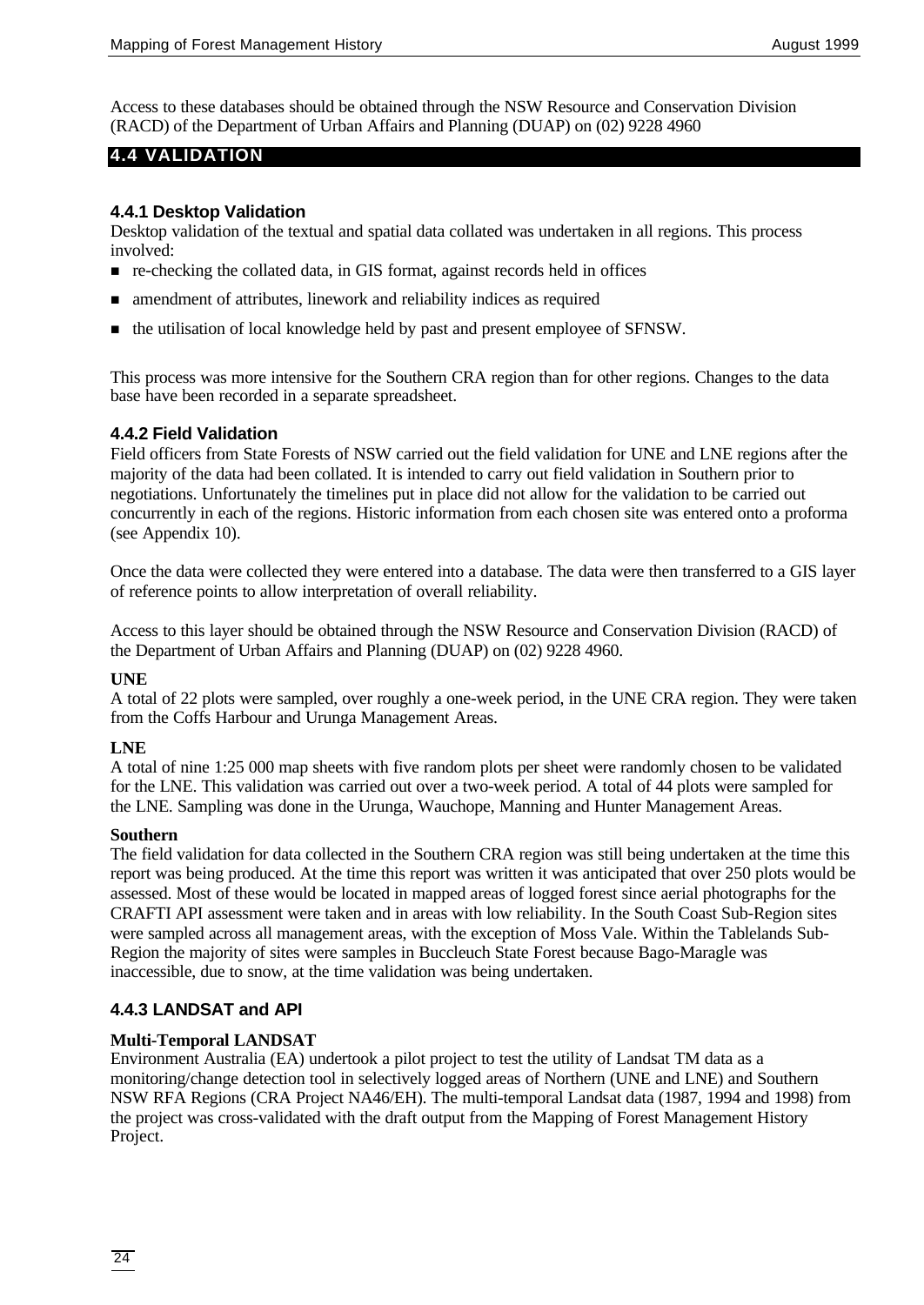The initial cross validation of these two datasets for the Upper North East CRA Region showed a very strong spatial conformity to the management boundaries and in many areas good correlations with the logging history (EA 1998) . While in some areas there were discrepancies between the satellite data and the management history GIS data, at the landscape level the patterns of disturbance were very clear. Results for the LNE and Southern Region were not available at the time this document was written.

This cross validation exercise enhances the reliability and degree of confidence that can be placed on the spatial accuracy of the management history data. Further, the results of the pilot Landsat project verify the textual attributes of the logging history data, for the UNE Region, in so far as they relate to the year of the event mapped

#### **API**

It was agreed that data cross validation would be undertaken using the GIS output from the CRAFTI-API project. The data was not available within the timeframe for the UNE and LNE regions and as such validation was not undertaken.

Cross validation of the management history data with the growth stage data from the BOGMP project was undertaken for UNE and LNE.

Areas interpreted as logged in the BOGMP project did not show any consistent relationship with areas mapped as logged from historical sources. However, there was a good relationship between areas mapped as having more than 30% regrowth and those with a history of TSI and other silvicultural practices.

The broad nature of the growth stage assessment and limited interpretation of disturbance features undertaken during the BOGMP project makes cross validation with this data very limited. It is intended to carry out cross validation with the Southern CRAFTI-API data.

# **4.5 REPORTING**

The documentation of the processes employed by this project are:

'A Report on the Data Audit and Trial Project with Recommendations for Project Methods' was submitted to the EHTC for review and discussion at the first stakeholder workshop.

'Options for Data Validation and Assessment Methods' was submitted to the EHTC for review and discussion at the second stakeholder workshop. This workshop resulted in the redrafting of this document, with stakeholder comments incorporated, as the 'Data Validation and Assessment Methods' report.

This report details the following:

- $\blacksquare$  summary of the objectives of the project;
- n description of the relationships between the project and other CRA projects, in particular the data requirements of these other projects;
- $\blacksquare$  description of the project methodology;
- n documentation of the processes used for data collection, coding, analysis and evaluation;
- n description of the specifications for data capture, attribute classification and mapping;
- n provision of GIS data layers (including drafting/review/redrafting of maps);
- summary of project findings; and
- $\blacksquare$  evaluation of findings (validation/audit).

These documents are not included in this report but can be viewed by contacting the NSW Resource and Conservation Division (RACD) of the Department of Urban Affairs and Planning (DUAP) on (02) 9228 4960.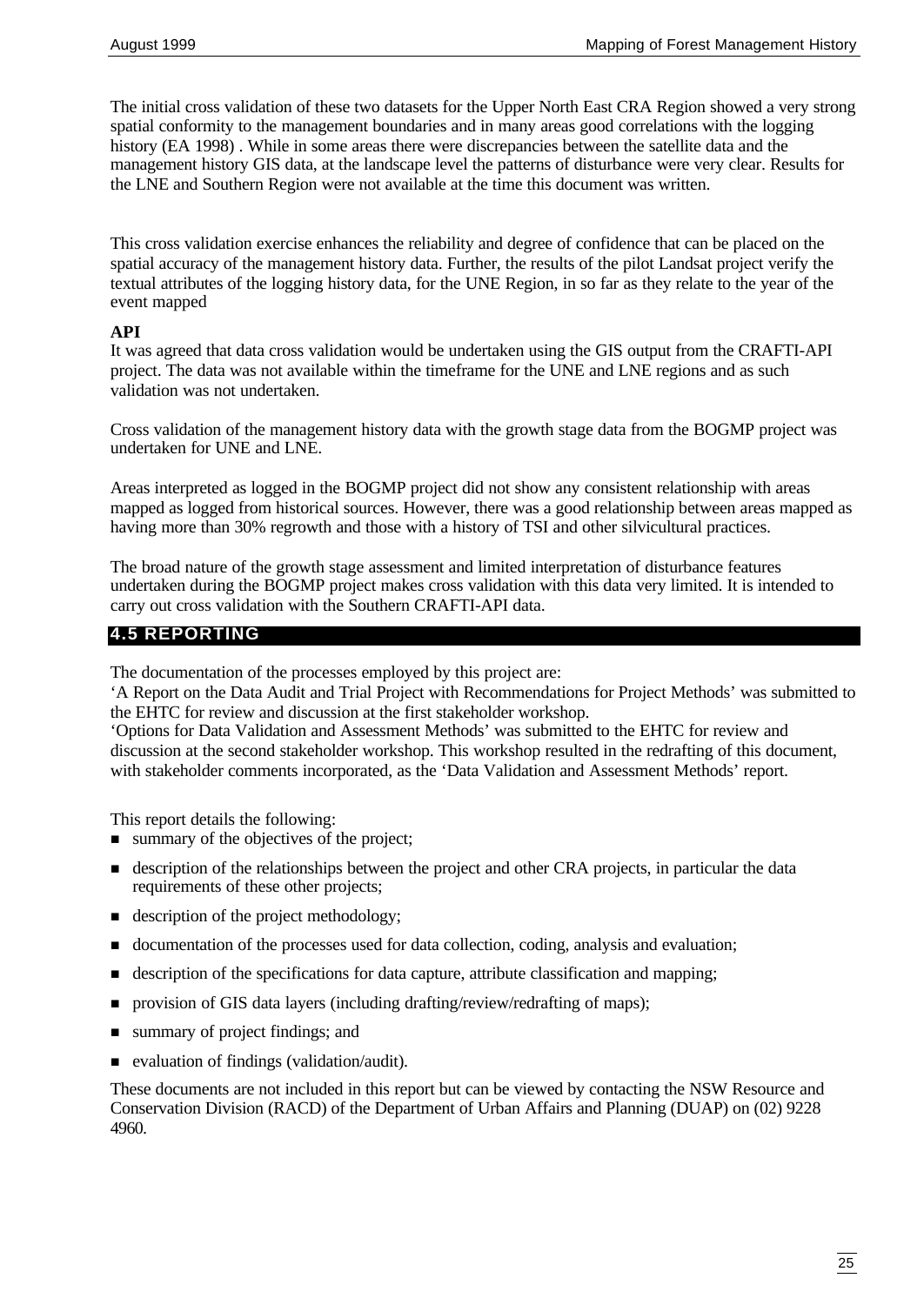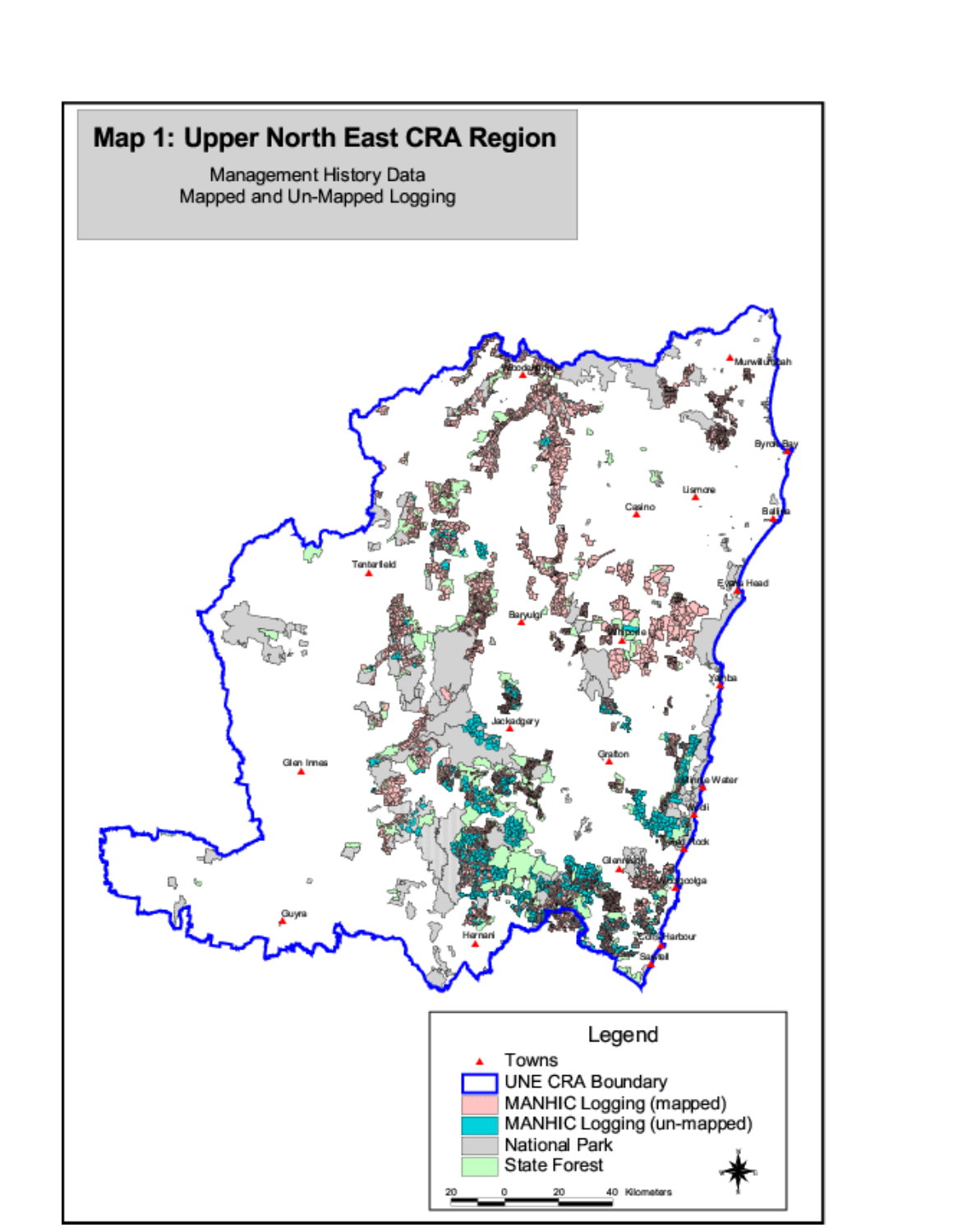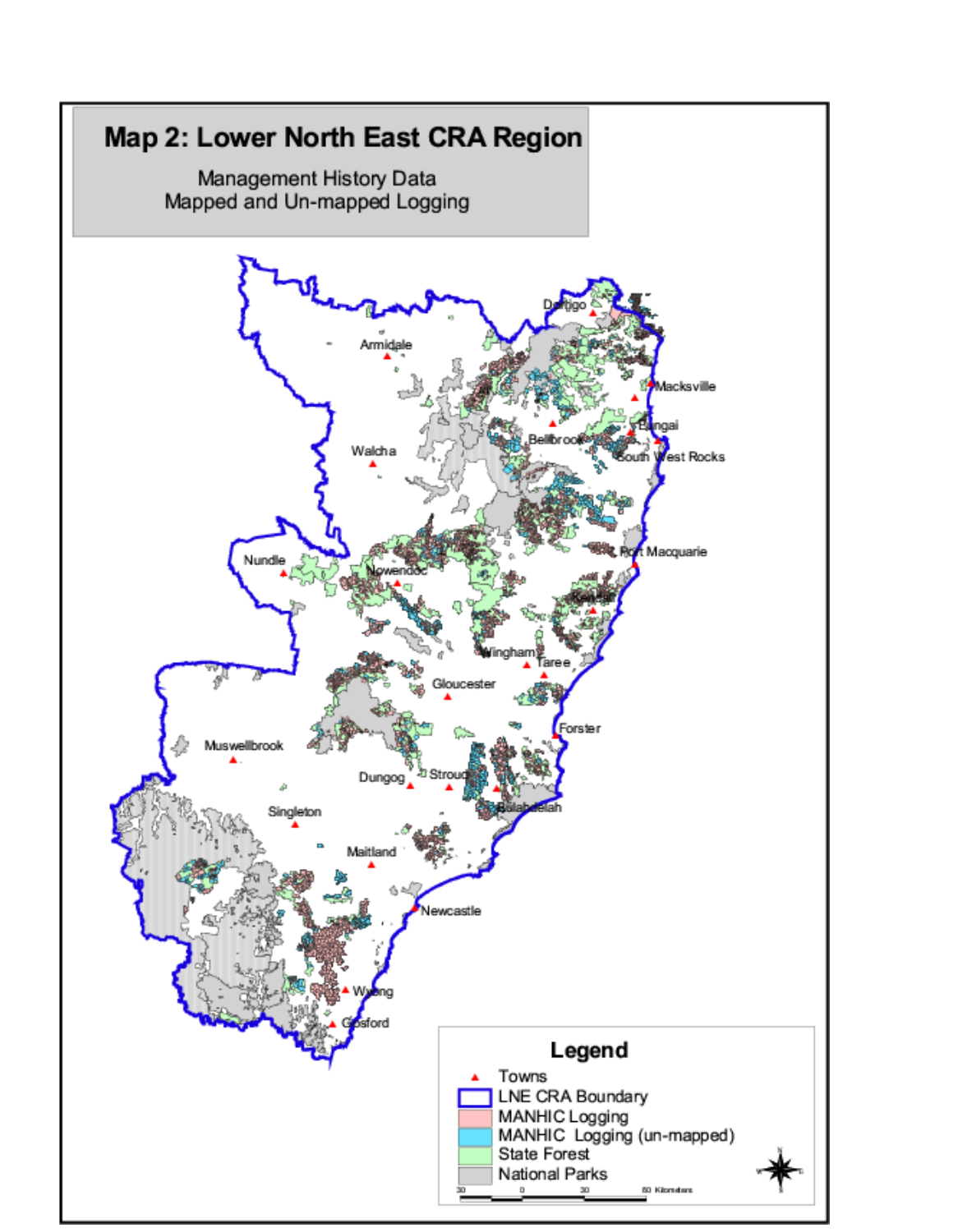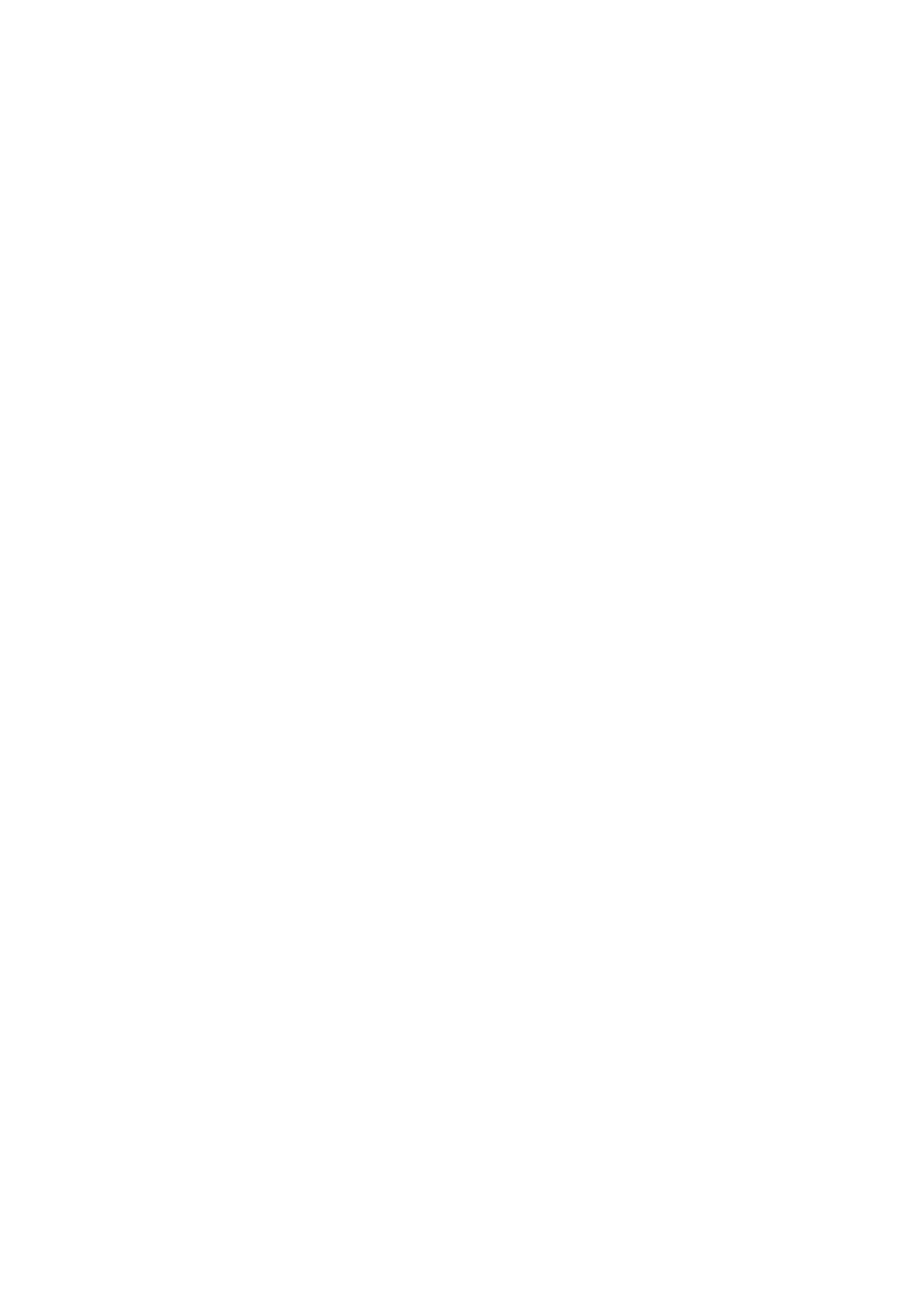# APPENDIX 1 LOGGING HISTORY DATA SOURCES

| Dataset/Program                                      | <b>Spatial</b>          | <b>Digital</b>          | Unit                              | <b>Attributes</b>                                                                                                           | <b>Currency</b>                                         |
|------------------------------------------------------|-------------------------|-------------------------|-----------------------------------|-----------------------------------------------------------------------------------------------------------------------------|---------------------------------------------------------|
| <b>Yield &amp; Revenue</b>                           | N                       | N                       | Compartment                       | Year, volume, product                                                                                                       | Pre-1972                                                |
| Foprac                                               | $\overline{\mathsf{N}}$ | $\overline{Y}$          | Compartment                       | Year, volume, product,<br>Species                                                                                           | 1979-1980                                               |
| <b>Forsale</b>                                       | N                       | Y                       | Compartment                       | Year, volume, product,<br>size class, species                                                                               | 1992-present                                            |
| <b>Wood Resources</b><br>(see Specs V 1.1<br>30/9/96 | Ÿ                       | ArcInfo                 | Resource unit                     | Management Unit and<br>Resource Unit, last major<br>event                                                                   |                                                         |
| <b>Harvesting Plans</b><br>(District)                | $\overline{Y}$          | ArcView                 | Compartment                       | Total harvestable area,<br>exclusion zones, PMP                                                                             | post 1993<br>(digital)                                  |
| <b>PMP Classification</b>                            | $\overline{Y}$          | Y                       | Sub-<br>compartment               | <b>PMP Classification</b>                                                                                                   | <b>Post 1980</b><br>(Circular No.<br>1100)              |
| <b>EIS Logging History</b>                           |                         |                         |                                   |                                                                                                                             |                                                         |
| Casino                                               | ${\sf N}$               | ${\sf N}$               | None                              | None                                                                                                                        |                                                         |
| Murwillumbah                                         | $\overline{\mathsf{Y}}$ | Ÿ                       | Compartment                       | None                                                                                                                        | 1996 (based on<br>DFA)                                  |
| Grafton                                              | $\overline{\mathsf{N}}$ | $\overline{\mathsf{N}}$ | None                              | None                                                                                                                        |                                                         |
| Urbenville                                           | Y                       | Y                       | $\overline{\mathsf{SF}}$          | <b>Cutting Cycle</b>                                                                                                        | By Decade Post<br>1940                                  |
| <b>CHUMA</b>                                         | Ÿ                       | $\overline{Y}$          | $S$ F                             | Order of Working                                                                                                            | Since 1982 in 5<br>year periods                         |
| Tenterfield                                          | Y                       | Ϋ                       | $\overline{\mathsf{S}\mathsf{F}}$ | <b>Logging History</b>                                                                                                      | By decade since<br>1930, also<br>indicates pre<br>1900. |
| Dorrigo                                              | N                       | $\overline{\mathsf{N}}$ | N                                 | None                                                                                                                        |                                                         |
| Walcha                                               | Y                       | Ÿ                       | $\overline{\mathsf{SF}}$          | <b>Logging History</b>                                                                                                      | By decade since<br>1930, also<br>indicates pre<br>1900. |
| Morisset                                             | $\overline{Y}$          | $\overline{Y}$          | Compartment                       | <b>Harvesting Disturbance</b>                                                                                               | By decade from<br>1919                                  |
| MorissetQueanbeyan                                   | YN                      | YY                      | CompartmentCo<br>mpartment        | Harvesting<br>DisturbanceLogging<br>History                                                                                 | By decade from<br>19191956 -<br>1994                    |
| <b>Current Cpt Files</b>                             | Y                       | N                       | Compartment                       | Various information about<br>current logging plans plus<br>some historical<br>information amalgamated<br>from other sources | Present<br>Operations                                   |
| <b>Cpt Histories</b>                                 | Y                       | N                       | Compartment                       | Date, Yield, Harvest type,<br>TSI etc.                                                                                      | Vary according<br>to district                           |
| <b>State Forest</b>                                  | N                       | N                       | <b>State Forest</b>               | date,                                                                                                                       | Early 1900s                                             |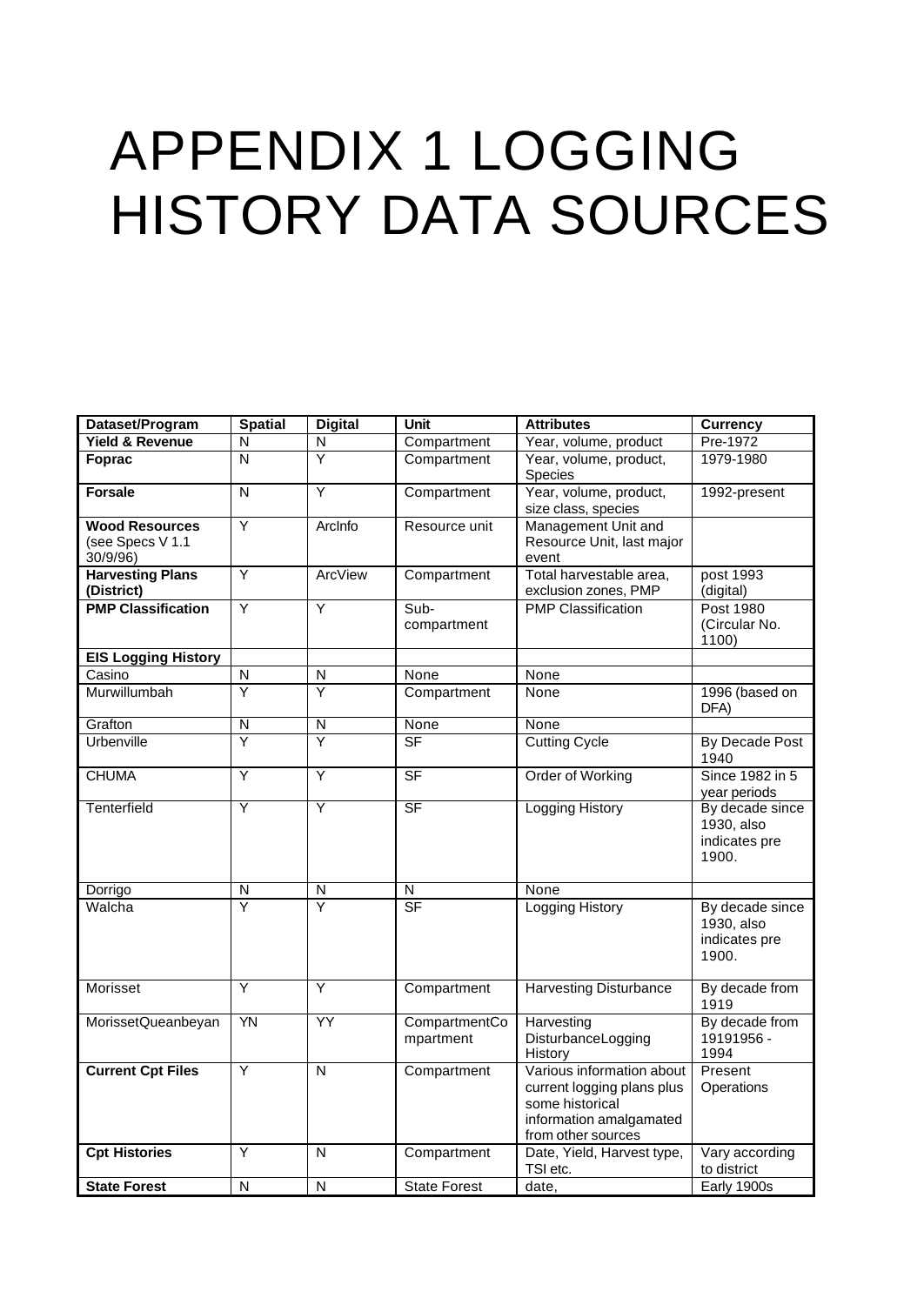| 'Covers' (HO)       |   |             | dedication/revocation OP<br>info to 1980.     | (first<br>dedications) -<br>present<br>(OPs to 1980)<br>only) |
|---------------------|---|-------------|-----------------------------------------------|---------------------------------------------------------------|
| <b>Old Cpt Maps</b> | N | Compartment | Various: Logging History,<br>TSI, Forest Type | Variable<br>generally 1920s                                   |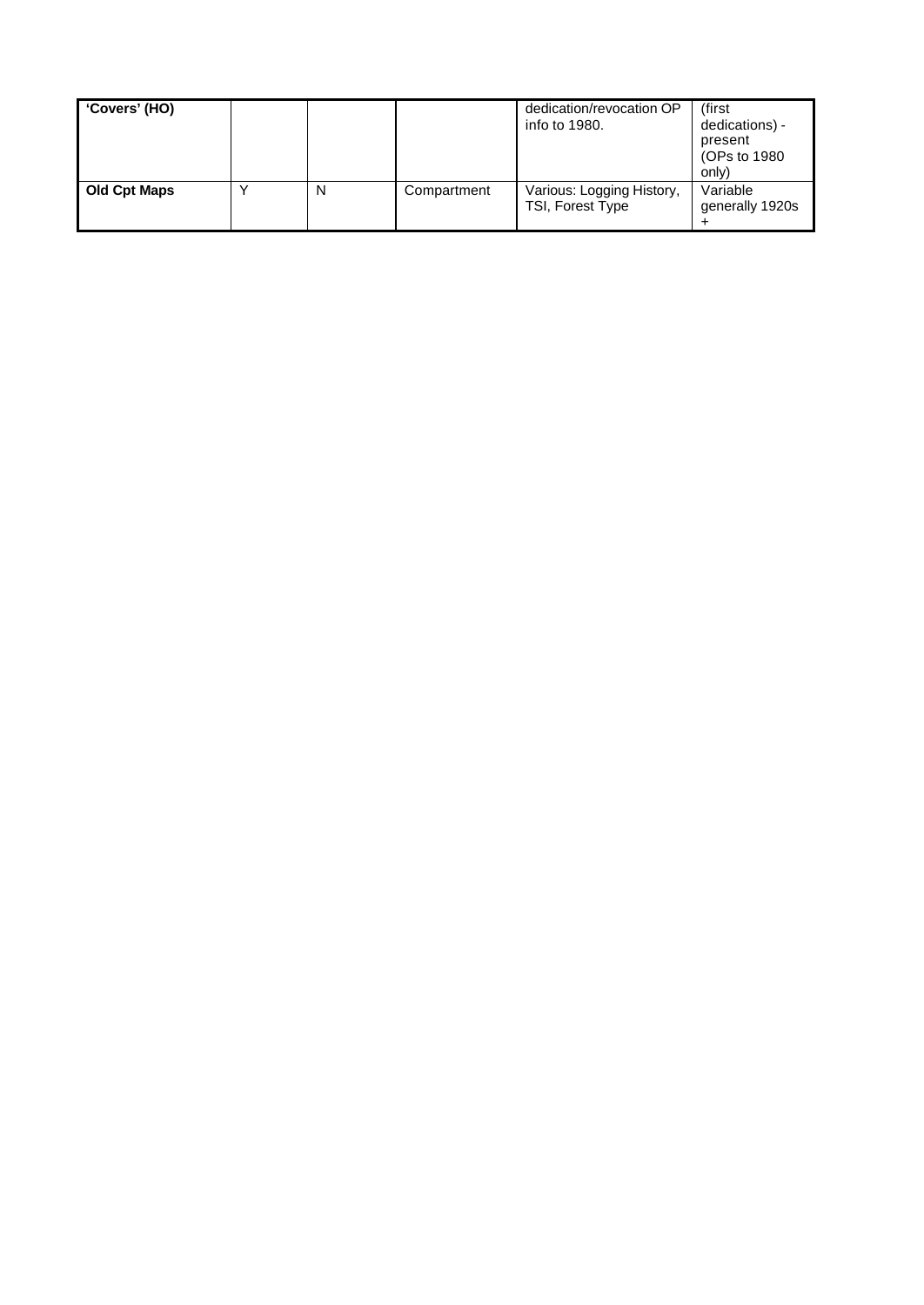# APPENDIX 2 – GRAZING HISTORY DATA SOURCES

| <b>Advantages</b>                                                                                                                                                                                                                                                                                                                                                                                                                                                                                                 | <b>Disadvantages</b>                                                                                                                      |
|-------------------------------------------------------------------------------------------------------------------------------------------------------------------------------------------------------------------------------------------------------------------------------------------------------------------------------------------------------------------------------------------------------------------------------------------------------------------------------------------------------------------|-------------------------------------------------------------------------------------------------------------------------------------------|
| EIS DATA<br>Dorrigo: OP, Lease, Grazing Permit with Number<br>Walcha: OP, Lease, without number<br>CHUMA: Crown Lease, Forest Lease, OP with<br>number<br>Urbenville: OP without number<br>Casino: OP or Lease without number<br>Grafton: OP and Leases without numbers and<br>Ungrazable areas<br>Murwillumbah: OP with number<br>Tenterfield: OP and Crown Lease<br>Morisset: Permit, without number.<br>Eden:<br>Kempsey/Wauchope: Grazing permit/OP and Forest<br>Lease.<br>Gloucester/Chichester: OP and CL. | Requires digitisation of some of the internal<br>boundaries and attachment of Permit/Lease<br>numbers. Give gross permit/lease area only. |
| Hard Copy Maps available in files                                                                                                                                                                                                                                                                                                                                                                                                                                                                                 | Requires attributing with relevant fields and,<br>therefore, a unique identifier                                                          |
| OPALs data base contains current OP information<br>(some regions only)                                                                                                                                                                                                                                                                                                                                                                                                                                            | Requires linking back from OPALs to covers/OP<br>number and conversion to FL etc and then to file for<br>more detailed information.       |
| Relevant attributes available in files in head office<br>and summarised in SF Covers                                                                                                                                                                                                                                                                                                                                                                                                                              | Purely anecdotal evidence will be difficult to link to<br>polygons unless spatially represented                                           |
| Treatment information exists textually and<br>sometimes spatially.                                                                                                                                                                                                                                                                                                                                                                                                                                                | Irregular and unreliable                                                                                                                  |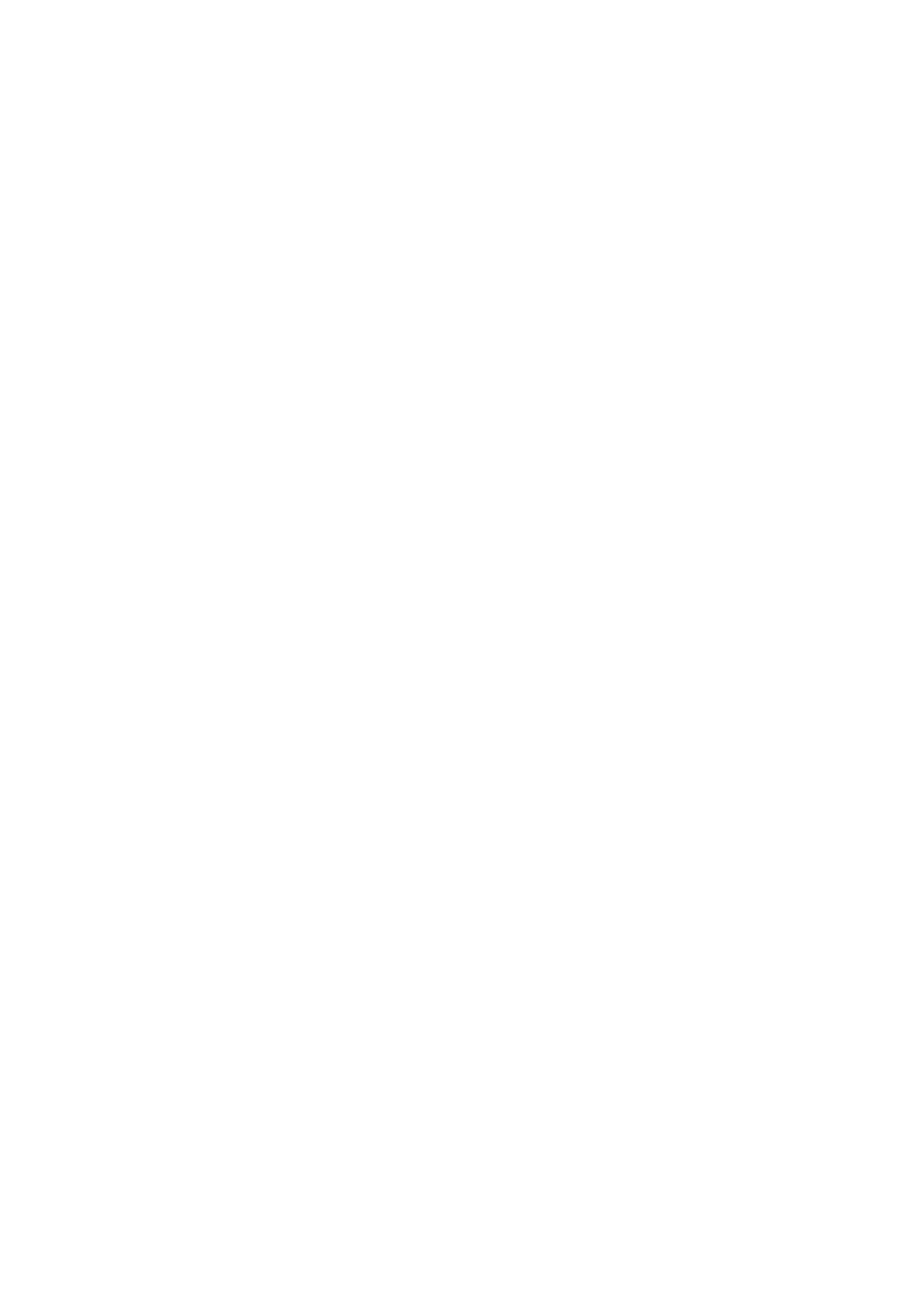# APPENDIX 3 – WILD FIRE **DATA**

#### **TABLE 3.1 WILD FIRE DATA CONTAINED IN EIS REPORTS**

| <b>Management Area</b> | <b>Description</b>      | <b>Advantages</b>                       | <b>Disadvantages</b>                      |
|------------------------|-------------------------|-----------------------------------------|-------------------------------------------|
| <b>Dorrigo</b>         | <b>Fire History</b>     | Extent in periods from 1984-<br>1994    | No attributes, gross area.                |
| Walcha                 | SF Affected by Wildfire | Extent in annual periods: 1989-<br>1995 | No attributes, gross area.                |
| <b>CHUMA</b>           | None                    | None                                    | none                                      |
| <b>Urbenville</b>      | <b>Fire History</b>     | 5-year periods: 1980-1994.              | No attributes given gross<br>area only.   |
| Casino                 | <b>Fire History</b>     | Extent in 5 year periods:1977-<br>1994. | No attributes, gross area.                |
| <b>Grafton</b>         | None                    | None                                    | None                                      |
| Murwillumbah           | <b>Fire History</b>     | Extent in 5 year periods since<br>1965. | No intensity, gross area.                 |
| <b>Morisset</b>        | Fire since 1950         | Fires by decade and area burnt          | No frequency or intensity,<br>gross area. |

#### **TABLE 3.2 WILD FIRE DATA SOURCES – NON-EIS**

| <b>Period</b> | Format                                                                                             | <b>Spatial Attributes</b>                                                               |
|---------------|----------------------------------------------------------------------------------------------------|-----------------------------------------------------------------------------------------|
| pre-1965      | A variety of sources of information eg<br>compartment histories, fire reports and summary<br>maps. | Present but hard copy only.                                                             |
| 1965-1979     | DBF database stored in Oracle and is based on<br>original fire reports                             | No digital coverage. Hard copy available.                                               |
| 1979-1995     | Excel/DBF format database based on forms FC81                                                      | Ignition points in GIS. Other spatial details in<br>original reports.                   |
| 1996          | Wildfires V1.0 DBF format with ACCESS front end<br>stored as an Oracle database                    | Ignition Points available as GIS. Fire extent<br>available in original reports.         |
| 1997-         | Wildfires V 2.0                                                                                    | Ignition points available in GIS. Fire extent<br>available in original reports.         |
| 1902-1993     | Fire Records Atlas as arcview shape files.                                                         | Digital coverage only. Atlas includes location<br>(easting & northings), area and year. |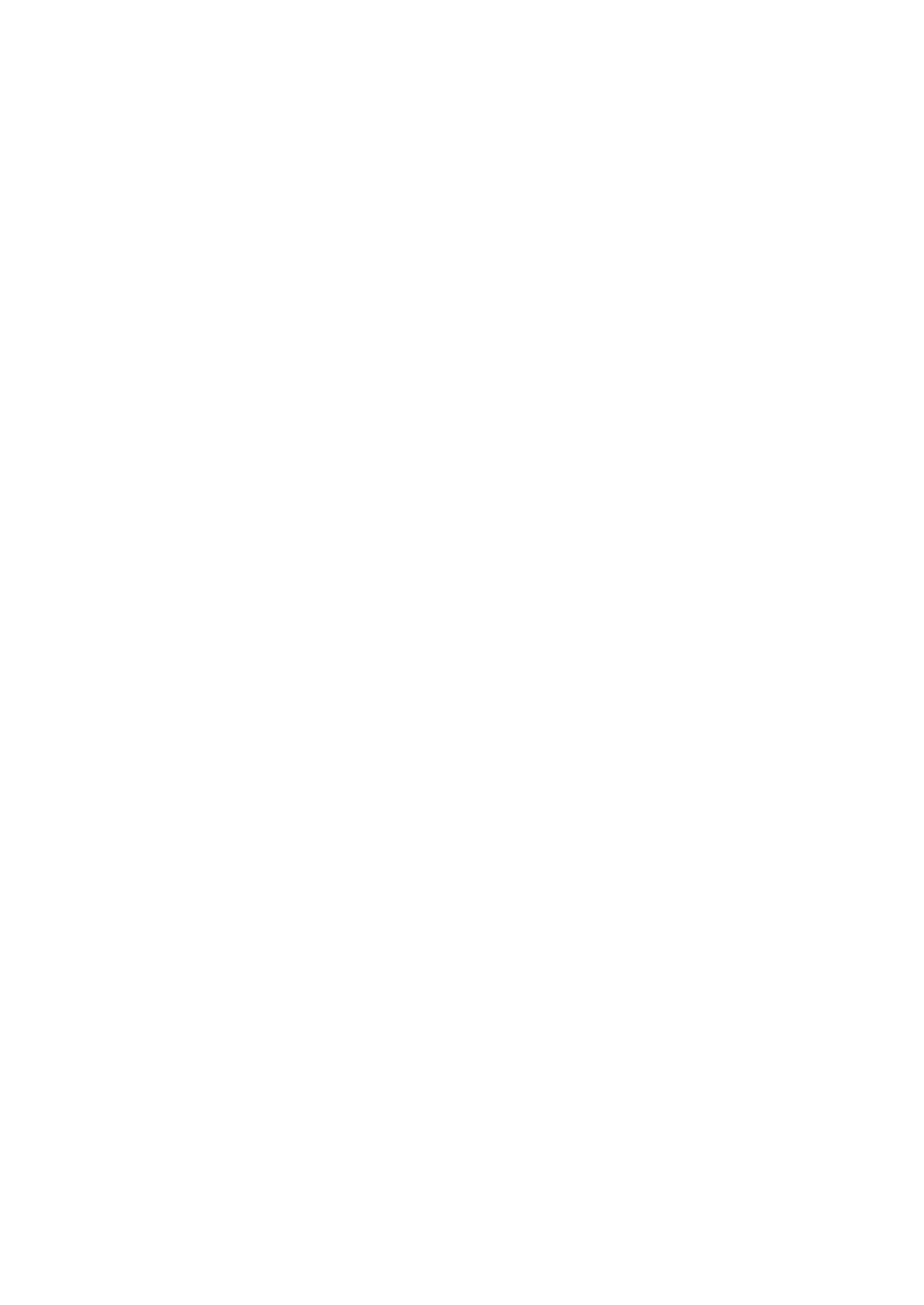# APPENDIX 4 – EIS PRESCRIBED BURNING **DATA**

| <b>Management Area</b> | <b>Description</b>      | <b>Advantages</b>      | <b>Disadvantages</b>           |
|------------------------|-------------------------|------------------------|--------------------------------|
| Dorrigo                | <b>Fuel Management</b>  | <b>Burning Intent</b>  | No past management or          |
|                        |                         |                        | frequency                      |
|                        |                         |                        |                                |
| Walcha                 | <b>Fuel Management</b>  | Each zone has specific | No burning extent of cycles    |
|                        | zones                   | objectives,            |                                |
| <b>CHUMA</b>           | Fuel Management         | Proposed cycles for    | no burn extent or frequency    |
|                        | Intent                  | different zones        |                                |
| Urbenville             | <b>Fuel Management</b>  | Burning intent cycles  | no indication of actual extent |
| Casino                 | <b>Fuel Management</b>  | Burning intent plus    | no indication of extent or     |
|                        |                         | exclusion zones        | frequency                      |
| Grafton                | <b>Strategic Fuel</b>   | Burning cycles         | no indication of extent or     |
|                        | management plan         |                        | frequency                      |
| Murwillumbah           | Fuel Management Plan    | Burning cycles and     | no indication of extent or     |
|                        |                         | exclusion zones        | frequency                      |
| Morisset               | <b>Hazard Reduction</b> | Frequency since 1960   | gross area only                |
|                        | <b>Burning</b>          |                        |                                |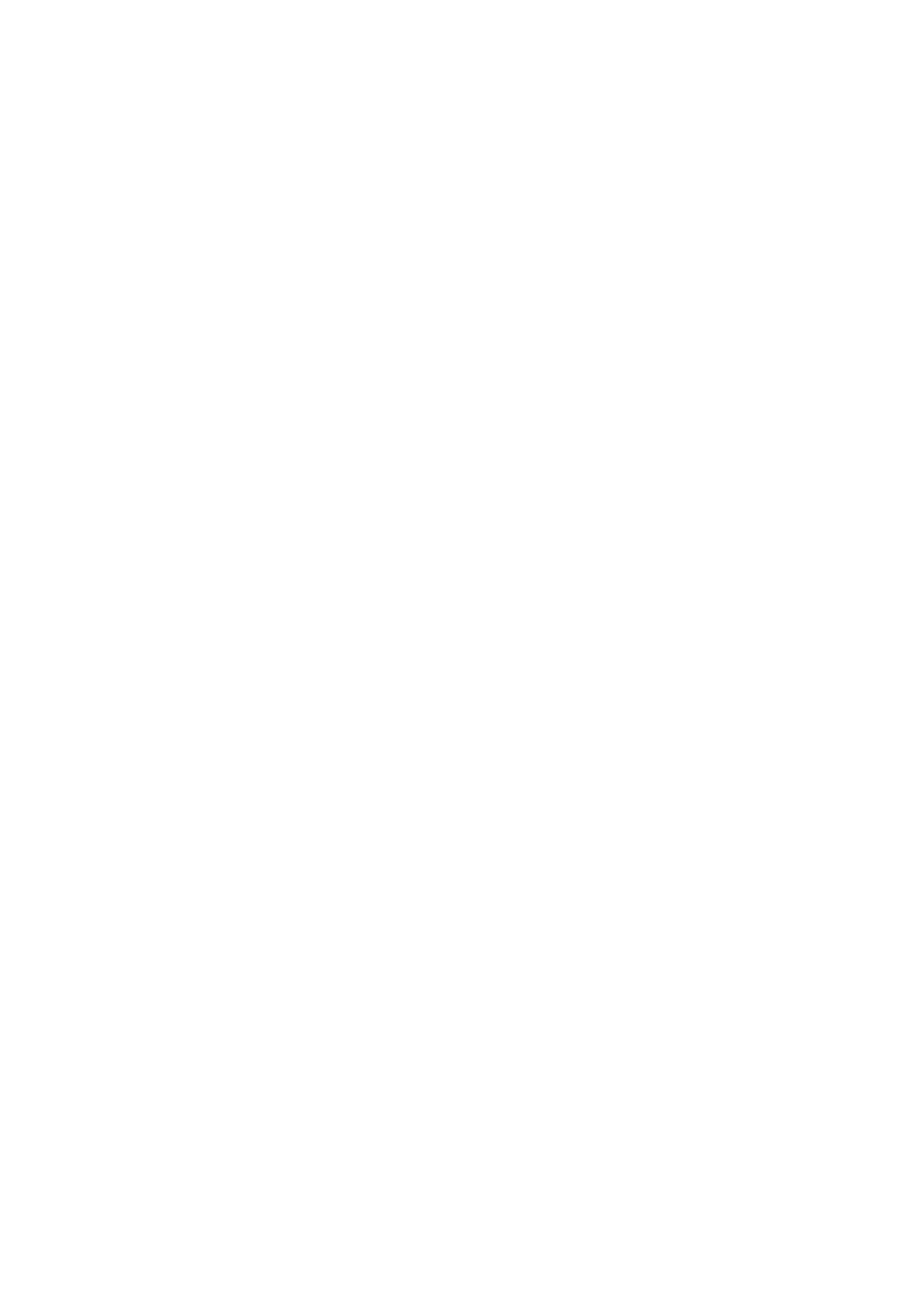# APPENDIX 5 ATTRIBUTES OF LOGGING HISTORY DATABASE

| Field                       | <b>Description</b>                                                                                                                                                                                                                                                                  |
|-----------------------------|-------------------------------------------------------------------------------------------------------------------------------------------------------------------------------------------------------------------------------------------------------------------------------------|
| $\overline{\text{Code}}$    | Unique identifier links to GIS layer                                                                                                                                                                                                                                                |
| F Year                      | Financial year                                                                                                                                                                                                                                                                      |
| Year                        | Year the event ended                                                                                                                                                                                                                                                                |
| Cpt/Cpt No                  | Current compartment number                                                                                                                                                                                                                                                          |
| Cpt2                        | Other compartment number                                                                                                                                                                                                                                                            |
| Sfno                        | State forest number                                                                                                                                                                                                                                                                 |
| Region                      | <b>CRA Region</b>                                                                                                                                                                                                                                                                   |
| MA                          | Management Area                                                                                                                                                                                                                                                                     |
| Start/Start Year            | Date the event started (default beginning of that financial year)                                                                                                                                                                                                                   |
| End/End Year                | Date the event ended (default end of that financial year)                                                                                                                                                                                                                           |
| Event                       | Nature of event - LOGGING, SILVICULTURE etc                                                                                                                                                                                                                                         |
| Type                        | Type of event - HARV = Harvest op, CLEAR = Harvest op then cleared and planted,<br>$HARYF = post$ fire harvest, $HARYU = Haryest$ op confirmed with unspecified volume,<br>$TSI =$ formally treated, $PLT =$ area planted (comments denote sown or planted),<br>$TREAT = treatment$ |
| Product                     | Products taken eg Q=quota, SAL = salvage, PSM = poles posts girders, sleepers &<br>mining; UPM = smalls, pulp, masonite and mis $V =$ veneer; U = unspecified; NIL = no<br>product; $INT = integrated op$ ; $ALL = all products$ ; $BWD = brushwood$                                |
| Quota vol                   | Quota volume harvested (gross in cubic metres)                                                                                                                                                                                                                                      |
| Other vol                   | Volume of products other than quota harvested in an operation (in cubic metres)                                                                                                                                                                                                     |
| Total vol                   | Total volume of all products taken (cubic metres)                                                                                                                                                                                                                                   |
| Species/veg                 | Tree species, recorded in any given area, as per Research Note 17 typing.                                                                                                                                                                                                           |
| Map                         | Whether the event mapped delimits a Net area ( $y = yes$ ; n = no). Where 'N' the event is<br>mapped to the whole compartment.                                                                                                                                                      |
| Scale                       | The scale of the source map, eg $25000 = 1:25000$ ; imperial scales are converted to<br>metric.                                                                                                                                                                                     |
| Type                        | Data Source/Source The source of the data, eg volumes etc which may come from hard copy reports in<br>compartment histories or from existing databases such as FAMIS, Forsale etc.                                                                                                  |
| Map Source                  | The source of the mapped information, eg. compartment history, summary map,<br>harvesting plan etc.                                                                                                                                                                                 |
| Location/Source<br>Location | The location of the source data, eg. which office, shed or store room the original is<br>located in.                                                                                                                                                                                |
| Reliability/Accuracy        | The reliability of the combined data as per reliability index $(1 = good; 5 = bad)$                                                                                                                                                                                                 |
| Comments                    | Additional comments which may help to understand the history of the event.                                                                                                                                                                                                          |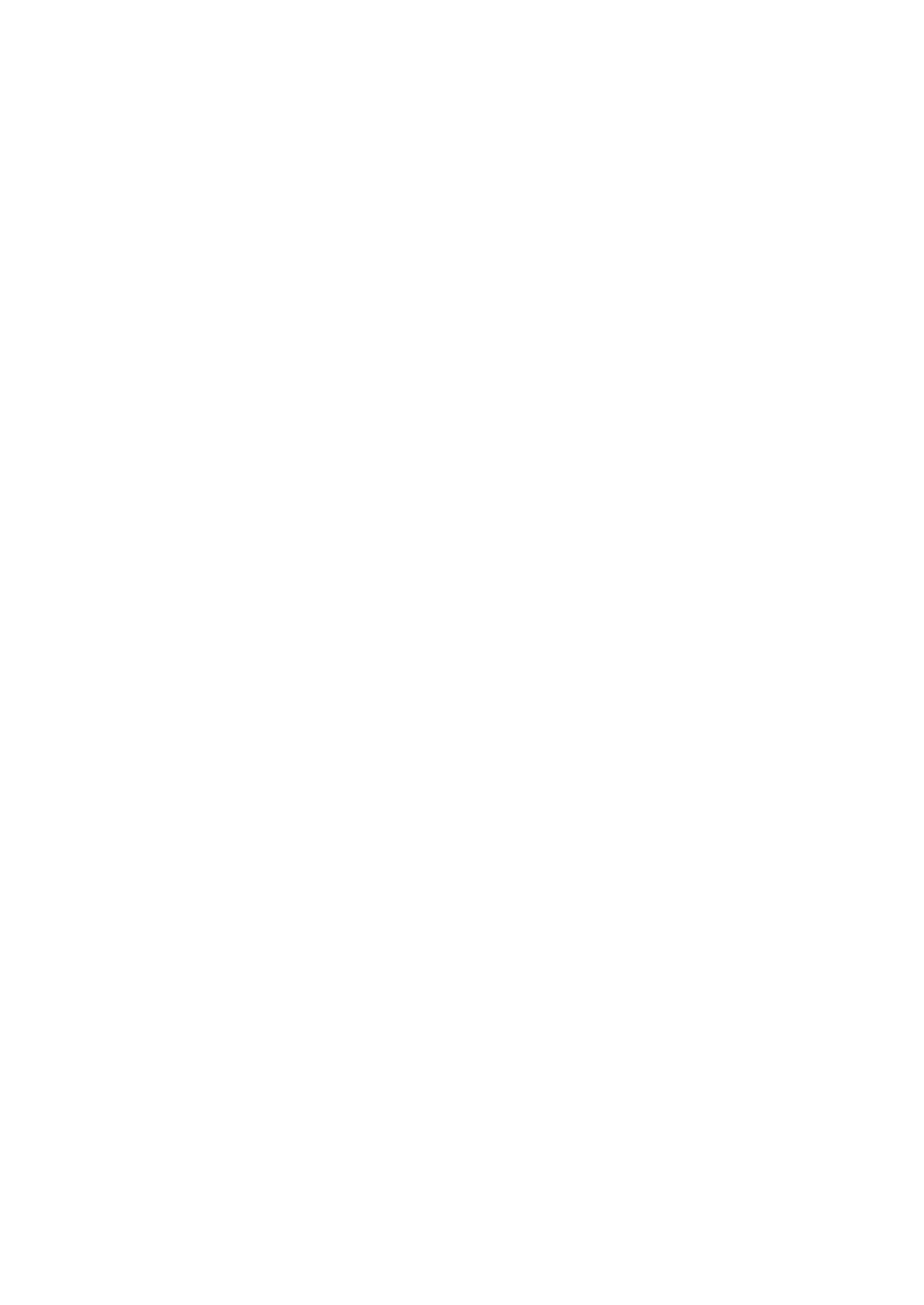# APPENDIX 6 – ATTRIBUTES OF FIRE HISTORY DATABASE

| Field                        | <b>Description</b>                                                                                                |
|------------------------------|-------------------------------------------------------------------------------------------------------------------|
| ID/Code                      | Unique Identifier                                                                                                 |
| SF/SF No                     | <b>State Forest Number</b>                                                                                        |
| Cpt/Cpt No                   | <b>Current Compartment Number</b>                                                                                 |
| CPT <sub>2</sub>             | <b>Other Compartment Number</b>                                                                                   |
| Region                       | CRA Region                                                                                                        |
| MA                           | Management Area                                                                                                   |
| <b>Fire/Fire No</b>          | District Fire number as per report                                                                                |
| F_Type/Fire Type             | Type of Fire - $w =$ wild fire or $p =$ post logging h/hrb = hazard<br>reduction or $o =$ others or $u =$ unknown |
| <b>Start/Start Date</b>      | Date the fire started                                                                                             |
| <b>End/End Date</b>          | Date the fire finished                                                                                            |
| Category                     | The category of fire (as per report)                                                                              |
| <b>FDR</b>                   | The Fire Danger Rating                                                                                            |
| Severity                     | Fire severity                                                                                                     |
| <b>TAREA/Total Area</b>      | Total area burnt in hectares                                                                                      |
| SFAREA/Area SF               | The total area of State forest burnt in hectares                                                                  |
| NPAREA/Area NP               | The total area of National Park burnt in hectares                                                                 |
| <b>OAREA/Area Other</b>      | The area of other tenures burnt in hectares                                                                       |
| Forest/Forest Type           | The forest type                                                                                                   |
| <b>OTENURE/Other Tenures</b> | Any other tenures affected by the fire                                                                            |
| Mapped                       | Whether the event has been mapped                                                                                 |
| MSOURCE/Source Map<br>Type   | The type of map sourced                                                                                           |
|                              | MSCALE/Source Map Scale The scale of the source map                                                               |
| Comments                     | <b>Additional comments</b>                                                                                        |
| Location/Source Location     | The location of the original information                                                                          |
| Accuracy                     | The reliability of the source data $(1 = good - 5 = bad)$                                                         |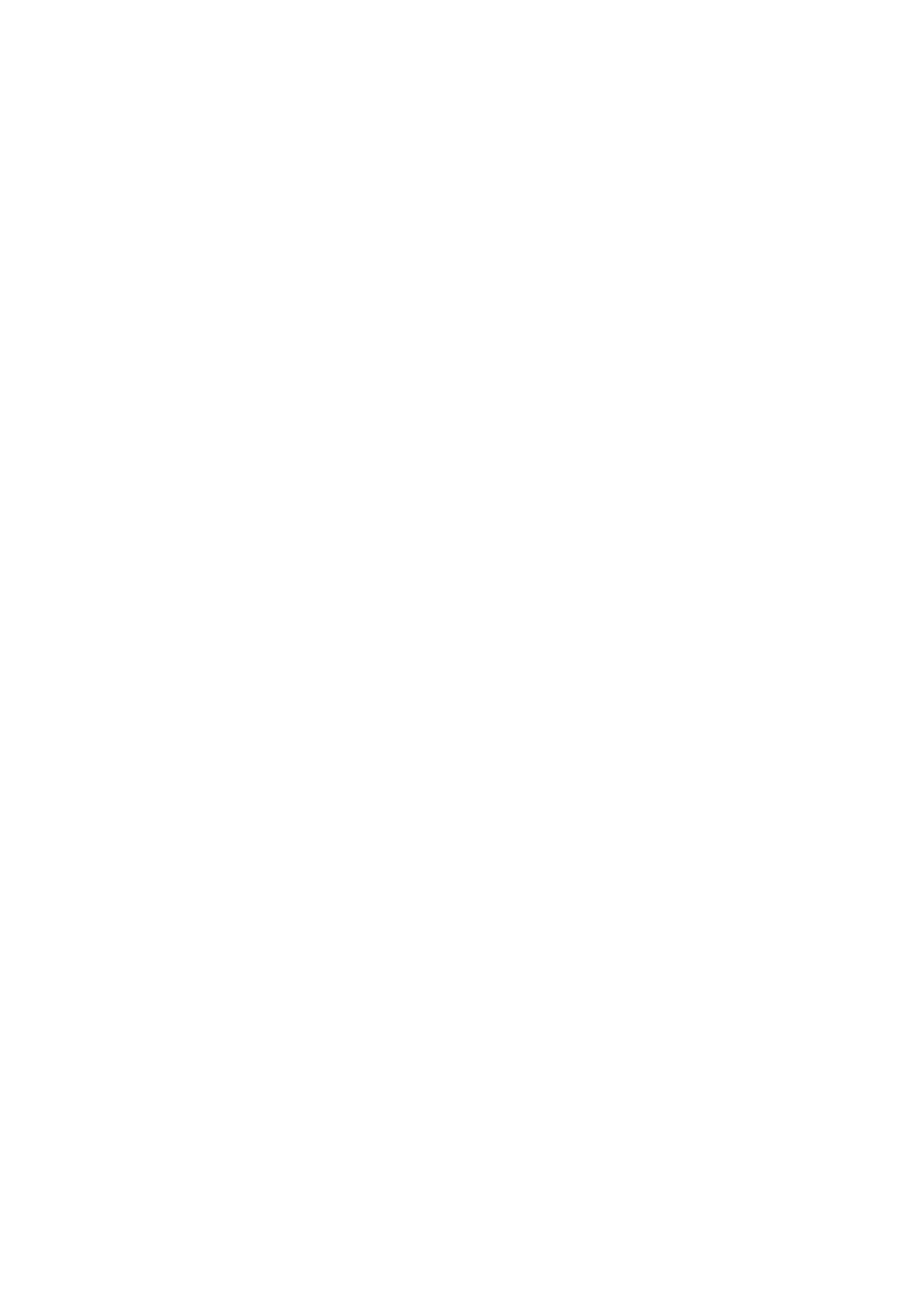# APPENDIX 7 DATABASE CODE DESCRIPTIONS

| <b>FIELD</b>             | <b>DESCRIPTION</b>                                                                                                                                                                                                                                                                                                                                                                                                                                                                                |
|--------------------------|---------------------------------------------------------------------------------------------------------------------------------------------------------------------------------------------------------------------------------------------------------------------------------------------------------------------------------------------------------------------------------------------------------------------------------------------------------------------------------------------------|
| <b>EVENT</b>             |                                                                                                                                                                                                                                                                                                                                                                                                                                                                                                   |
| <b>LOGGING</b>           | Any event recorded as an official timber harvesting operation resulting in the removal of<br>timber from a forest stand for usually for commercial purposes.                                                                                                                                                                                                                                                                                                                                      |
| <b>SILVICULTURE</b>      | Any operation undertaken to modify the structure or condition of a forest stand for the<br>purpose of improving timber production or wood products.                                                                                                                                                                                                                                                                                                                                               |
| <b>TYPE</b>              |                                                                                                                                                                                                                                                                                                                                                                                                                                                                                                   |
| <b>CLEAR</b>             | Clearing, usually associated with plantation establishment.                                                                                                                                                                                                                                                                                                                                                                                                                                       |
| <b>HARV</b>              | A standard harvesting operation.                                                                                                                                                                                                                                                                                                                                                                                                                                                                  |
| <b>HARV/RF</b>           | A harvesting event including rainforest species                                                                                                                                                                                                                                                                                                                                                                                                                                                   |
| <b>HARVF</b>             | A harvesting event associated with a fire (eg post fire salvage).                                                                                                                                                                                                                                                                                                                                                                                                                                 |
| <b>HARVU</b>             | Harvest operation confirmed with unspecified type or products.                                                                                                                                                                                                                                                                                                                                                                                                                                    |
| <b>LINE</b>              | Operation associated with the development of road or transmission line.                                                                                                                                                                                                                                                                                                                                                                                                                           |
| <b>NIL</b>               | No recorded type of event                                                                                                                                                                                                                                                                                                                                                                                                                                                                         |
| <b>PLT</b>               | An area which has been planted but which is not necessarily recognised under the<br>Plantations Guarantee Act. Methods of planting: jiffy pot, broadcast seeding, enrichment<br>planting etc. Comments field expands on type.                                                                                                                                                                                                                                                                     |
| <b>QUAR</b>              | Event associated with the development of a Quarry site.                                                                                                                                                                                                                                                                                                                                                                                                                                           |
| <b>RES</b>               | Area may now be flora reserve.                                                                                                                                                                                                                                                                                                                                                                                                                                                                    |
| <b>REVOKE</b>            | Area since revoked from State Forests                                                                                                                                                                                                                                                                                                                                                                                                                                                             |
| <b>RF</b>                | <b>Rainforest Operation</b>                                                                                                                                                                                                                                                                                                                                                                                                                                                                       |
| <b>RING</b>              | Ringbarking of trees, but not removal of stags unless associated with clearing                                                                                                                                                                                                                                                                                                                                                                                                                    |
| <b>SOFT</b>              | Removal of Softwood products                                                                                                                                                                                                                                                                                                                                                                                                                                                                      |
| <b>THIN</b>              | Thinning of forest stands, usually of regeneration, to improve the growth of the<br>remaining trees. Operations may or may not result in a commercial yield. Volumes<br>indicate commercial operation.                                                                                                                                                                                                                                                                                            |
| <b>TREAT</b>             | Treatment of stand usually associated with the removal of older trees but not formally<br>identified as TSI                                                                                                                                                                                                                                                                                                                                                                                       |
| <b>TSI</b>               | Timber Stand Improvement usually associated with the removal of older/veteran trees.                                                                                                                                                                                                                                                                                                                                                                                                              |
| <b>TYPE</b>              | Event associated with a particular forest type                                                                                                                                                                                                                                                                                                                                                                                                                                                    |
| ঢ                        | Unknown Event Type                                                                                                                                                                                                                                                                                                                                                                                                                                                                                |
| <b>PRODUCT</b>           |                                                                                                                                                                                                                                                                                                                                                                                                                                                                                                   |
| <b>ALL</b>               | All commercial products removed during operation.                                                                                                                                                                                                                                                                                                                                                                                                                                                 |
| <b>BWD</b>               | Brushwood products removed.                                                                                                                                                                                                                                                                                                                                                                                                                                                                       |
| $\overline{\mathsf{HP}}$ | Hoop Pine products removed.                                                                                                                                                                                                                                                                                                                                                                                                                                                                       |
| <b>INT</b>               | Integrated harvesting. Harvesting of more than one product from a forest in a single<br>operation.                                                                                                                                                                                                                                                                                                                                                                                                |
| <b>MERC. WATTLE</b>      | Merchantable wattle products removed                                                                                                                                                                                                                                                                                                                                                                                                                                                              |
| <b>NIL</b>               | No recorded products                                                                                                                                                                                                                                                                                                                                                                                                                                                                              |
| <b>PSM</b>               | Harvesting of: poles, piles, girders (straight, sound, bole sections of a tree which are<br>processed in the round and are generally 6 metres or more in length. As the diameter<br>increases in relation to length sections are referred to poles, piles and girders<br>respectively), sleepers (squared sawn timber, either free or inclusive of heart, used in<br>railway construction. Larger end dimensions and longer lengths are referred to as<br>transoms and junk) and mining products. |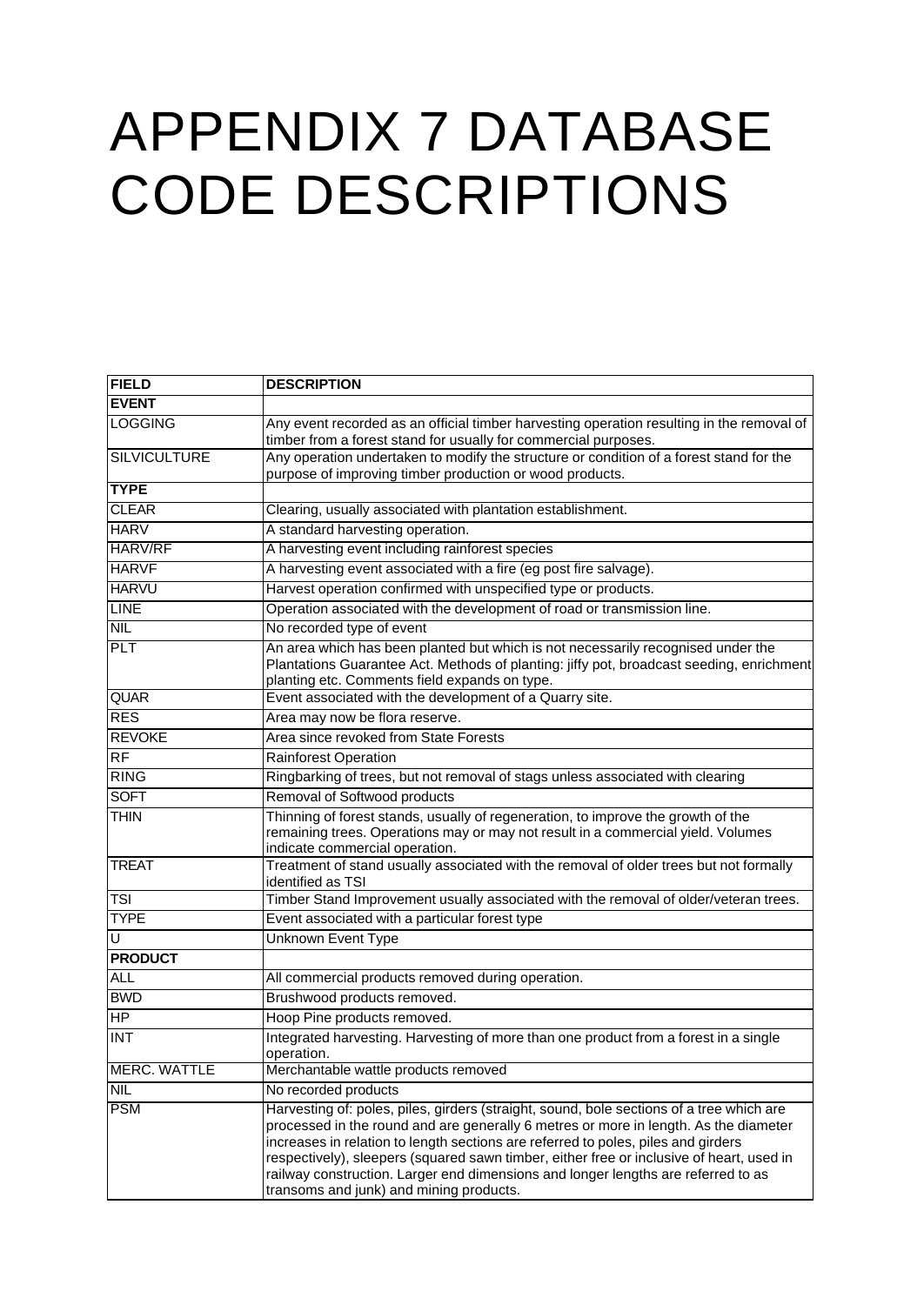| lQ          | Harvesting of quota sawlogs. Quota sawlogs are logs having dimensions and quality<br>that are equal to or greater than those specified. Logs which form part of a sawmill's<br>annual sawlog allocation. |
|-------------|----------------------------------------------------------------------------------------------------------------------------------------------------------------------------------------------------------|
| <b>SAL</b>  | Salvage operation.                                                                                                                                                                                       |
| <b>THIN</b> | Thinning of regeneration, may or may not be commercial.                                                                                                                                                  |
| lU          | Unknown/unspecified products                                                                                                                                                                             |
| <b>UPM</b>  | Harvesting of small logs, pulpwood, masonite and miscellaneous wood products.                                                                                                                            |
| $\cdots$    | $\mathbf{r}$ , and $\mathbf{r}$ , and $\mathbf{r}$ , and $\mathbf{r}$ , and $\mathbf{r}$ , and $\mathbf{r}$ , and $\mathbf{r}$<br>.                                                                      |

 NB 1: Types of events and products harvested may occur in combination. Where this is the case they will be denoted by a '/' in the 'Type' field and by a '+' in the 'Product' class.

NB 2: Pulpwood (tonnes) converted to m3 at a 1:1 ratio on the basis of: average density at 12%, moisture content for Blackbutt *(Eucalyptus pilularis)* is 900 kgm-3, Ironbark *(E. crebra)* is 1170 kgm-3 and Spotted Gum *(Corymbia maculata)* is 970 kgm-3.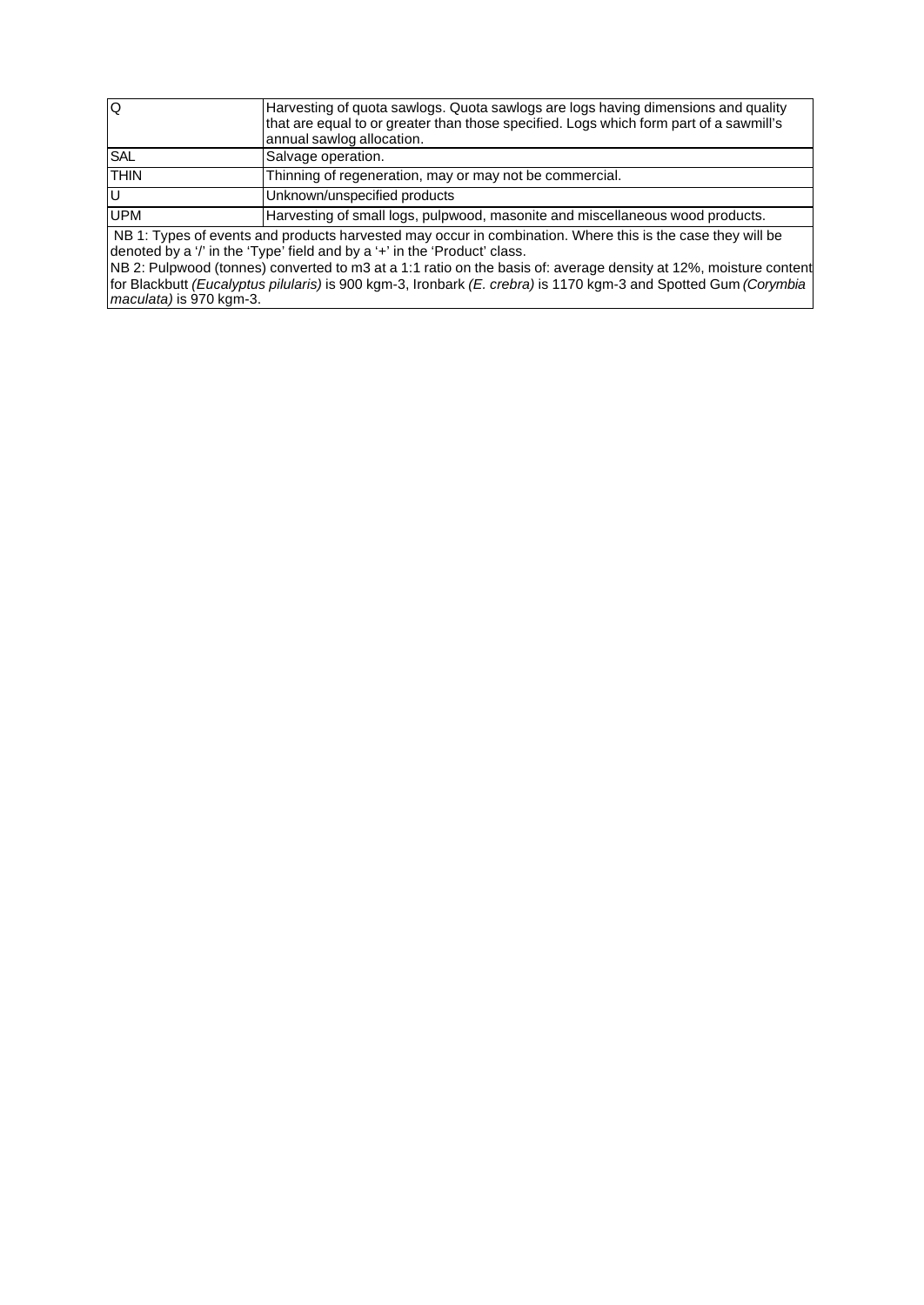# APPENDIX 8 –LIST OF COVERS USED IN DATA CAPTURE PROCESS

| <b>Organisation/Custodian</b> | <b>Cover Name</b>                                 |
|-------------------------------|---------------------------------------------------|
| <b>State Forests</b>          | <b>Compartment Boundaries</b>                     |
| <b>State Forests</b>          | Tenure                                            |
| <b>State Forests</b>          | <b>Forest Types</b>                               |
| <b>State Forests</b>          | Roads                                             |
| <b>LIC</b>                    | Drainage                                          |
| <b>LIC</b>                    | Contours                                          |
| <b>LIC</b>                    | Cadastre                                          |
| <b>NPWS</b>                   | <b>NEFBS Logging History</b>                      |
| <b>NPWS</b>                   | <b>Fire Records Atlas</b>                         |
| <b>State Forests</b>          | Preferred Management Priority (PMP)               |
| <b>State Forests</b>          | EIS drainage                                      |
| <b>State Forests</b>          | Walcha Nundle Management Area EIS Logging History |
| <b>State Forests</b>          | Urbenville Management Area EIS Fire History       |
| <b>State Forests</b>          | Casino Management Area EIS Fire History           |
| <b>State Forests</b>          | Urunga Management Area EIS Logging History        |
| <b>State Forests</b>          | Morisset Management Area EIS Logging History      |
| <b>State Forests</b>          | Morisset Management Area EIS Fire History         |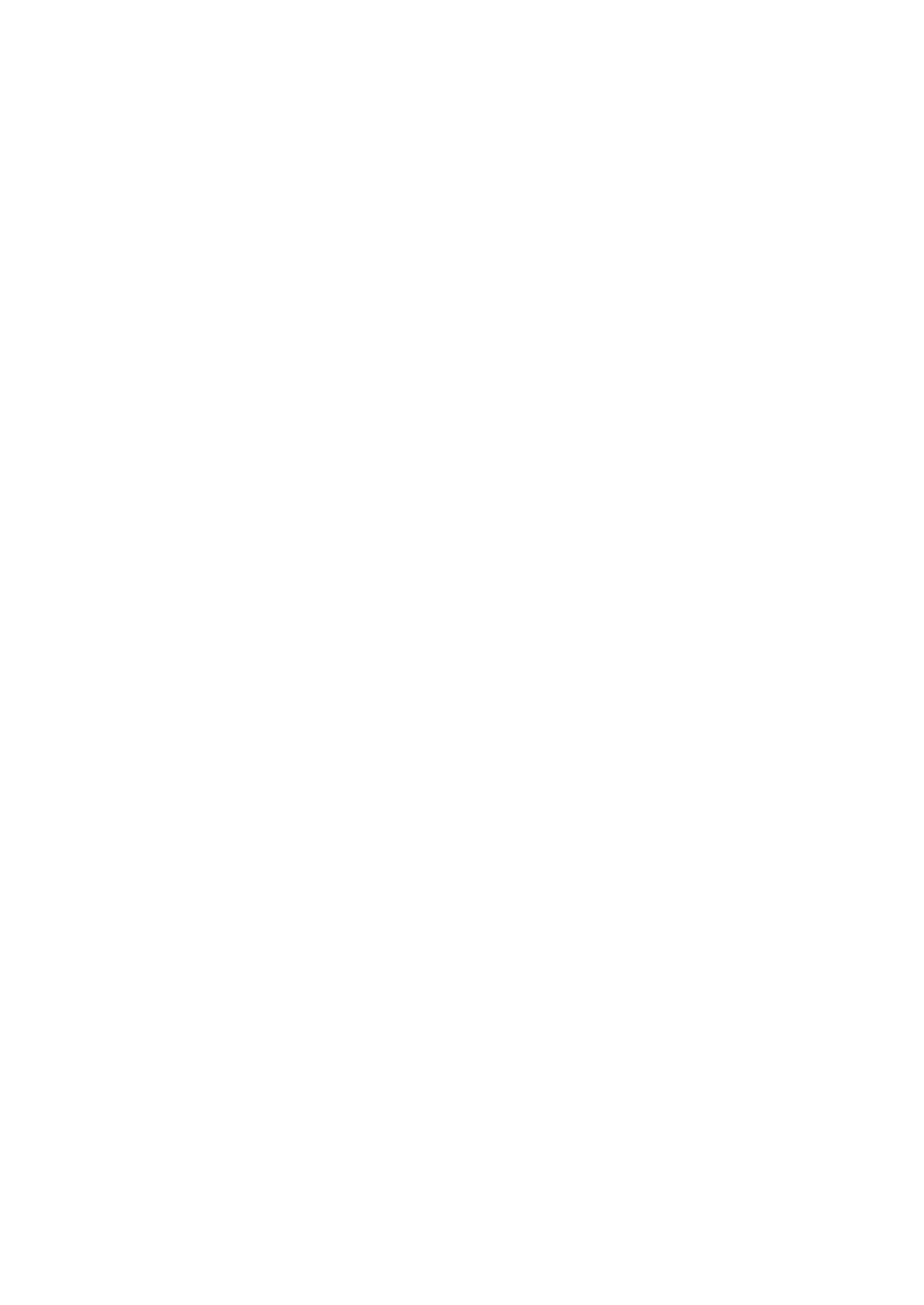# APPENDIX 9 – GRAZING MODEL DECISION RULES

| <b>BVG</b> | <b>BVG Description</b>                | League                             | RN 17 Types                                                                                                                                                                                                                                                                                                                                                                                                                                                                                                                                                                                                                     | <b>Expected</b><br>Grazing |
|------------|---------------------------------------|------------------------------------|---------------------------------------------------------------------------------------------------------------------------------------------------------------------------------------------------------------------------------------------------------------------------------------------------------------------------------------------------------------------------------------------------------------------------------------------------------------------------------------------------------------------------------------------------------------------------------------------------------------------------------|----------------------------|
| 1          | Maritime                              | Maritime                           | 30, 31, 32, 33, 30/31, 30/31/92,<br>30/92, 31/39, 31/32, 31/62/92,<br>31/92, 31/92/11, 31/92/93, 31/97,<br>32/92, 30/32                                                                                                                                                                                                                                                                                                                                                                                                                                                                                                         | Low                        |
| 2a         | Moist Blackbutt                       | <b>Blackbutt</b>                   | 36, 36/10, 36/46, 36/48, 36b, 36-Low<br>31, 36-37, 36-48,                                                                                                                                                                                                                                                                                                                                                                                                                                                                                                                                                                       |                            |
| 2b         | Dry Blackbutt                         | <b>Blackbutt</b>                   | 37, 38, 39, 40, 41, 42, 37/234,<br>37/48. 37a, 37b, 37b/38, 38/39,<br>38/97, 38a,, 38b, 39a, 39b,<br>40/41, 41/26, 41/234, 41/92,<br>41/97, 41b, 37/62, 37A, 37B,<br>370, 41+234                                                                                                                                                                                                                                                                                                                                                                                                                                                | Mod                        |
| За         | Wet Sclerophyll -<br>Obligate Seeders | <b>Sydney Blue</b><br>Gum/Bangalay | 48, 45, 45+234, 45+64, 45/10,<br>45a, 45b, 48/10, 48/53, 48c, 45g,<br>$48 + 2$                                                                                                                                                                                                                                                                                                                                                                                                                                                                                                                                                  | Absent                     |
| 3b         | Other Wet Sclerophyll Sydney Blue     | Gum/Bangalay                       | 46, 47, 49, 50, 51, 52, 54, 46+11, Low<br>46+53, 46/48, 46/53, 46a, 46b,<br>47a, 47b, 47c, 47+3, 49/53,<br>46+10, 46/54, 46A, 46B, 46a/15,<br>46a/159, 46a/23, 46a/3, 46a/54,<br>46b/163, 46b/234, 46b/54, 47-53,<br>47/48/53, 47/53, 47/60/74, 47A,<br>47R, 47f, 47s, 49+10, 49+13,<br>49b, 54/167b, 54/214, 54/61,<br>54/87, 54b,                                                                                                                                                                                                                                                                                             |                            |
| 4          | Grey Gum - Grey<br>ironbark           |                                    | Grey Gum - Grey ironbark 60, 61, 62, 63, 64, 65, 66, 67, 68, Mod<br>60/70, 60a, 60c, 60e, 62+220,<br>62+234, 62/126, 62/128, 62/74a,<br>62/74c, 62/74b, 62/92, 62a,<br>62a/74a, 62ac, 62as, 62b,<br>62b/122, 62b/234, 62c, 62r, 62ra,<br>62rb, 63a, 63b, 64+234, 65/126,<br>65/161, 65/234, 65/70b, 65/74,<br>65/74,65/74b, 65/85, 65b, 65c,<br>60+234, 60.c, 60R, 60a.r, 60as.c,<br>60f, 61/3, 61/54, 62/121,<br>62/121/2, 62/234, 62A, 62B,<br>62B+234, 62R, 62a.c, 62a.r,<br>62aO, 62ai, 62ar, 62as.c, 62b/65,<br>62b/74b, 62br, 62d, 64/167,<br>64/234, 64/65, 64/65+23, 640,<br>64a, 64b, 64c, 64d, 64o, 65+234,<br>65/123 |                            |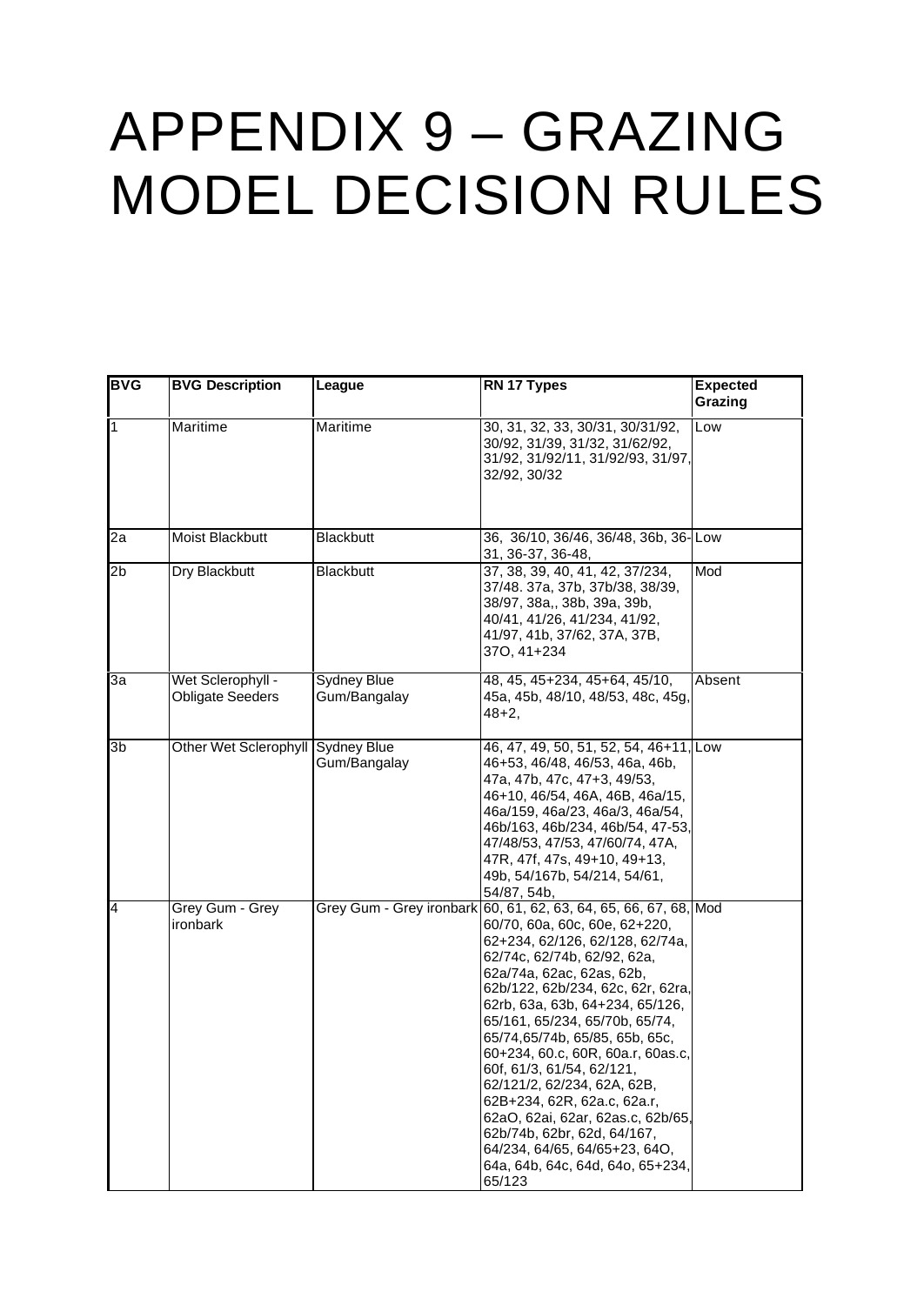| 5a              | Moist Spotted Gum                        | Spotted Gum                                       | 70, 71, 73, 75, 70+122, 70+163,<br>70/72, 70/74, 70a, 70b, 71a, 71b,<br>70/234, 70A, 70B, 70a,                                                                                                                                                                                                                                                                               | Mod         |
|-----------------|------------------------------------------|---------------------------------------------------|------------------------------------------------------------------------------------------------------------------------------------------------------------------------------------------------------------------------------------------------------------------------------------------------------------------------------------------------------------------------------|-------------|
| 5 <sub>b</sub>  | Dry Spotted Gum                          | <b>Spotted Gum</b>                                | 72, 74, 76, 72/74, 72/74a,<br>72/74ac, 72/74b, 72a, 72ac, 72b,<br>74/126, 74/234, 74/92, 74a, 74b,<br>74c/234, 74bc, 74c, 74ra, 74rb,<br>76a, 72A, 72B, 74/121, 74A,<br>74B,                                                                                                                                                                                                 | High        |
| 6a              | Moist Grey Box-<br>Ironbark              | Grey Box - Ironbark                               | 81, 86, 87, 87c,                                                                                                                                                                                                                                                                                                                                                             | Mod         |
| 6b              | Dry Grey Box-<br>Ironbark                | Grey Box - Ironbark                               | 80, 82, 83, 84, 85, 88, 82c,<br>84/119, 84/126, 84/92, 82a, 82b,                                                                                                                                                                                                                                                                                                             | Mod         |
| 7               | Red Gum                                  | Red Gum                                           | 92, 92/105, 92/119, 92/126, 92c,<br>93, 93bx                                                                                                                                                                                                                                                                                                                                 | High        |
| 8a              | <b>Silver Top Ash</b>                    | Scribbly Gum -<br>Stringybark - Silver Top<br>ash | 112, 113, 114, 121, 123, 130,<br>123a, 123b, 113/114, 121+234                                                                                                                                                                                                                                                                                                                | Low         |
| 8b              | Coastal                                  | Scribbly Gum - Stringbark<br>- Silver Top ash     | 107, 108, 1261, 26/234, 126c,<br>126a, 126b                                                                                                                                                                                                                                                                                                                                  | Low         |
| 8c              | <b>Tablelands</b>                        | Scribbly Gum -<br>Stringybark - Silver Top<br>ash | 97, 98, 99, 100, 101, 102, 103,<br>104, 105, 106, 109, 111, 115,<br>116, 117, 118, 119, 120, 122,<br>124, 125, 127, 128, 129, 131,<br>132, 133, 101+163, 101/234,<br>111+234, 117/119, 119/126,<br>122+234, 122/163, 122L, 122a,<br>122b, 1221, 131+142, 97/117,<br>97/119, 97/126, 97/234,<br>100+234, 105+234, 105/234,<br>106+234, 119+234, 122b/159,<br>129+234, 129/234 | Mod         |
| 9               | umٺ Snow                                 | umٺ Snow                                          | 136, 137, 138, 139, 140, 141,<br>142, 143, 138/234, 142/163,<br>142/163c                                                                                                                                                                                                                                                                                                     | High        |
| 10              | <b>Alpine Ash</b>                        | <b>Alpine Ash</b>                                 | 148, 147                                                                                                                                                                                                                                                                                                                                                                     | <b>High</b> |
| 11a             | Moist 'Messmate -<br><b>Brown Barrel</b> | Messmate - Brown Barrel                           | 151, 153, 154, 155, 157, 158,<br>159, 162, 163, 165, 166, 168,<br>169, 153b, 162a, 162b/234,<br>163+234, 163+64, 163/234,<br>163N, 163T, 163a, 163a/230,<br>163b, 163b+234, 163b/234,<br>163c, 163c, 163c+234, 163c/234,<br>151/12, 153a, 159/12, 159v,<br>162b, 163aS, 163as, 163bS,<br>163bs, 168/234, 168a, 168a/11,<br>168a/3, 168b, 168b/234                            | High        |
| 11 <sub>b</sub> | Dry 'Messmate -<br><b>Brown Barrel</b>   | Messmate - Brown Barrel                           | 150, 152, 156, 160, 161, 164,<br>167, 152/234, 161+234, 191+93,<br>161a, 161b, 150/12, 152a, 152b,<br>152c, 164c, 167/234, 167/54,<br>167a, 167b, 167b/54                                                                                                                                                                                                                    | High        |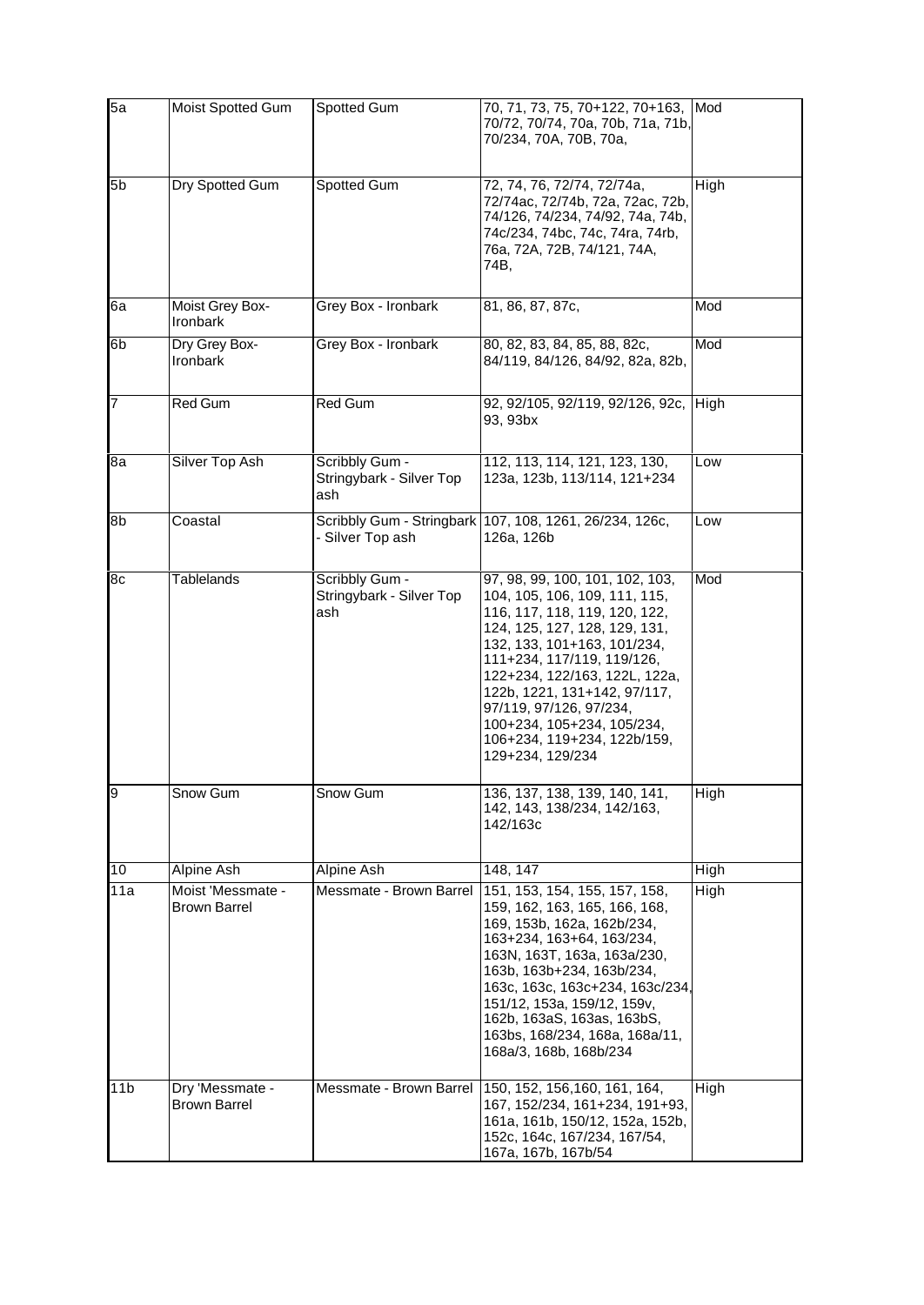| 12               | <b>Yellow Box - White</b><br>Box - Red Gum                                                                                                | Yellow Box - White Box -<br>Red Gum                                                                                                                                  | 171, 172, 173, 174, 175, 176,<br>High<br>177, 178                                                                                                                                                                                                                                                                                                            |             |
|------------------|-------------------------------------------------------------------------------------------------------------------------------------------|----------------------------------------------------------------------------------------------------------------------------------------------------------------------|--------------------------------------------------------------------------------------------------------------------------------------------------------------------------------------------------------------------------------------------------------------------------------------------------------------------------------------------------------------|-------------|
| 13               | <b>Black Cypress Pine</b>                                                                                                                 | <b>Black Cypress Pine</b>                                                                                                                                            | 180, 181, 182, 183, 184, 185<br>High                                                                                                                                                                                                                                                                                                                         |             |
| 14               | <b>White Cypress Pine</b>                                                                                                                 | <b>White Cypress Pine</b>                                                                                                                                            | 188, 189, 190, 192, 193, 194,<br>195                                                                                                                                                                                                                                                                                                                         | <b>High</b> |
| $\overline{15}$  | River Red Gum                                                                                                                             | <b>River Red Gum</b>                                                                                                                                                 | 199, 200                                                                                                                                                                                                                                                                                                                                                     | Mod         |
| 16               | <b>Western Box -</b><br>Ironbark                                                                                                          | Western Box - Ironbark<br>202, 203, 204, 205, 206, 207,<br>208, 209, 210                                                                                             |                                                                                                                                                                                                                                                                                                                                                              | High        |
| $\overline{17}$  | <b>Brushbox</b>                                                                                                                           | <b>Brushbox</b><br>53, 53+12, 53+3, 53/10, 53/2,<br>53/46, 53/46+11, 53/46+12, 53a,<br>53b, 53+10, 53+7, 53c, 53fg                                                   |                                                                                                                                                                                                                                                                                                                                                              | Low         |
| 18               | Rainforest<br>Subtropical Rainforest,<br>Warm Temperate<br>Rainforest, Cool<br>Temperate Rainforest,<br>Dry and Depauperate<br>Rainforest |                                                                                                                                                                      | 1, 2, 3, 4, 5, 6, 7, 10, 11, 12, 13,<br>14, 15, 16, 17, 18, 19, 20, 21, 22,<br>23, 24, 25, 26, 1/2, 10/21, 11/12,<br>1a, 1b, 2/21, 2/26, 2/3, 21/87,<br>23/26, 26/234, 3/11, 3b, 5/11,<br>6/21, 6/23, 6/26, 7c, 7c/220, 8b,<br>1/12, 1/23, 1/26, 1/3, 1/6, 12/15,<br>12/17, 12c, 23/234, 23-26, 23a,<br>23c, 3/12, 3/26, 6-23, 6-26, 7/26,<br>7 <sub>b</sub> | Absent      |
| 19               | Non-Eucalypt                                                                                                                              | Non-Eucalypt                                                                                                                                                         | 211, 212, 213, 214, 215,<br>211/233, 214/234                                                                                                                                                                                                                                                                                                                 | Low         |
| $\overline{20a}$ | <b>Artificial Communities</b>                                                                                                             | <b>Artificial Communities -</b><br>217, 219, 221, 218h 218s, 218H, Low<br>218s, , P17, P18, P18/P19,<br>non pastoral<br>P18/P6, P19, P20, P21, P48,<br>218hm, 218sm, |                                                                                                                                                                                                                                                                                                                                                              |             |
| 20 <sub>b</sub>  | <b>Artificial Communities</b>                                                                                                             | Artificial Communities -<br>216, 218, 220, 220+122, 220/62, High<br>220/80, 220/85, P1, P12,<br>pastoral<br>P13/P14, P13/P28, P14, P15,                              |                                                                                                                                                                                                                                                                                                                                                              |             |
| 21a              | Shrub dominant                                                                                                                            | Shrub dominant - non-<br>pastoral                                                                                                                                    | 223, 224, 225, 227, 55, 224/234                                                                                                                                                                                                                                                                                                                              | Absent      |
| 21b              | Shrub dominant                                                                                                                            | Shrub dominant - pastoral 226                                                                                                                                        |                                                                                                                                                                                                                                                                                                                                                              | High        |
| 22a              | Herb dominant                                                                                                                             | Herb dominant - non<br>pastoral                                                                                                                                      | 231, P41, P46                                                                                                                                                                                                                                                                                                                                                | Absent      |
| 22b              | Herb dominant                                                                                                                             | Herb dominant - pastoral                                                                                                                                             | 230, 232                                                                                                                                                                                                                                                                                                                                                     | <b>High</b> |
| $\overline{23}$  | <b>Vegetation largely</b><br>absent                                                                                                       | Vegetation largely absent                                                                                                                                            | 233, 234, 235, 234/62, P39, P54, Absent<br>P <sub>55</sub> ,                                                                                                                                                                                                                                                                                                 |             |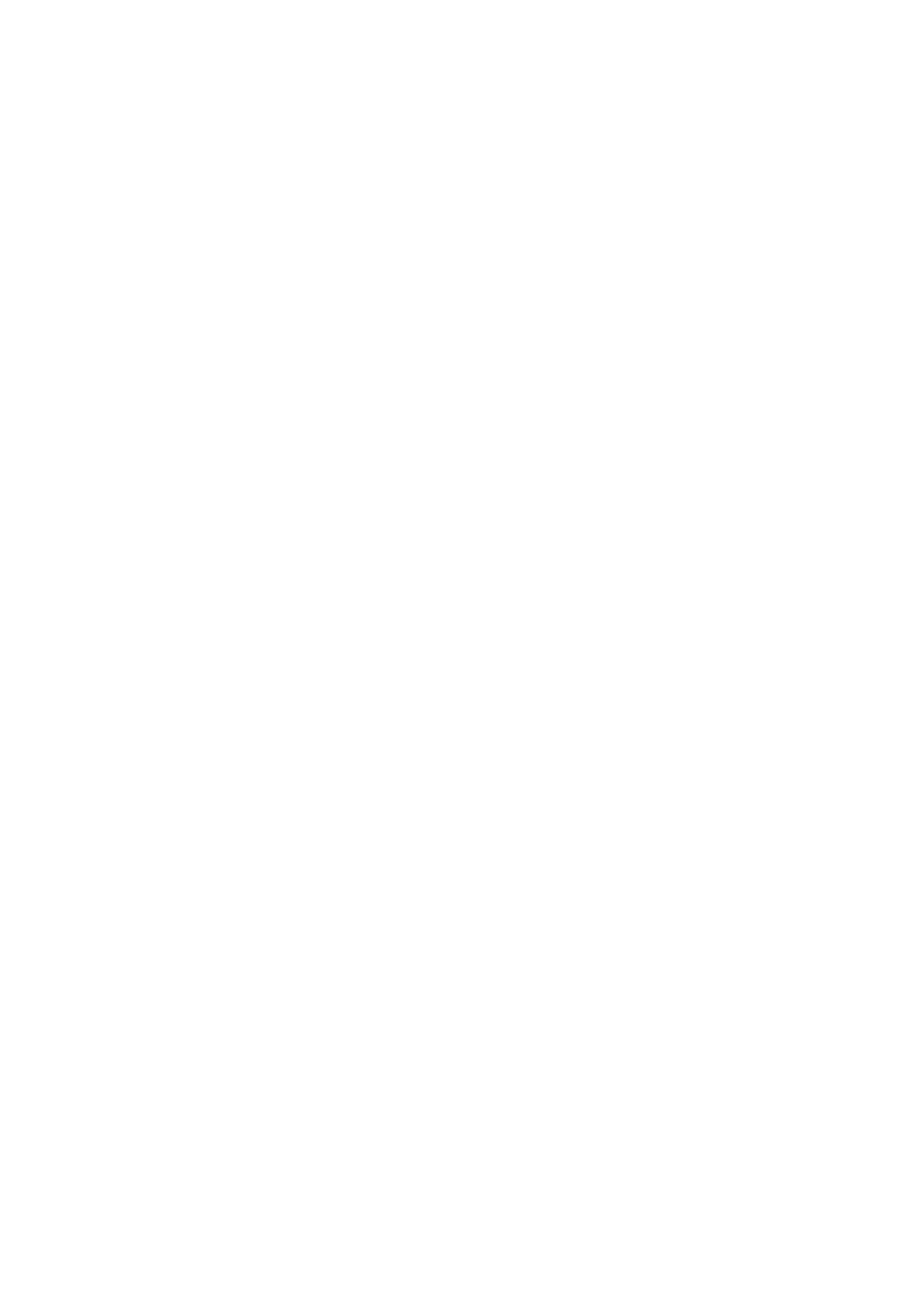# APPENDIX 10 – RELIABILITY INDICES

| <b>Class</b>   | <b>Logging History</b>                                                                                                                                                                                                                                                                                                                                                                                                | Fire                                                                                                                                                                               |
|----------------|-----------------------------------------------------------------------------------------------------------------------------------------------------------------------------------------------------------------------------------------------------------------------------------------------------------------------------------------------------------------------------------------------------------------------|------------------------------------------------------------------------------------------------------------------------------------------------------------------------------------|
| 1              | Polygons mapped from 1:10000-1:25000<br>maps that represent accurate post event<br>detail of actual logged area (Net logged area<br>mapped in the field at the time of the event)<br>and volumes taken, with all other attributes<br>available. Examples include detailed post<br>harvest map drawn by operation Foreman at<br>the time of the event.                                                                 | Maps with all data set attributes present. Linework<br>should be mapped at 1:10000 - 1:25 000 from official<br>fire reports. Fire intensity given and Net burnt area<br>delimited. |
| 2              | Post logging net area mapped to a scale of<br>1:25 000 scale at the time of the event (but<br>may have been drawn in the office) with<br>volumes given and all other attributes<br>available. Examples included maps<br>contained within detailed compartment<br>histories clearly derived from field maps.                                                                                                           | Maps with all data set attributes present. Linework<br>should be mapped at 1:10000 - 1:25 000 from official<br>fire reports. Fire intensity given.                                 |
| 3              | Logging events mapped post operations in<br>the office, on source maps of 1:25000-1:50<br>000 scale with all attributes present or<br>mapped from 1:25 000 source maps with at<br>least 50% of attributes present. Volumes<br>should be given if applicable. Examples: post<br>logging summary maps in compartment<br>histories folders.                                                                              | Fire mapped on source maps of 1:25 000 scale with<br>at least 75% of attributes available.                                                                                         |
| $\overline{4}$ | Logging mapped from 1:50 000-1:100 000<br>source maps, with less than 50% of<br>attributes available or from maps of 1:25000<br>- 1:50 000 scale but of doubtful quality (ie<br>source and time of mapping unknown). Post<br>harvest summary maps or harvesting plan<br>maps with expected net area logged<br>indicated.                                                                                              | 1:25 000 - 1:50 000 source maps, with 50% of<br>attributes filled.                                                                                                                 |
| 5              | Events mapped from 1:75 000-1:100 000<br>scale source maps with less than 50% of<br>attributes available. Time and location of<br>map unknown, volumes delimited at the<br>whole of compartment level only or un-<br>known or mapped from harvest plans with no<br>net area delimited. Examples, Harvest Plans<br>with no evidence of post operation extent,<br>mapped events with no other information<br>available. | Polygons taken from summary maps of 1:50 000 -<br>1:100 000 scale with less than 50% or less of<br>attributes present.                                                             |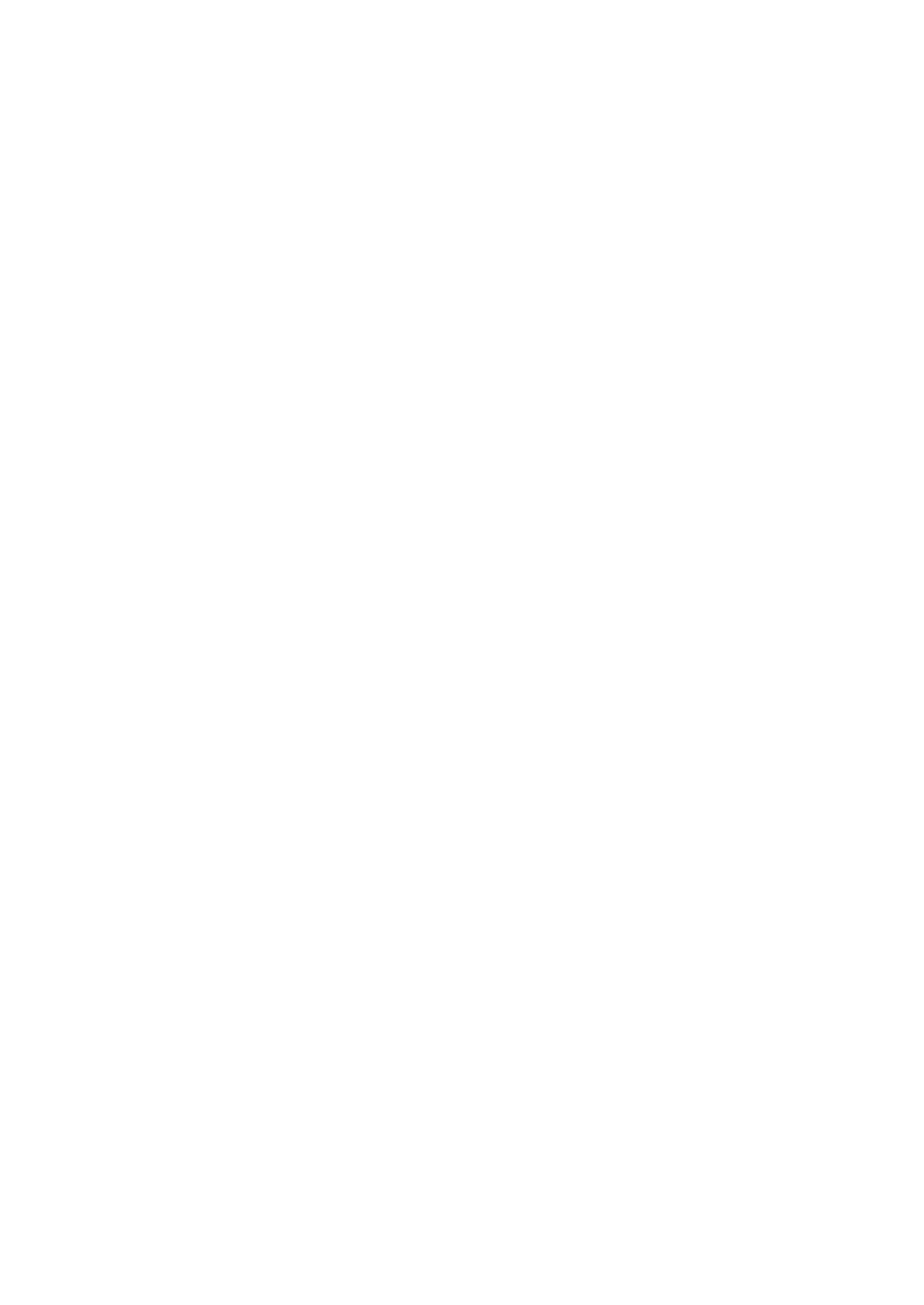# APPENDIX 11– FIELD VALIDATION CRITERIA AND DESCRIPTIONS

#### **TABLE 11.1 FIELD VALIDATION CRITERIA**

| <b>Site Details</b>                      |                |                         |   |                         |                |
|------------------------------------------|----------------|-------------------------|---|-------------------------|----------------|
| Date                                     |                | Tenure                  |   |                         |                |
| Polygon Id                               |                | SF <sub>No</sub>        |   |                         |                |
| МA                                       |                | <b>CPT</b>              |   |                         |                |
| <b>GPS</b>                               |                | Officer                 |   |                         |                |
| <b>Forest Characteristics</b>            |                |                         |   |                         |                |
| Canopy Species                           | 1              | 2                       | 3 |                         |                |
| Understorey (layers by morphology)       | $\overline{1}$ | $\overline{2}$          | 3 | $\overline{\mathbf{4}}$ | $\overline{5}$ |
| <b>Evidence of Logging/Silviculture</b>  |                |                         |   |                         |                |
| Stumps (size)                            | 1              | $\overline{\mathbf{c}}$ | 3 |                         |                |
| Stumps (age in years))                   | 1              | $\overline{2}$          | 3 |                         |                |
| Log Dump                                 | $\overline{1}$ | $\overline{2}$          |   |                         |                |
| Debris (heads etc)                       | 1              | $\overline{2}$          |   |                         |                |
| Open Earth                               | 1              | $\overline{2}$          |   |                         |                |
| <b>Evidence of Fire</b>                  |                |                         |   |                         |                |
| <b>Leaf Scorch</b>                       | 1              | $\overline{2}$          |   |                         |                |
| <b>Epicormic Growth</b>                  | 1              | $\overline{2}$          |   |                         |                |
| Fire Scars (on trees)                    | 1              | $\overline{2}$          |   |                         |                |
|                                          |                |                         |   |                         |                |
| <b>Evidence of Grazing</b>               |                |                         |   |                         |                |
| cows/sheep present                       | 1              | $\overline{2}$          |   |                         |                |
| dam/watering point clearly used by stock | 1              | $\overline{2}$          |   |                         |                |
| cattle yard                              | 1              | $\overline{2}$          |   |                         |                |
| cow/sheep trails                         | 1              | 2                       |   |                         |                |
| treated trees                            | 1              | $\overline{2}$          |   |                         |                |
| Cow/sheep faeces                         | 1              | $\overline{2}$          |   |                         |                |
| Other                                    |                |                         |   |                         |                |
| Mine site                                | 1              | $\boldsymbol{2}$        |   |                         |                |
| Mine activity                            | 1              | $\overline{2}$          |   |                         |                |
| Sawmill                                  | 1              | $\overline{2}$          |   |                         |                |
| Other Infrastructure/site                | 1              | 2                       |   |                         |                |
| <b>Brief Description</b>                 |                |                         |   |                         |                |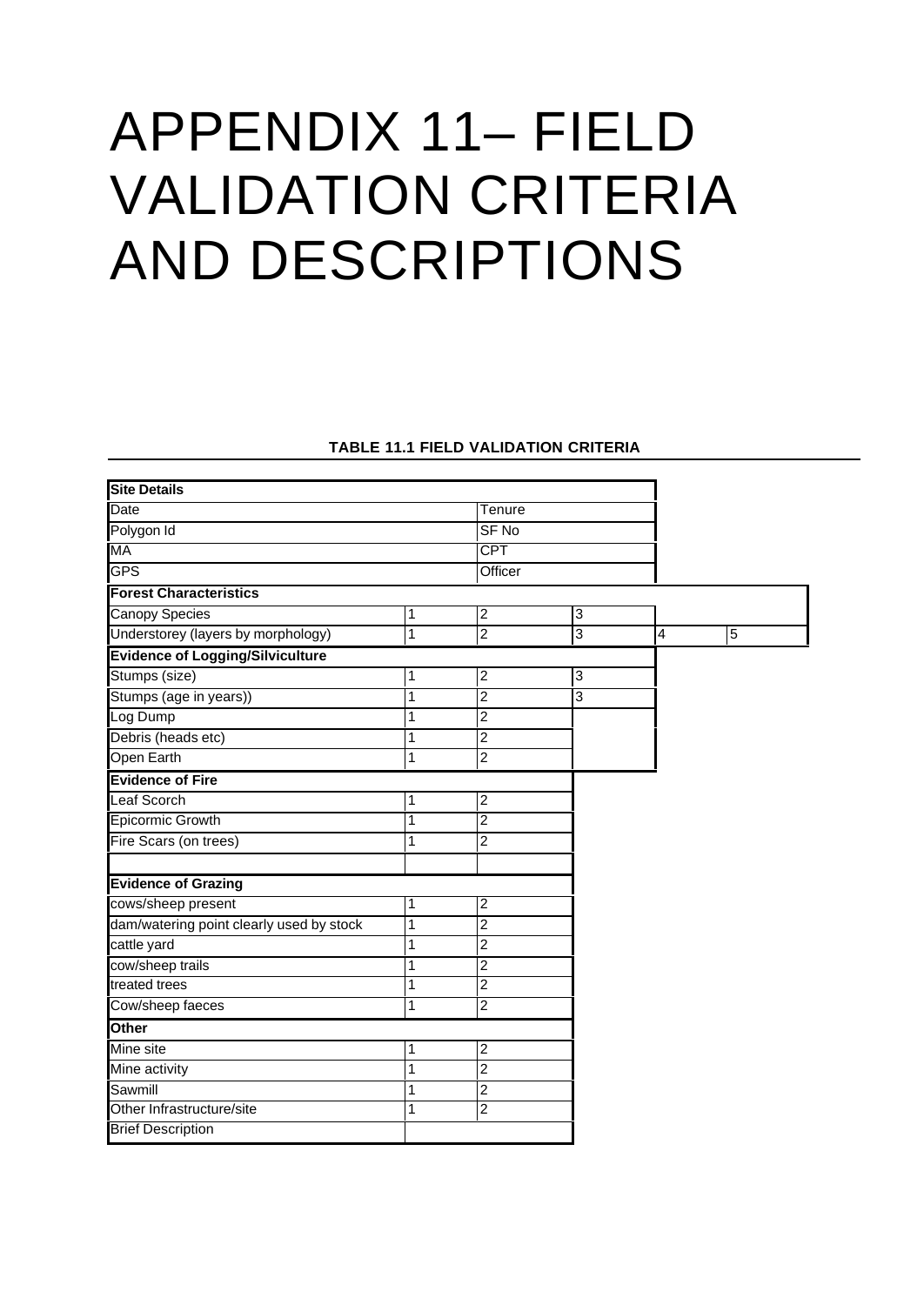#### **TABLE 11.2 FIELD CRITERIA DESCRIPTIONS**

| Field                         | Description                                                                                                                                                                                                  |  |
|-------------------------------|--------------------------------------------------------------------------------------------------------------------------------------------------------------------------------------------------------------|--|
| Date                          | Date                                                                                                                                                                                                         |  |
| Polygon Id                    | Field site number from sequentially from 1                                                                                                                                                                   |  |
| <b>GPS</b>                    | <b>GPS</b> coordinates                                                                                                                                                                                       |  |
| <b>CPT</b>                    | Compartment Number if on State Forest                                                                                                                                                                        |  |
| <b>CRA Region</b>             | UNE, LNE, S                                                                                                                                                                                                  |  |
| Officer                       | Who is filling in the form                                                                                                                                                                                   |  |
| <b>Forest Characteristics</b> |                                                                                                                                                                                                              |  |
| <b>Canopy Species</b>         | List the 3 main canopy species if known (use botanical names if known)                                                                                                                                       |  |
| <b>Understorey</b>            | Identify the understorey layer by morphology where 1 is ground cover and 5<br>is the highest (not canopy).                                                                                                   |  |
| Logging/Silviculture          |                                                                                                                                                                                                              |  |
| Stumps (size)                 | Indicate the size of stumps $1 = 0.20$ cm; $2 = 20.60$ cm; $3 > 60$ cm (tick more<br>than 1 if necessary).                                                                                                   |  |
| Stumps (age)                  | Estimate age of stumps in each size class where $1 = 0.5$ yrs (no<br>weathering/no coppice); $2 = 5-20$ yrs (some weathering/ coppice); $3 > 20$ yrs<br>(weathering/coppice spring board stumps/decomposed). |  |
| Log Dump                      | Indicate whether a log dump is within the polygon $1 = yes$ ; $2 = no$ .                                                                                                                                     |  |
| <b>Debris</b>                 | Indicate whether logging debris is present within the polygon, $1 = yes$ ; $2 = no$ .                                                                                                                        |  |
| <b>Open Earth</b>             | Indicate whether there is a significant amount of open earth in the polygon<br>caused by logging activities                                                                                                  |  |
| Fire                          |                                                                                                                                                                                                              |  |
| Leaf Scorch                   | $1 =$ minor (will recover); $2 =$ severe (killed).                                                                                                                                                           |  |
| Epicormic Growth              | $1 = present$ ; $2 = absent$ .                                                                                                                                                                               |  |
| <b>Fire Scars</b>             | $1 = present$ ; $2 = absent$                                                                                                                                                                                 |  |
| Grazing                       |                                                                                                                                                                                                              |  |
| Cows/Sheep present            | Are cows/sheep present in the polygon?: $1 = yes$ ; $2 = no$ .                                                                                                                                               |  |
| dam with evidence of cattle   | Is there a dam(s) present in the polygon?: $1 = yes$ ; $2 = no$ .                                                                                                                                            |  |
| yard                          | Are there cattle yards or other related infrastructure present in the polygon?:<br>$1 = yes$ ; $2 = no$ .                                                                                                    |  |
| trails                        | Are there livestock trails evident in the polygon?: $1 = yes$ ; $2 = no$ .                                                                                                                                   |  |
| treated trees                 | Is there evidence of tree treatment which is likely to be due to grazing (eg<br>poisoning, ringbarking)?: 1= yes; 2 = no.                                                                                    |  |
| Cow/sheep faeces              | $1 = present$ ; $2 = absent$ .                                                                                                                                                                               |  |
| Other                         |                                                                                                                                                                                                              |  |
| Mine Site                     | $1 = present$ ; $2 = not present$ .                                                                                                                                                                          |  |
| Mine activity                 | $1 = active$ ; $2 = inactive$                                                                                                                                                                                |  |
| Sawmill                       | $1 = present$ ; $2 = not present$ .                                                                                                                                                                          |  |
| Other Infrastructure/Site     | $1 = present$ ; $2 = not present$ .                                                                                                                                                                          |  |
| Description                   | BRIEFLY describe the above site(s).                                                                                                                                                                          |  |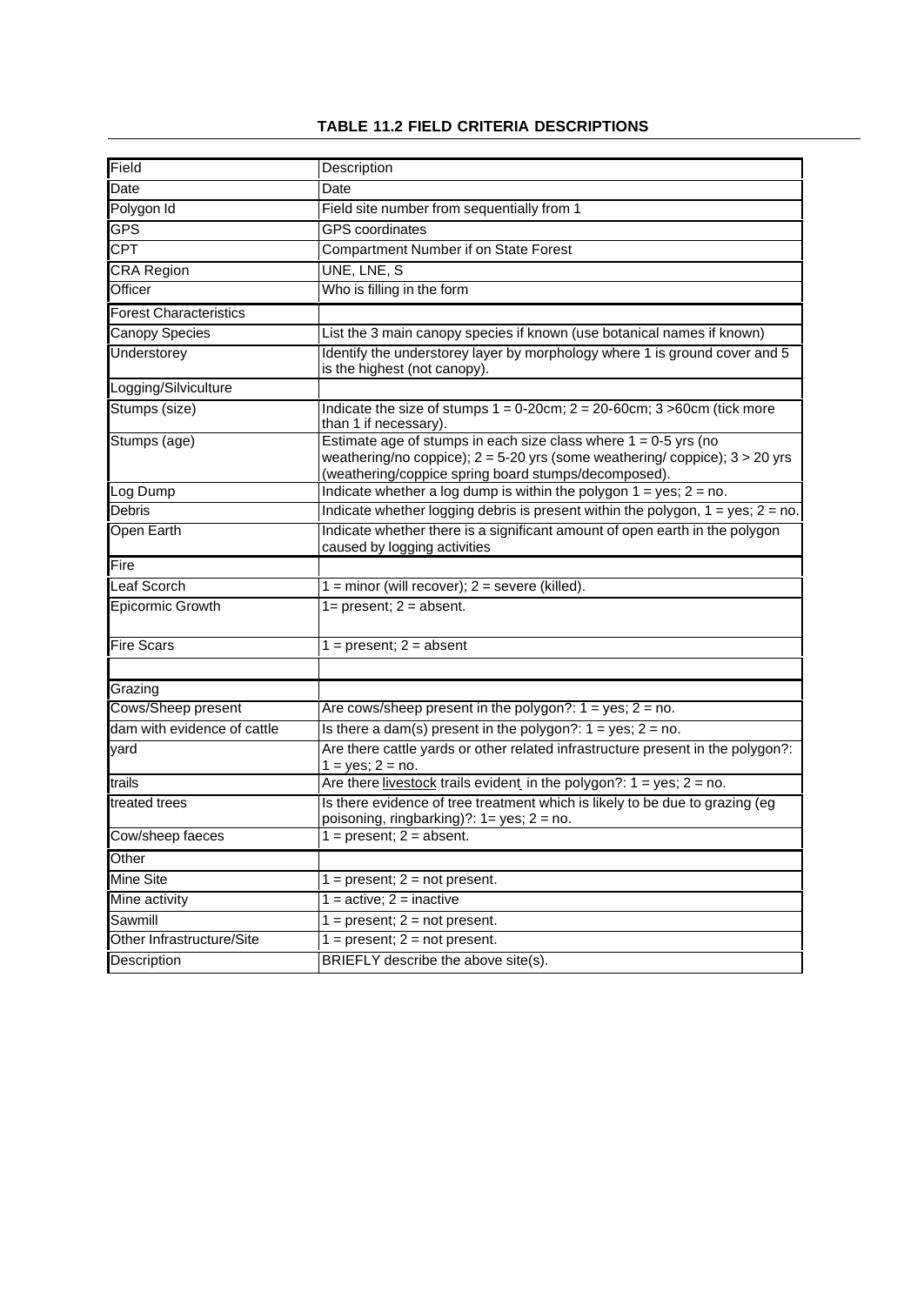# REFERENCES

Commonwealth of Australia 1992 *National Forest Policy Statement: A New focus for Australia's Forests*. Australian Government Publishing Service.

DNR 1996 *Assessment of Old-growth Forests in South East Queensland*. Interim Report. Department of Natural Resources, Queensland.

Environment Australia 1998 (unpublished report) Landsat TM Multi Temporal Image Use Evaluation Report

JANIS 1997 *Nationally agreed criteria for the establishment of a comprehensive, adequate and representative reserve system for forests in Australia.* A report by the Joint ANZECC/MCFFA National Forest Policy Statement Implementation Sub-Committee.

Lesslie, R., and M. Maslen 1995 *National Wilderness Inventory: Handbook of Principles, Procedures and Usages, 2nd Edition*. Australian Government Publishing Service, Canberra.

NSW NPWS 1996 *Broad Old Growth Mapping Project, Final report.* NSW National Parks and Wildlife Service.

NSW NPWS 1994 *Collation of disturbance history data for northeast NSW forests*. Northeast Forests Biodiversity Study report No. 2a, unpublished report. NSW National Parks and Wildlife Service.

RACAC 1995 *Joint Old Growth Forest Assessment Project*. Final Report. A joint Project by NSW NPWS and SFNSW.

RACAC 1997a Integrated Comprehensive Regional Assessment Aerial Photograph Interpretation (CRAFTI) Assessments, Part A: Stage 1 API Trial. Draft Report.

RACAC 1997b *CRAFTI Aerial Photograph Interpretation Manual*.

SFNSW Management Plans for each management area within the UNE, LNE and Southern CRA Region.

SFNSW Environmental Impact Statements for each management area within the UNE, LNE and Southern CRA Region.

SFNSW 1998 (unpublished) *Validation and Assessment Methods*. A Discussion paper prepared for the second stakeholder workshop of the mapping of Forest Management History Project.

SFNSW 1997 (unpublished) *A Report on the Data Audit and Trial Project with Recommendations for Project Methodology.* A Discussion paper prepared for the first stakeholder workshop for the mapping of Forest Management History Project

SFNSW 1989 *Forest Types in New South Wales*. Research Note No. 17. SFNSW.

SFNSW 1997 (unpublished) *Logging and Treatment History Mapping Project Report.* State Forest of New South Wales*,* unpublished.t.